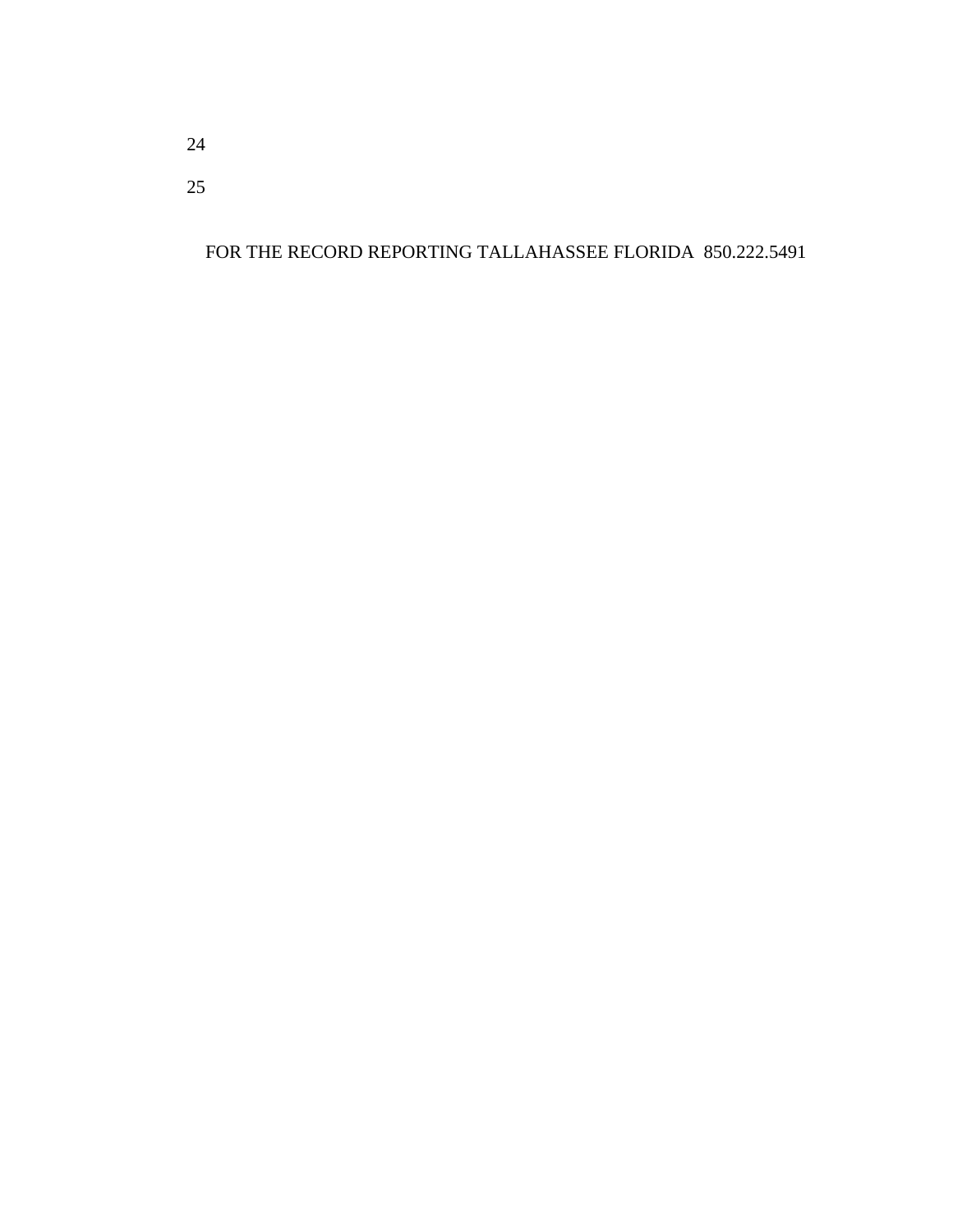| $\mathbf{1}$   | PRESENT                            |
|----------------|------------------------------------|
| $\overline{2}$ | CHRIS BROWN, CHAIRMAN              |
| 3              | ANTHONY SPIVEY, EXECUTIVE DIRECTOR |
| $\overline{4}$ | TERENCE BRENNAN                    |
| 5              | STEVEN CZONSTKA                    |
| 6              | <b>KELLEY ANN MORAN</b>            |
| 7              | <b>MARGARET ROGERS</b>             |
| 8              | PATRICIA ROGERS                    |
| 9              | * * *                              |
| 10             |                                    |
| 11             |                                    |
| 12             |                                    |
| 13             |                                    |
| 14             |                                    |
| 15             |                                    |
| 16             |                                    |
| 17             |                                    |
| 18             |                                    |
| 19             |                                    |
| 20             |                                    |
|                |                                    |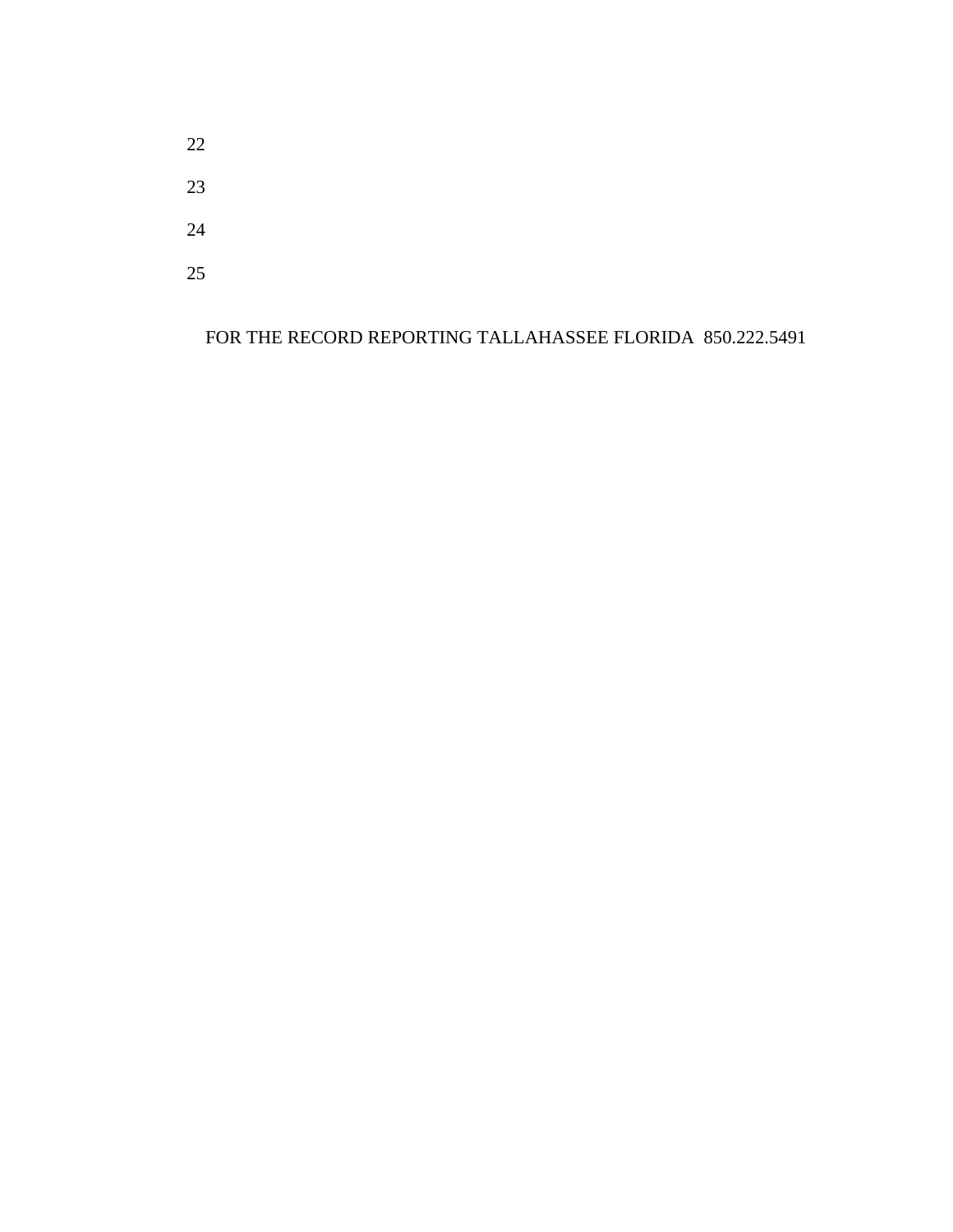| DIGITALLY RECORDED PROCEEDINGS<br>$\mathbf{1}$                |
|---------------------------------------------------------------|
| $\overline{2}$<br>MR. SPIVEY: Okay. Good morning, this is     |
| 3<br>Anthony Spivey from the Department of Business and       |
| $\overline{4}$<br>Professional Regulation. I am the Executive |
| 5<br>Director for the Regulatory Council of the               |
| 6<br><b>Community Association Managers.</b>                   |
| We are here to take input from the CAM council<br>7           |
| 8<br>members regarding legislative suggestions for the        |
| 9<br>Department, and this is -- today's date is               |
| 10<br>July 31st, 2009. And I will have Ms. Renese Jones       |
| 11<br>call the roll call for the counsel members.             |
| 12<br>MS. JONES: Chris Brown?                                 |
| 13<br><b>CHAIRMAN BROWN: Present.</b>                         |
| MS. JONES: Terence Brennan?<br>14                             |
| 15<br>MR. BRENNAN: Present.                                   |
| 16<br>MS. JONES: Steve Czonstka?                              |
| MR. CZONSTKA: Present.<br>17                                  |
| 18<br>MS. JONES: Kelley Moran?                                |
| MS. MORAN: Present.<br>19                                     |
| 20<br>MS. JONES: Maggie Rogers?                               |
| 21<br>MS. M. ROGERS: Present.                                 |
|                                                               |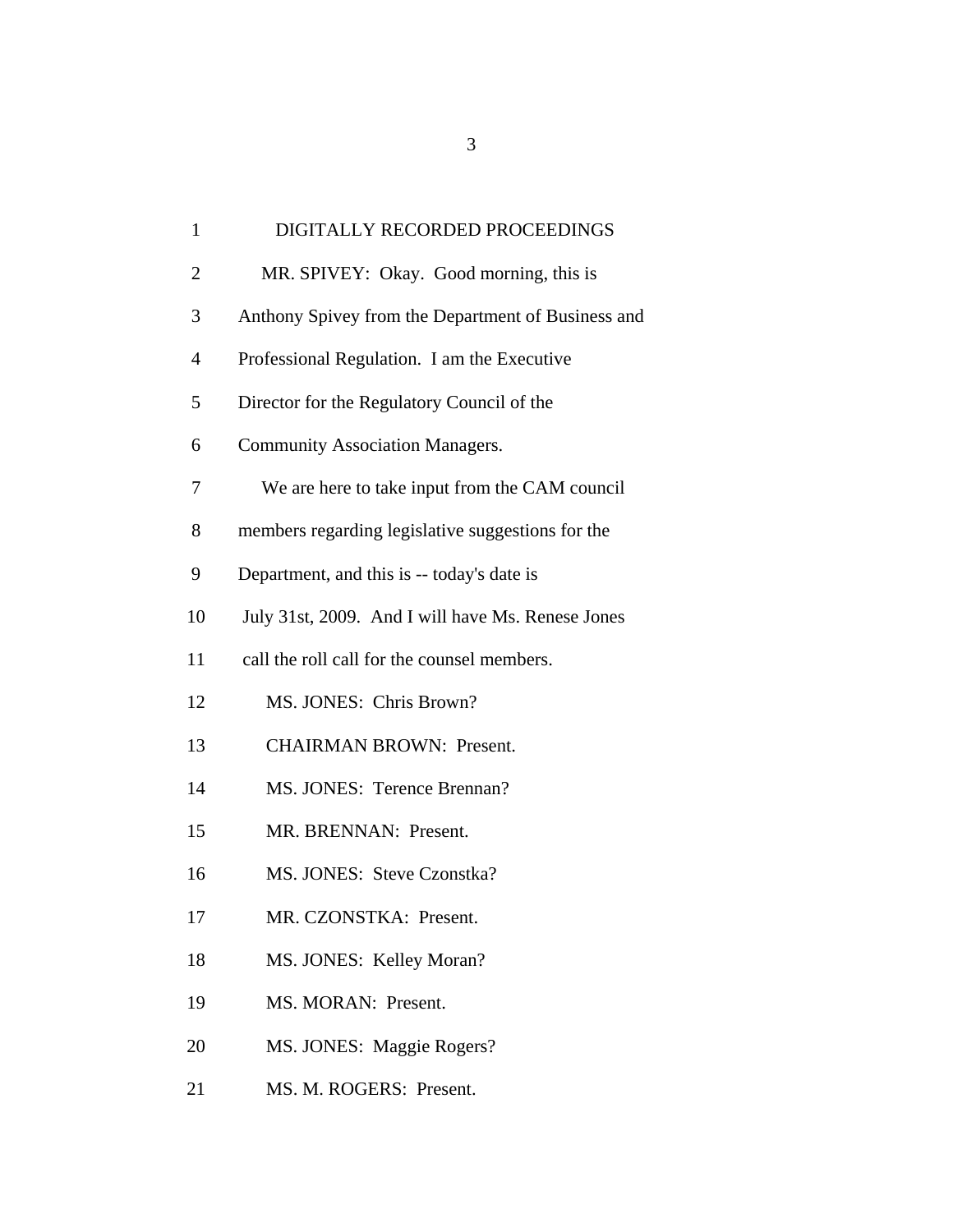- 22 MS. JONES: Patricia Rogers?
- 23 MS. P. ROGERS: Present.
- 24 MS. JONES: Okay, all present.
- 25 MR. SPIVEY: Okay.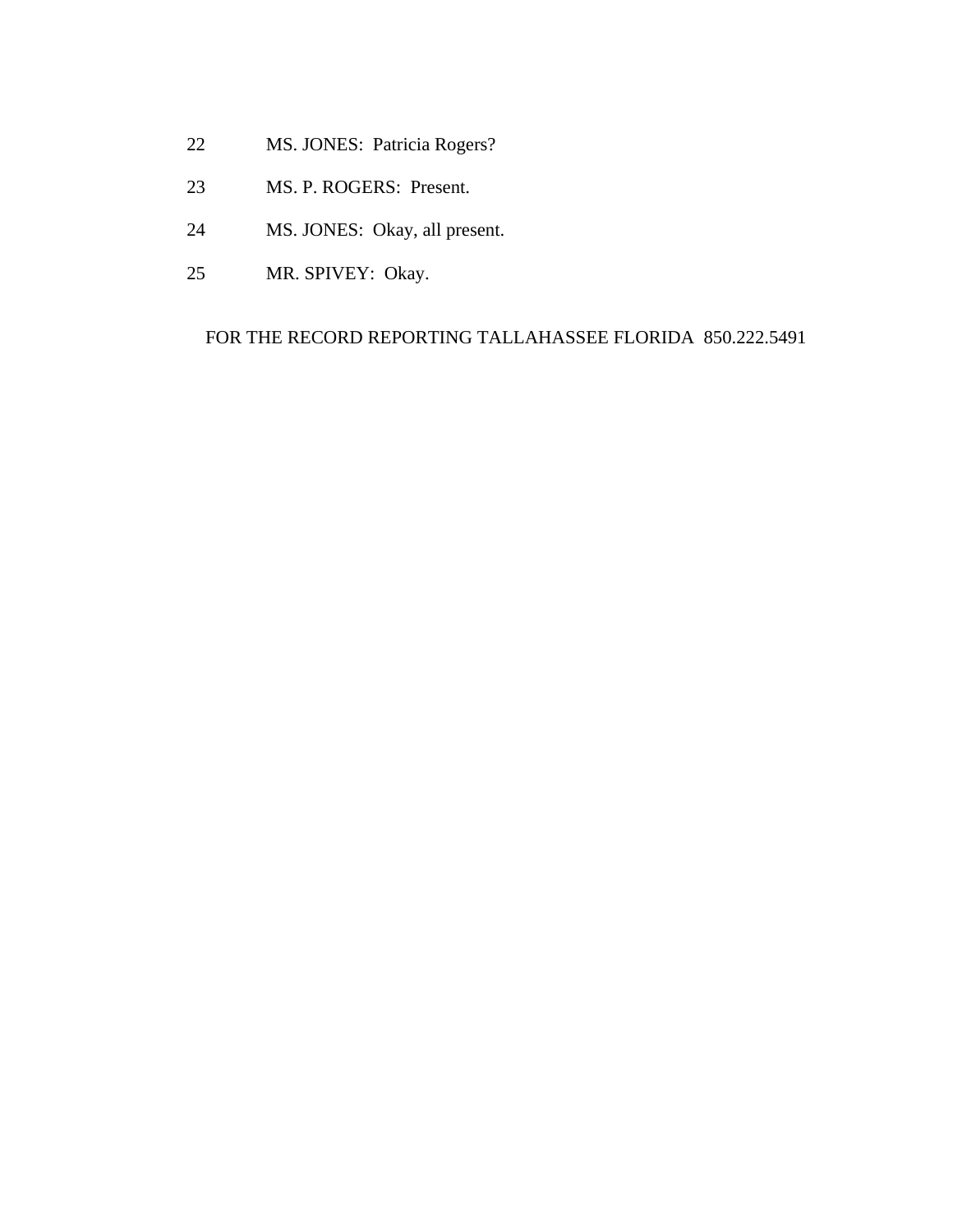| $\mathbf{1}$   | MR. PORTH: My name wasn't called. I was            |
|----------------|----------------------------------------------------|
| $\overline{2}$ | invited to participate as well. It's Ari Porth     |
| 3              | from House District 96.                            |
| $\overline{4}$ | MR. ARMBRUSTER: And this is Bill Armbruster.       |
| 5              | I was -- also received an invite to attend.        |
| 6              | MR. SPIVEY: Okay. This is Anthony Spivey --        |
| 7              | MR. COLIONE: And my is Bill Colione. I would       |
| 8              | also like to attend also.                          |
| 9              | MR. SPIVEY: Just a moment, please. Thank           |
| 10             | you. This is Anthony Spivey, Executive Director.   |
| 11             | I will ask the council members that when you do    |
| 12             | speak to the different suggestions or comments,    |
| 13             | that each individual identify themselves so that   |
| 14             | we'll get an accurate recording of the information |
| 15             | and --                                             |
| 16             | MS. HELEN: And one more thing, this is Helen       |
| 17             | from Representative Robaina's office.              |
| 18             | MR. SPIVEY: Okay, thank you.                       |
| 19             | UNKNOWN SPEAKER: My name is --                     |
| 20             | MR. SPIVEY: I would like to go ahead and turn      |
| 21             | this over to the Chair, Mr. Brown.                 |
|                |                                                    |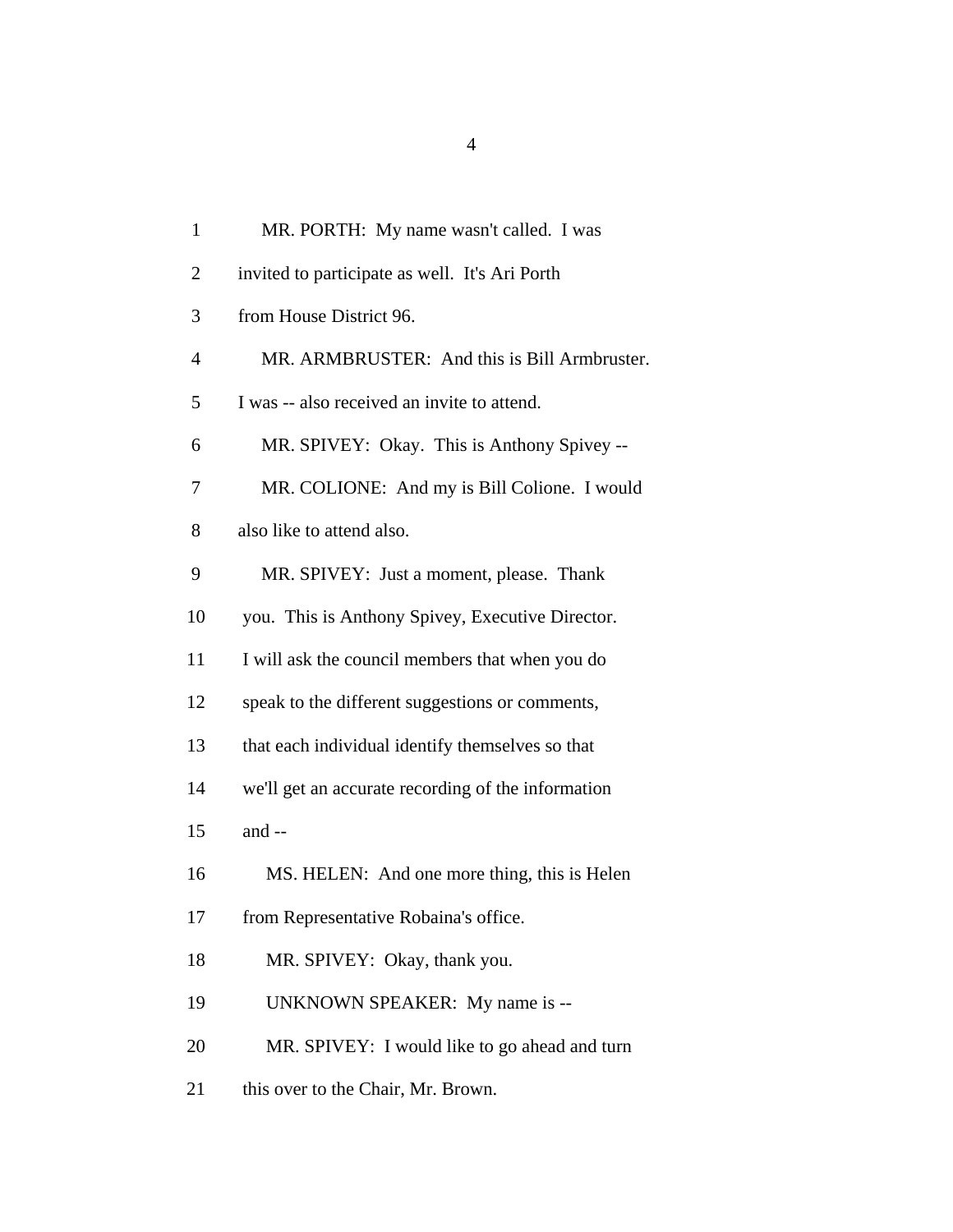- 22 CHAIRMAN BROWN: Thank you, Tony. This is
- 23 Chris Brown, and I will go around, and we will get
- 24 comments from each of the council members.
- 25 One thing I'd like to remind the members is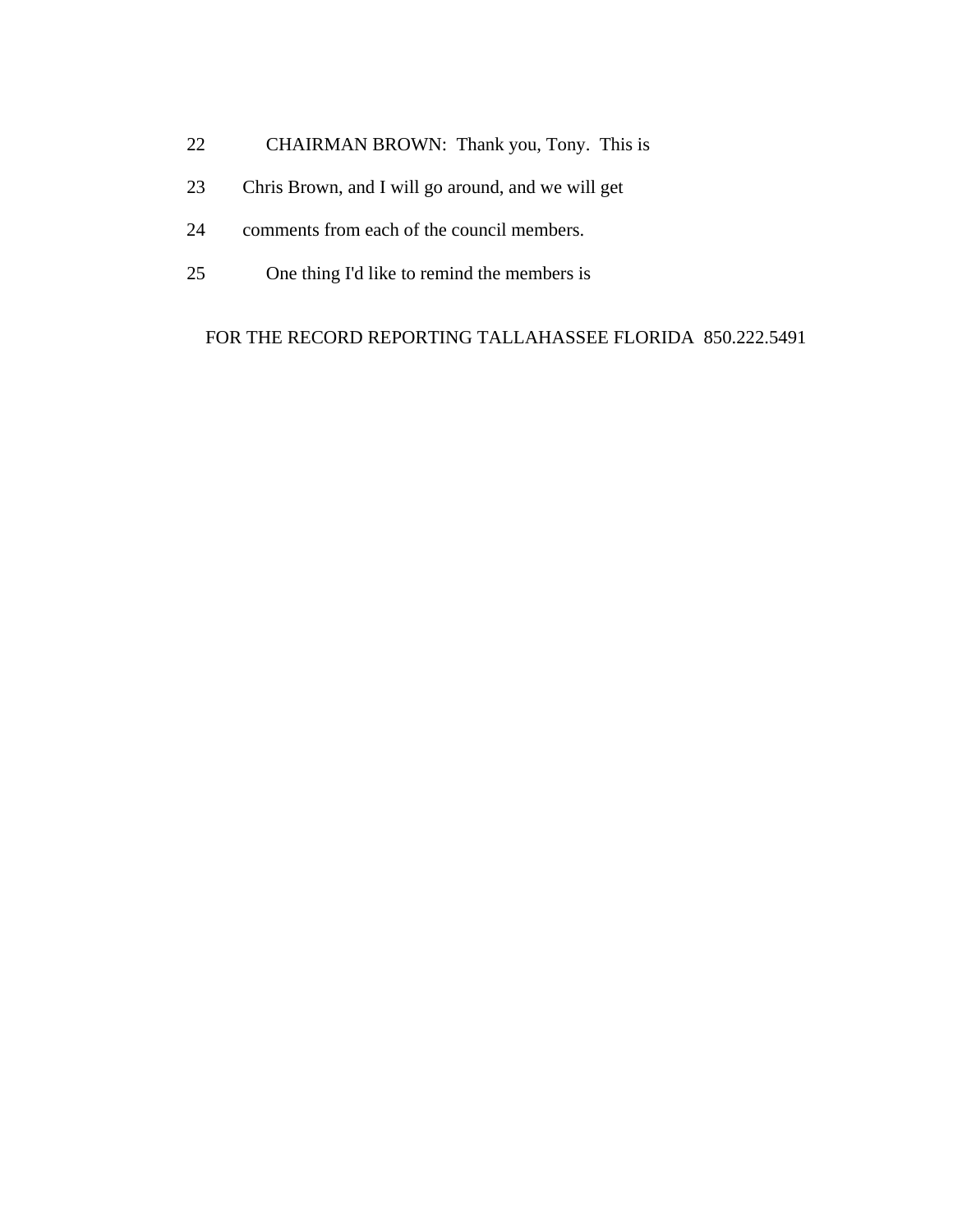| $\mathbf{1}$   | the purpose of the suggestions from Governor Crist  |
|----------------|-----------------------------------------------------|
| $\overline{2}$ | is due to the economy, that the suggestions will    |
| 3              | increase savings to the State. This is part of the  |
| $\overline{4}$ | Accelerate Florida, and this is what the            |
| 5              | Legislature and Governor are going to be, again,    |
| 6              | addressing this year.                               |
| 7              | They also did quite a few cost cutting              |
| 8              | measures last year. And they're looking for         |
| 9              | suggestions from us that will either increase       |
| 10             | efficiency or generate some type of savings, and I  |
| 11             | don't know if anyone from the Department wanted to  |
| 12             | elaborate on --                                     |
| 13             | (Unknown voices.)                                   |
| 14             | CHAIRMAN BROWN: -- if Tim or anyone wanted          |
| 15             | $\mathfrak{t}$ o --                                 |
| 16             | MR. VACCARO: Mr. Chair, this is Tim Vaccaro,        |
| 17             | and to kind of elaborate --                         |
| 18             | MR. SPIVEY: Excuse me? Hello? This is               |
| 19             | Anthony Spivey with the Department. I want to ask   |
| 20             | that whoever is speaking in the background that you |
| 21             | please be quiet for a moment because your           |

 $\overline{5}$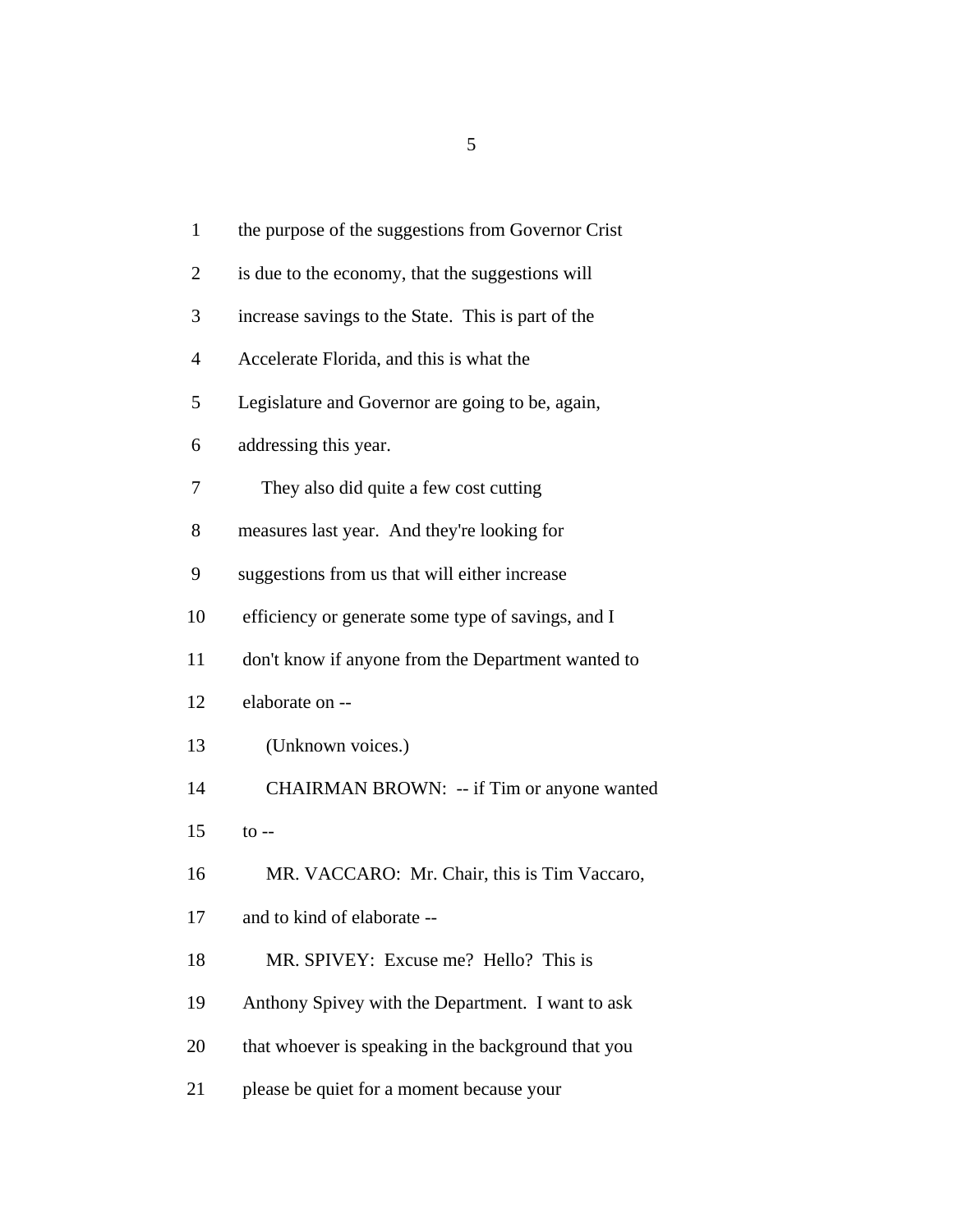- 22 conversation is coming through on the conversation
- 23 for the meeting, thank you.
- 24 MS. M. ROGERS: Point of information, Anthony,
- 25 this is Maggie Rogers. How do -- can you tell us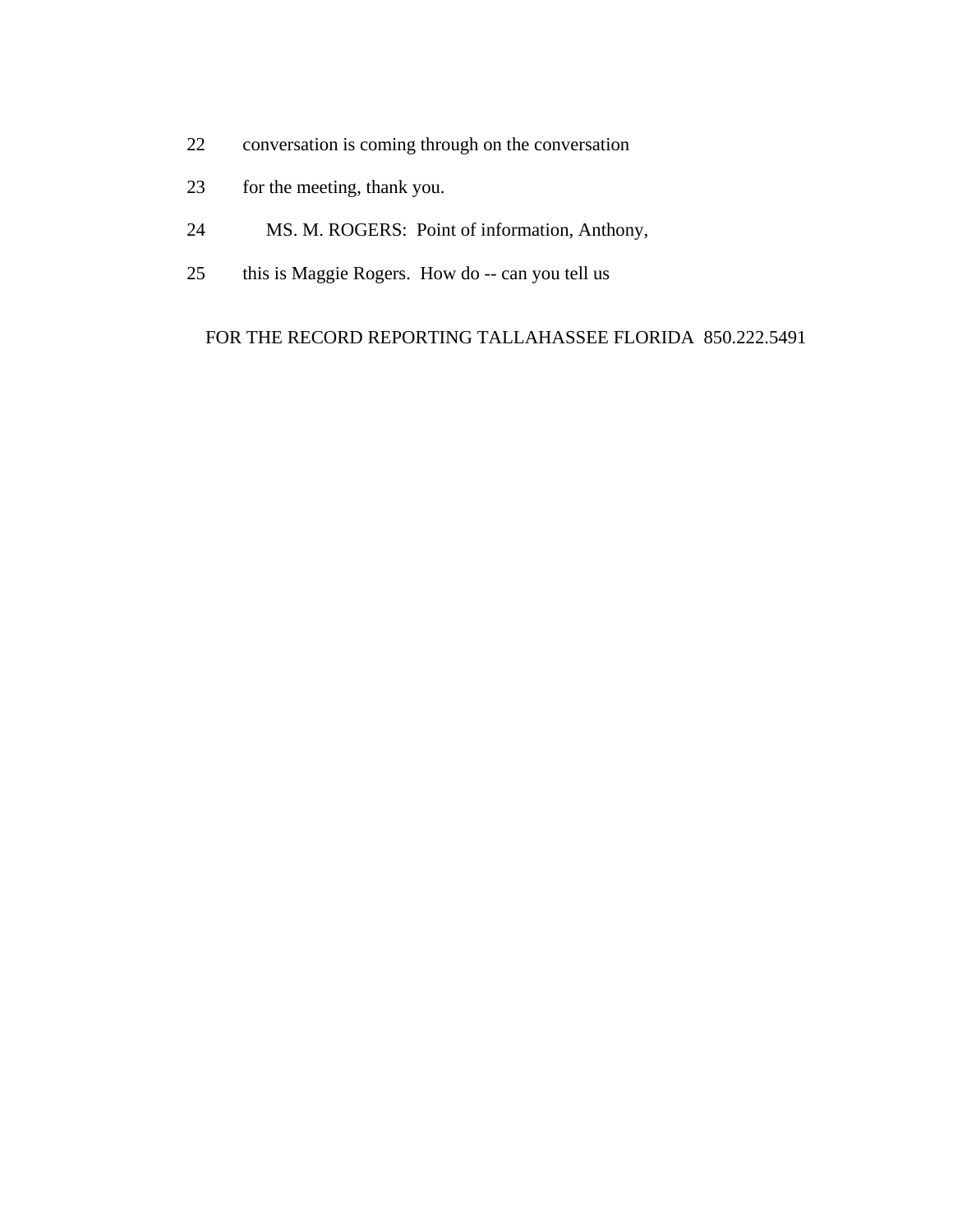| $\mathbf{1}$   | all how to mute the phone? I know that it was in    |
|----------------|-----------------------------------------------------|
| $\overline{2}$ | the instructions, but I didn't quite get the        |
| 3              | number.                                             |
| $\overline{4}$ | MS. P. ROGERS: I can tell you, this is              |
| 5              | Patricia Rogers, it's star 6.                       |
| 6              | MR. SPIVEY: You can't mute the conference           |
| 7              | call. I can only do it here.                        |
| 8              | MS. P. ROGERS: Oh, except when you call in,         |
| 9              | it says you can.                                    |
| 10             | MR. SPIVEY: You can mute your phone.                |
| 11             | MS. M. ROGERS: Yeah, that's what I mean. And        |
| 12             | so if there were any background noise happening, if |
| 13             | we hit star 6, that would help. And then how do we  |
| 14             | get out of it?                                      |
| 15             | MR. SPIVEY: I think those are limited to the        |
| 16             | phone of the leader of the conference.              |
| 17             | MR. BRENNAN: To get out of it, you would hit        |
| 18             | pound 6. Star 6 to mute you specific phone, pound   |
| 19             | 6 to unmute your specific phone.                    |
| 20             | MS. M. ROGERS: Thank you so much. Thank you.        |
| 21             | MR. VACCARO: Mr. Chair, this is Tim Vaccaro.        |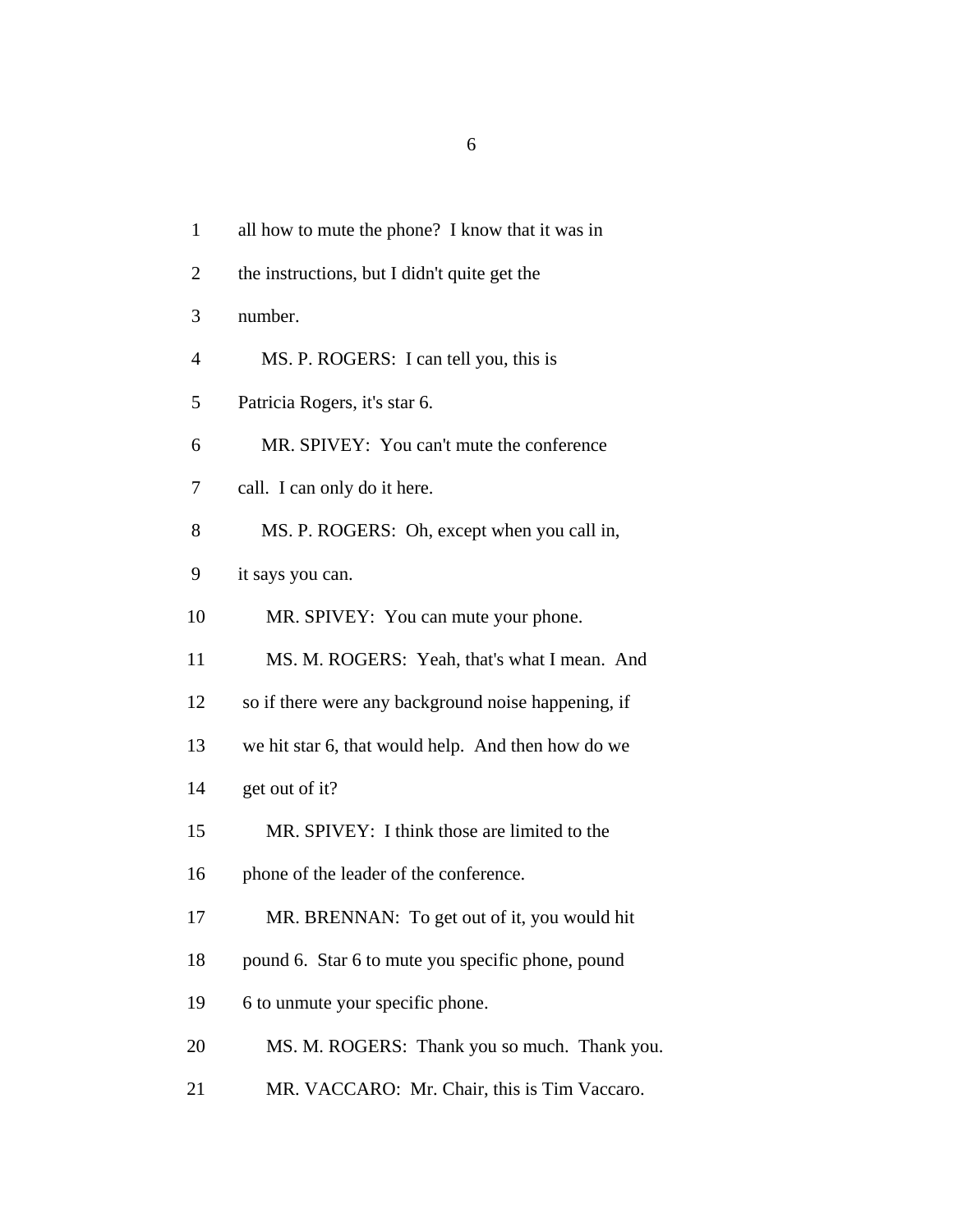- 22 CHAIRMAN BROWN: Yes, please. Thanks, Tim.
- 23 MR. VACCARO: Thank you. Just to elaborate a
- 24 little on the Governor's Accelerate Florida
- 25 initiative, it does relate to two specific areas.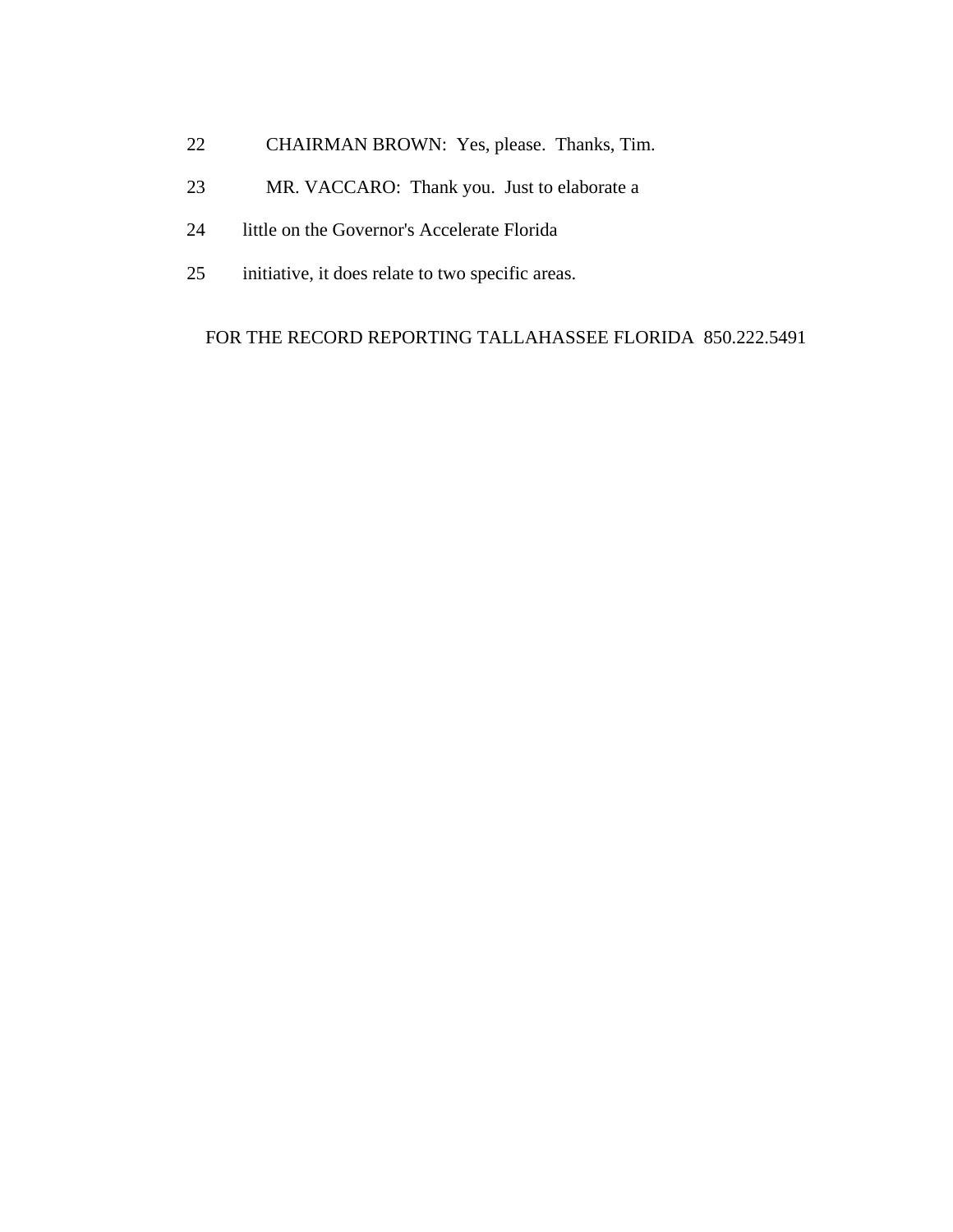| $\mathbf{1}$   | One has to do with reducing regulatory barriers to  |
|----------------|-----------------------------------------------------|
| $\overline{2}$ | entering professions, and the other one has to do   |
| 3              | with streamlining the application process.          |
| 4              | So more so than just worrying about cost            |
| 5              | savings for the State, it has more to do really     |
| 6              | with cost savings and efficiencies for the folks    |
| 7              | that we license and regulate.                       |
| 8              | CHAIRMAN BROWN: Good, very good.                    |
| 9              | I have one suggestion, which I will hold to         |
| 10             | see if, you know, anyone else comes up with any.    |
| 11             | I'll turn it over to whichever council member wants |
| 12             | to go first.                                        |
| 13             | MS. P. ROGERS: Why don't we go in                   |
| 14             | alphabetical order? This is Patricia Rogers.        |
| 15             | <b>CHAIRMAN BROWN: Terence Brennan.</b>             |
| 16             | Alphabetical order is fine with me, Terence         |
| 17             | Brennan.                                            |
| 18             | MR. BRENNAN: Oh, am I first upon alphabetical       |
| 19             | order?                                              |
| 20             | <b>CHAIRMAN BROWN: Yes.</b>                         |
|                |                                                     |

- 
- 21 MR. BRENNAN: Okay. Well, that's fine. I was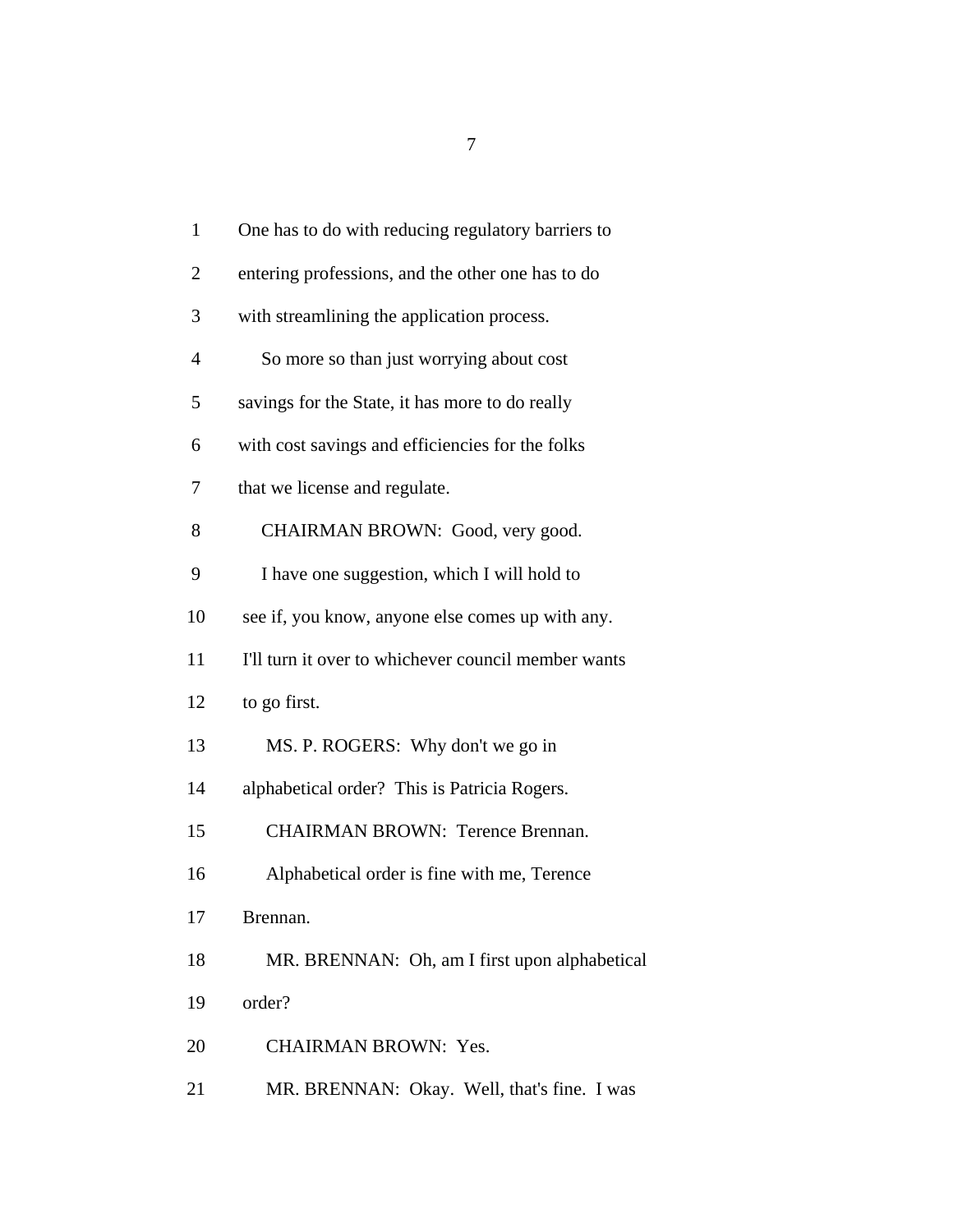- 22 unclear, and still am a little unclear, as to the
- 23 purpose of the meeting.
- 24 I had sent a message to staff asking a little
- 25 bit about it, and I never got a response. The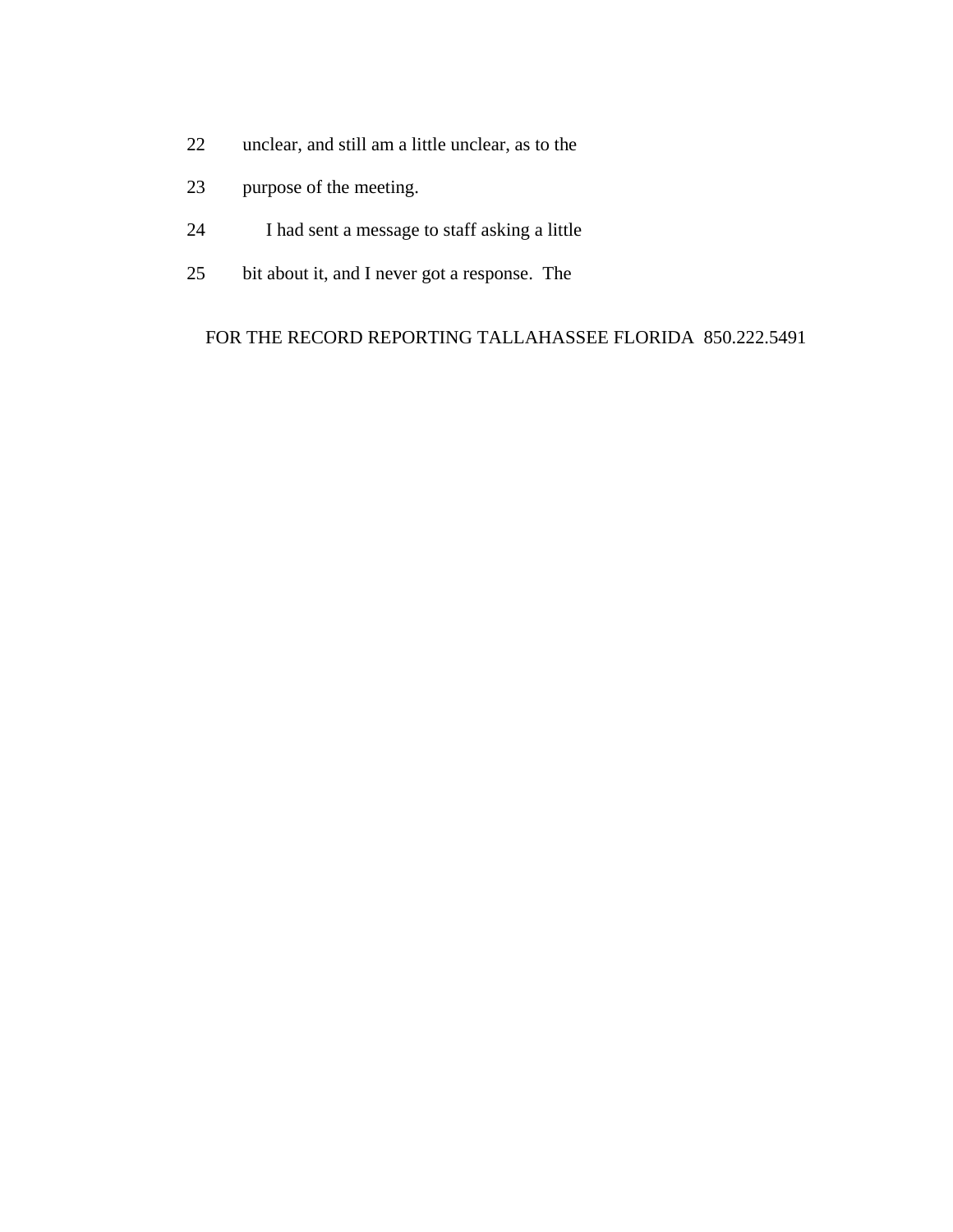| $\mathbf{1}$   | agenda item is entitled, "Legislative Suggestions   |
|----------------|-----------------------------------------------------|
| $\overline{2}$ | for the Upcoming Legislative Session."              |
| 3              | I do have suggestions, and they aren't              |
| $\overline{4}$ | necessarily cost saving, but since the topic is     |
| 5              | simply, "Legislative Suggestions," and doesn't make |
| 6              | any reference to the efficiency initiative, I think |
| 7              | that they're probably appropriate to --             |
| 8              | CHAIRMAN BROWN: Okay. Well, let me read             |
| 9              | something that was received from Secretary Drago    |
| 10             | and Governor Crist, it says, "In the coming weeks,  |
| 11             | the Department will also begin compiling            |
| 12             | legislative recommendations for the 2010            |
| 13             | legislative session, which we will present to the   |
| 14             | Governor's office for approval.                     |
| 15             | "As you recall, Governor Crist initiated            |
| 16             | Accelerate Florida last year to reduce or eliminate |
| 17             | unnecessary regulation and to streamline licensing  |
| 18             | processes.                                          |
| 19             | "We wish to continue our efforts to promote         |
| 20             | Accelerate Florida and hope you will provide us     |
| 21             | your recommendations.                               |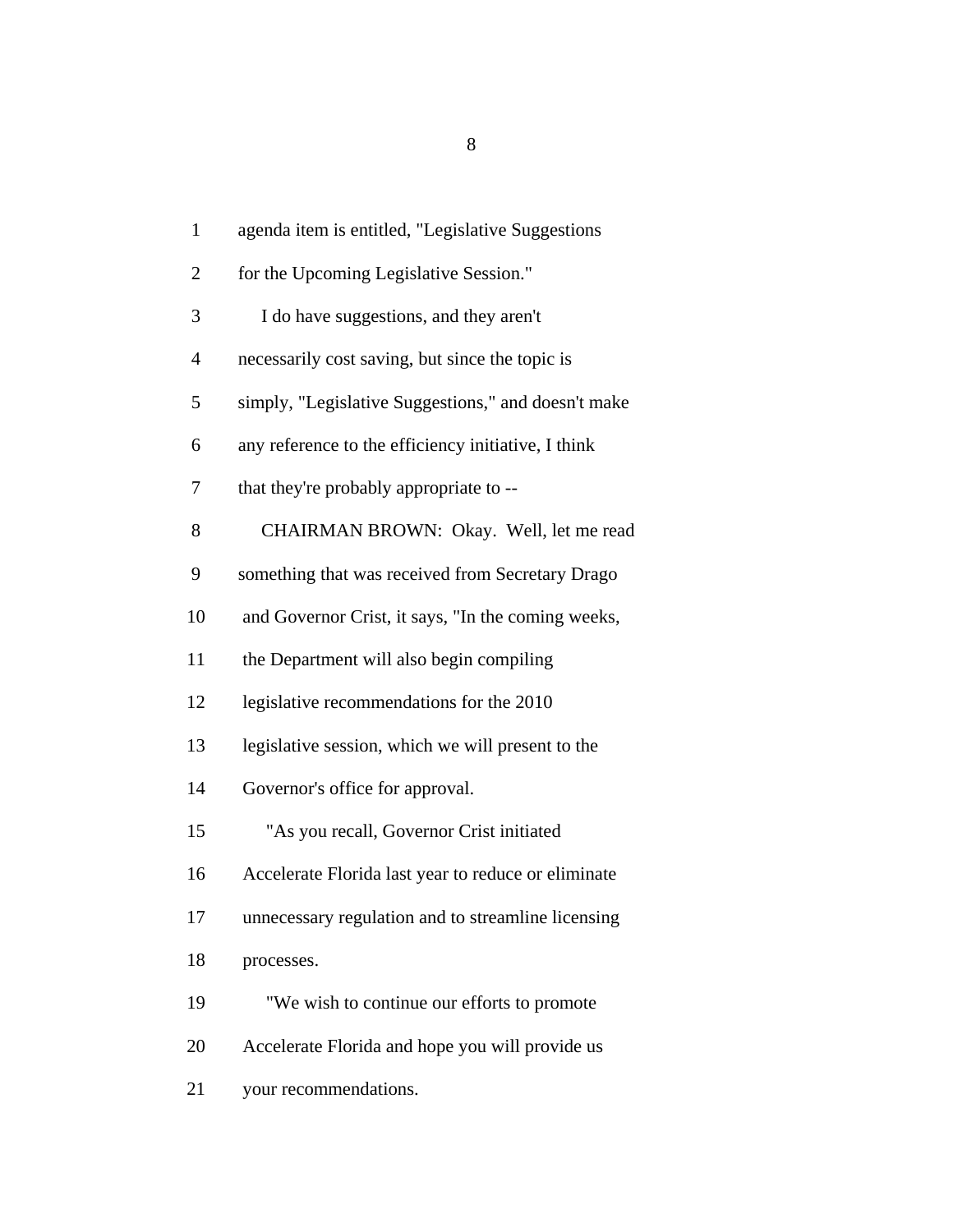- 22 "Your Executive Director will be seeking Board
- 23 input at your next meeting, and we look forward to
- 24 your suggestions." So --
- 25 MR. BRENNAN: Okay, yes, I'm familiar with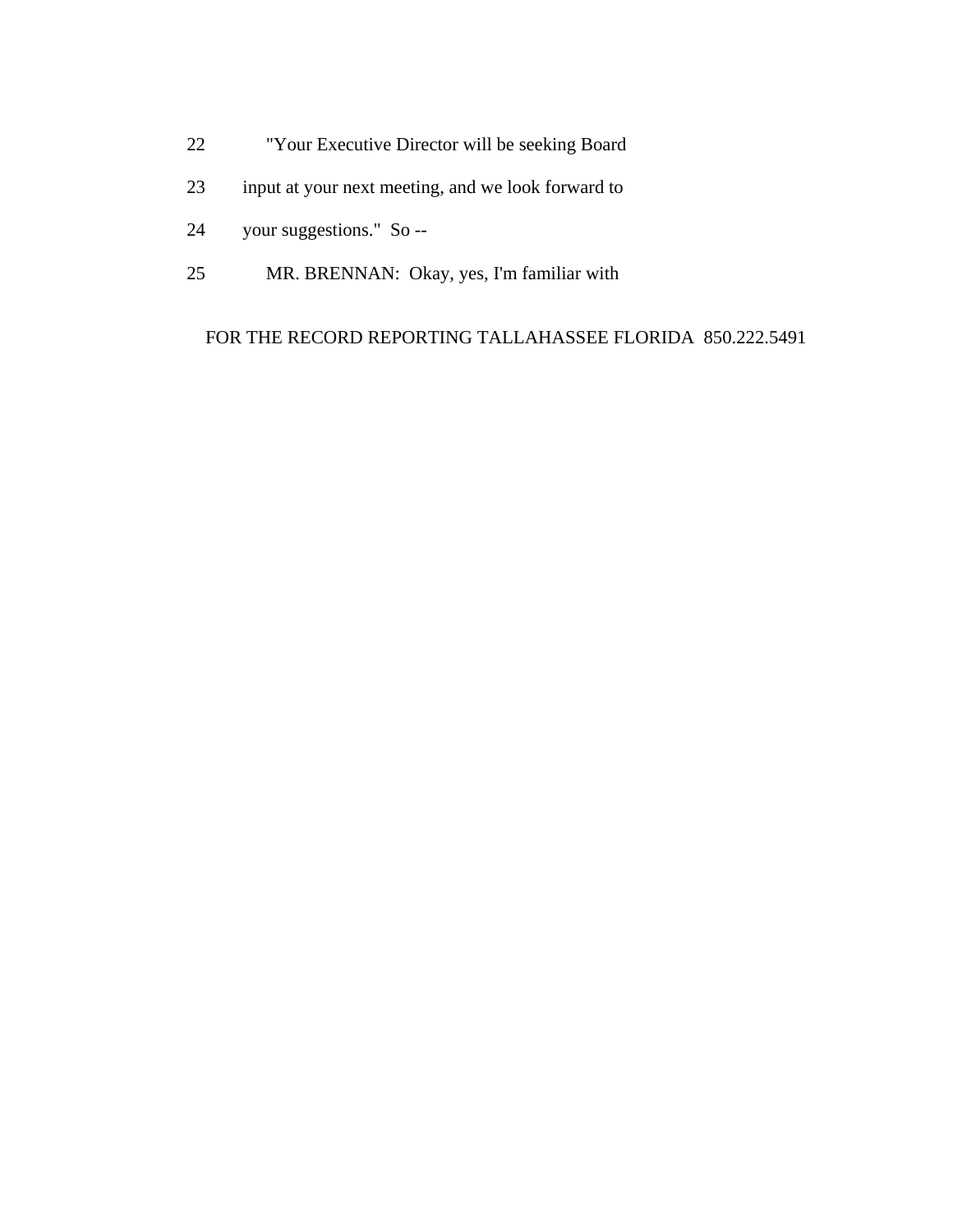1 the -- with that, and it certainly -- I took that 2 to be part of this, but not necessarily the entire 3 direction of it. 4 So I can just go ahead and present what my 5 suggestions are, and you can consider them or not 6 within the context, but I think that it is for the 7 council members to present their thoughts and 8 ideas. 9 So what -- it will probably take less time 10 just to go through it than it will be to discuss 11 that. Okay. 12 CHAIRMAN BROWN: If I could interrupt you a 13 minute, Terence, I'm sorry, but we've got to really 14 stress, there's a lot of people on the line, and 15 those people who are doing background conversations 16 or have background noise, you must mute your phone 17 or leave the conference because it's very 18 disruptive to whoever is trying to talk. 19 MR. BRENNAN: Okay, we seem to have quiet. 20 CHAIRMAN BROWN: Hopefully. Go ahead,

21 Terence, thank you.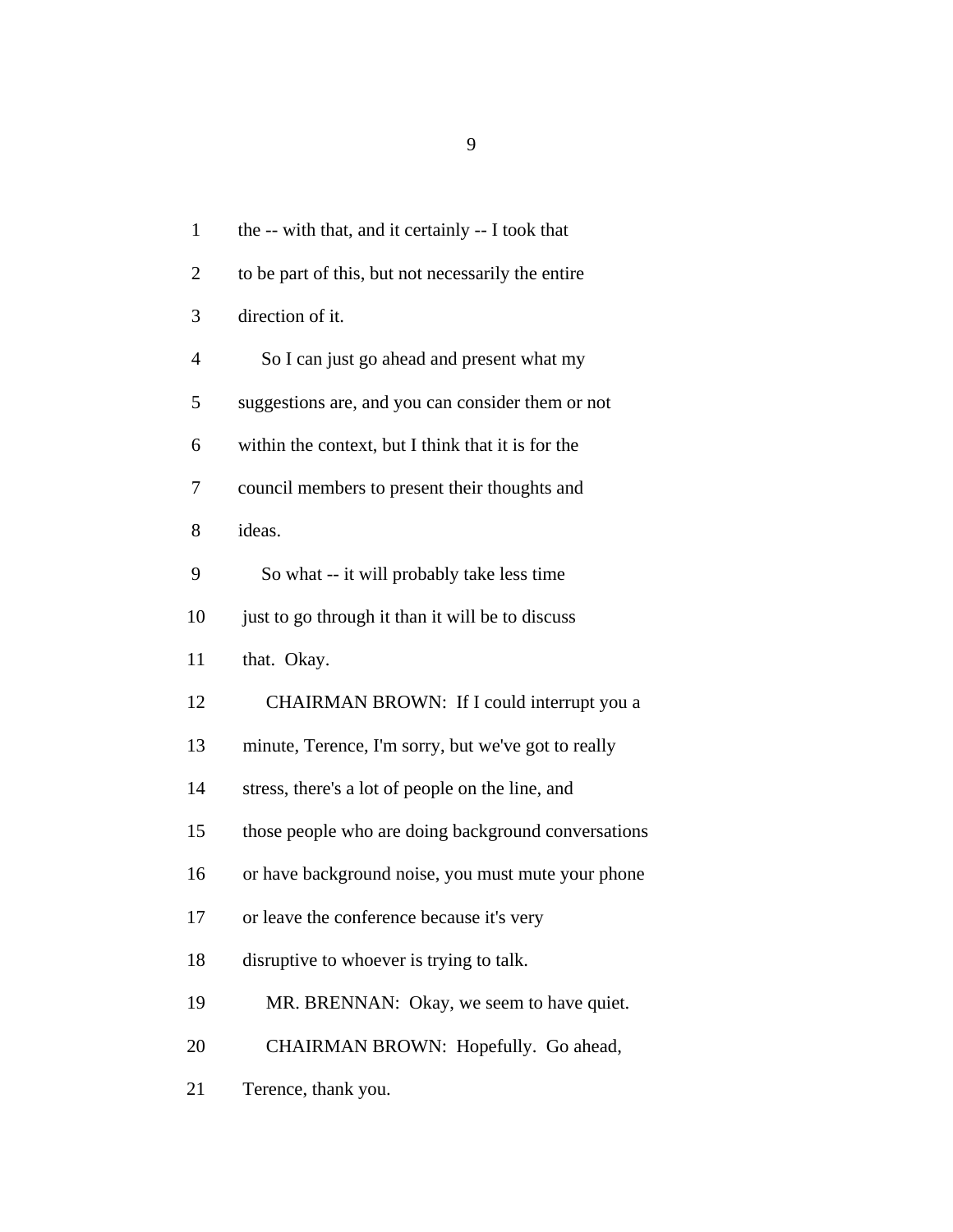- 22 MR. BRENNAN: Okay. Yes, I'll go through my
- 23 little list, which is essentially four items.
- 24 One of my first concerns when I came to the
- 25 council was a lack of enforcement. And last year,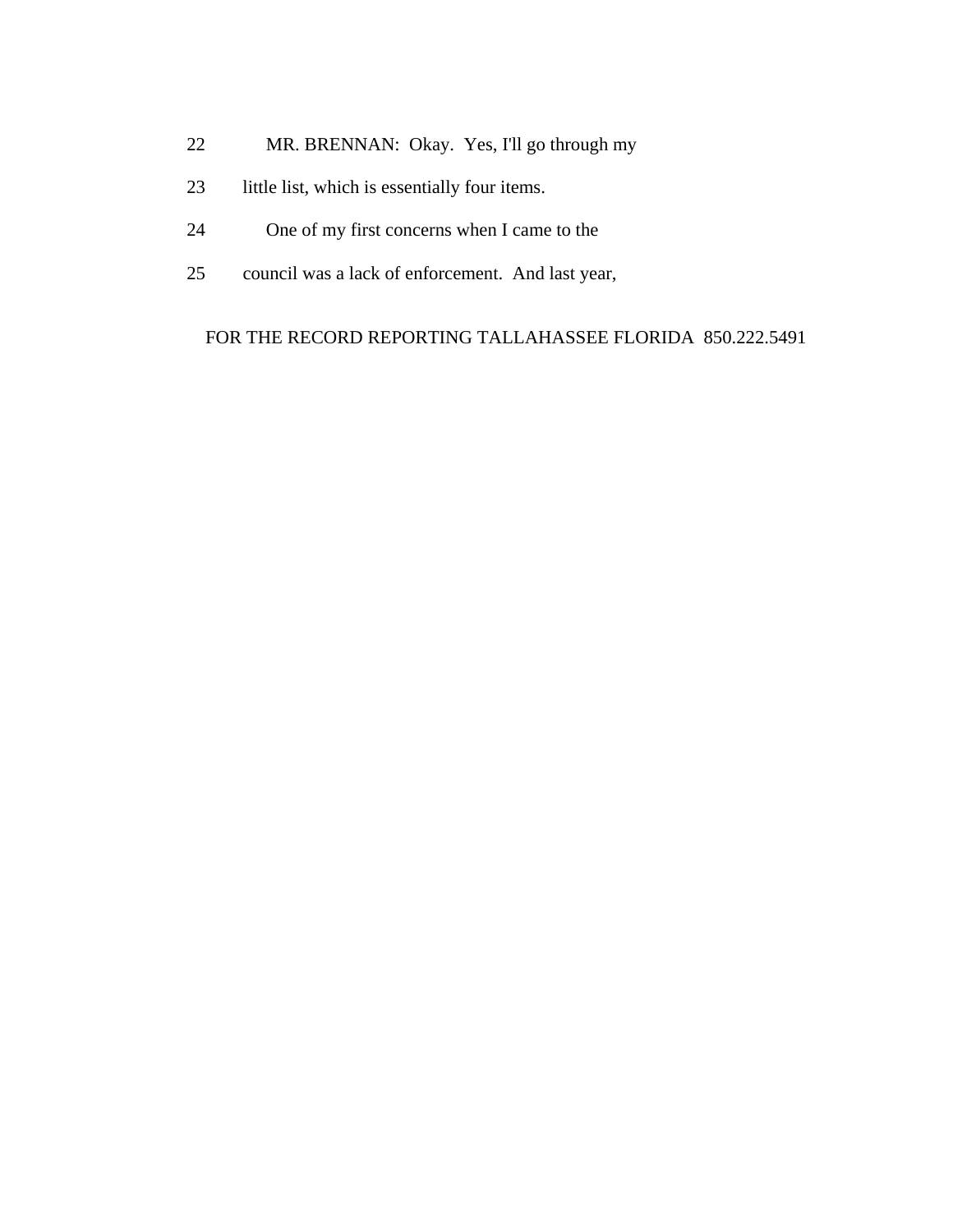| $\mathbf{1}$   | I pointed out that 97 percent of complaints are    |
|----------------|----------------------------------------------------|
| $\overline{2}$ | discarded before they're -- they result in         |
| 3              | discipline. 500 complaints, 15 disciplines.        |
| $\overline{4}$ | I have seen comments from the public that          |
| 5              | suggest that this isn't a believable statistic,    |
| 6              | that -- in the sense that things are going right.  |
| 7              | So I think the -- there's something happening      |
| 8              | here that requires an analysis by someone and      |
| 9              | probably something that the Legislature needs to   |
| 10             | address, but that's a very vague statement, I      |
| 11             | realize. I'm not pointing toward any statute or    |
| 12             | specific -- specific item except to say that I     |
| 13             | think that an analysis of what's been happening is |
| 14             | necessary so that we can understand what's to be   |
| 15             | done about it. Perhaps that's something for the    |
| 16             | Legislature to take a look at.                     |
| 17             | Other comments I've seen, I don't think this       |
| 18             | is -- impact is there have been comments by some   |
| 19             | CAMs that complaints being posted on the website   |
| 20             | are a problem for them because the complaints are  |
| 21             | dismissed as unfounded, and yet they remain on the |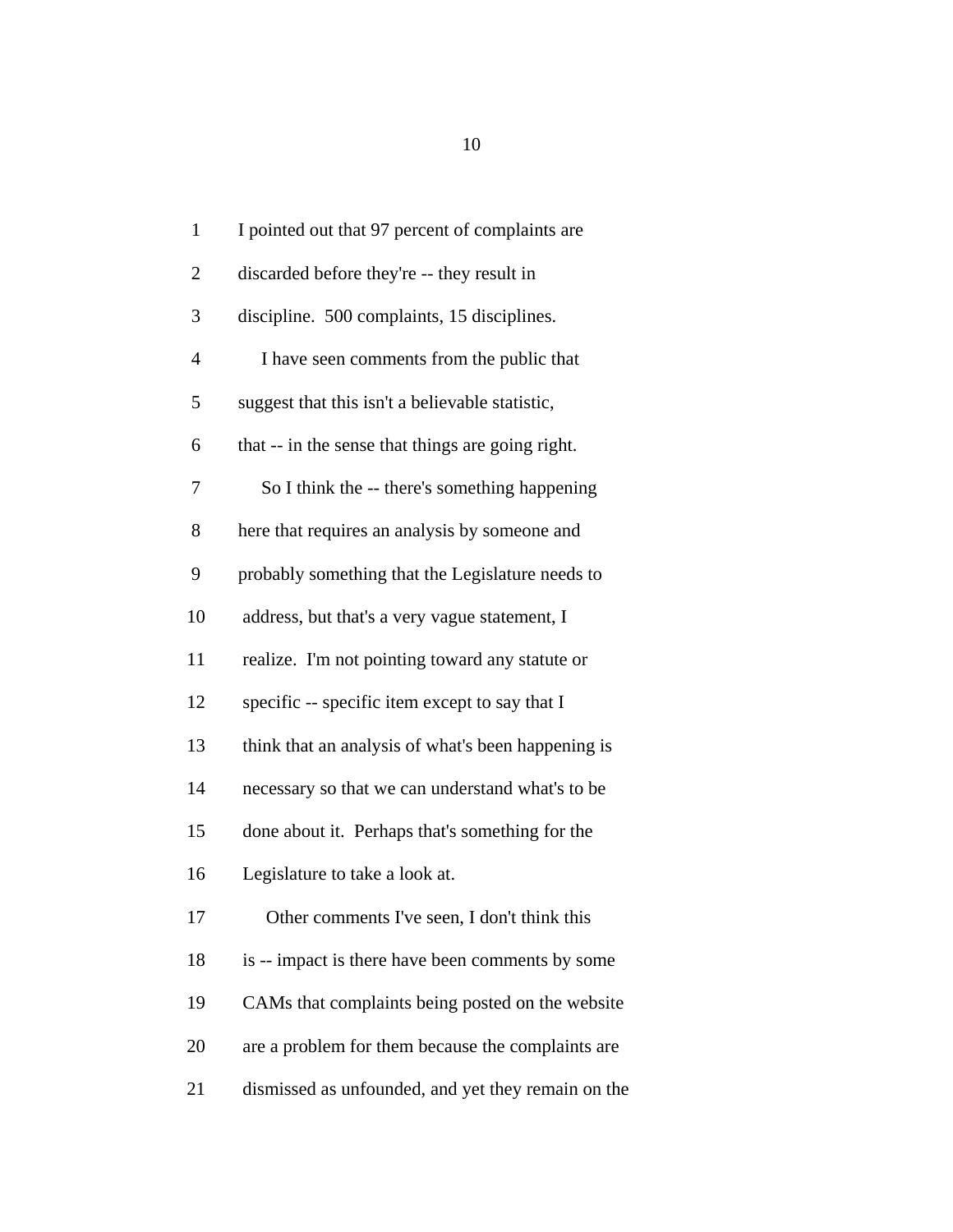- 22 website. I've also -- as I just mentioned,
- 23 97 percent of the complaints are dismissed.
- 24 So it's my feeling, and I think the feeling of
- 25 probably a lot of consumers, that this information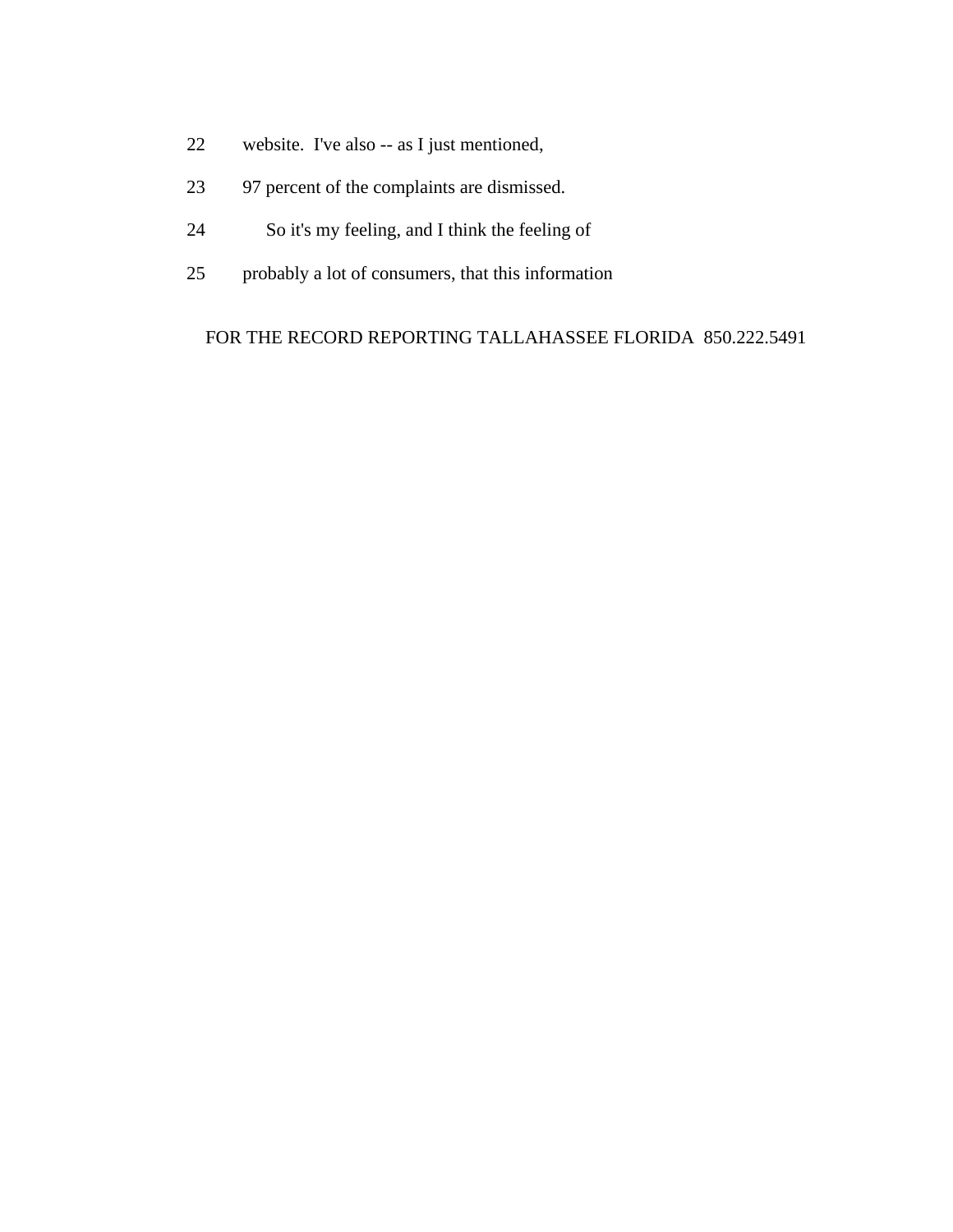| $\mathbf{1}$             | remaining on the website is the best thing to       |
|--------------------------|-----------------------------------------------------|
| $\overline{2}$           | happen under the current circumstances, that it's   |
| 3                        | unfair to everybody, both the public and to the     |
| $\overline{\mathcal{A}}$ | CAMs to have complaints that may be unfounded, but, |
| 5                        | in fact, probably a lot of those complaints are     |
| 6                        | founded and just have, through whatever is wrong    |
| 7                        | with the procedure, are being swept aside.          |
| 8                        | I think that the remedy for that could be to        |
| 9                        | provide for a more expanded dissemination of        |
| 10                       | information on the website, that would be the       |
| 11                       | original -- making the original complaint available |
| 12                       | and the CAM's defense perhaps so that an interested |
| 13                       | party will see more than just that there was a      |
| 14                       | complaint and go away with that impression but can  |
| 15                       | actually look at the thing and see for themselves   |
| 16                       | what they think was going on.                       |
| 17                       | So I'd propose that there be an expanded            |
| 18                       | online dissemination on the -- of the process with  |
| 19                       | complaints. And the fact that it's done             |
| 20                       | differently for different professions, I think that |
| 21                       | would probably be a good thing for almost any       |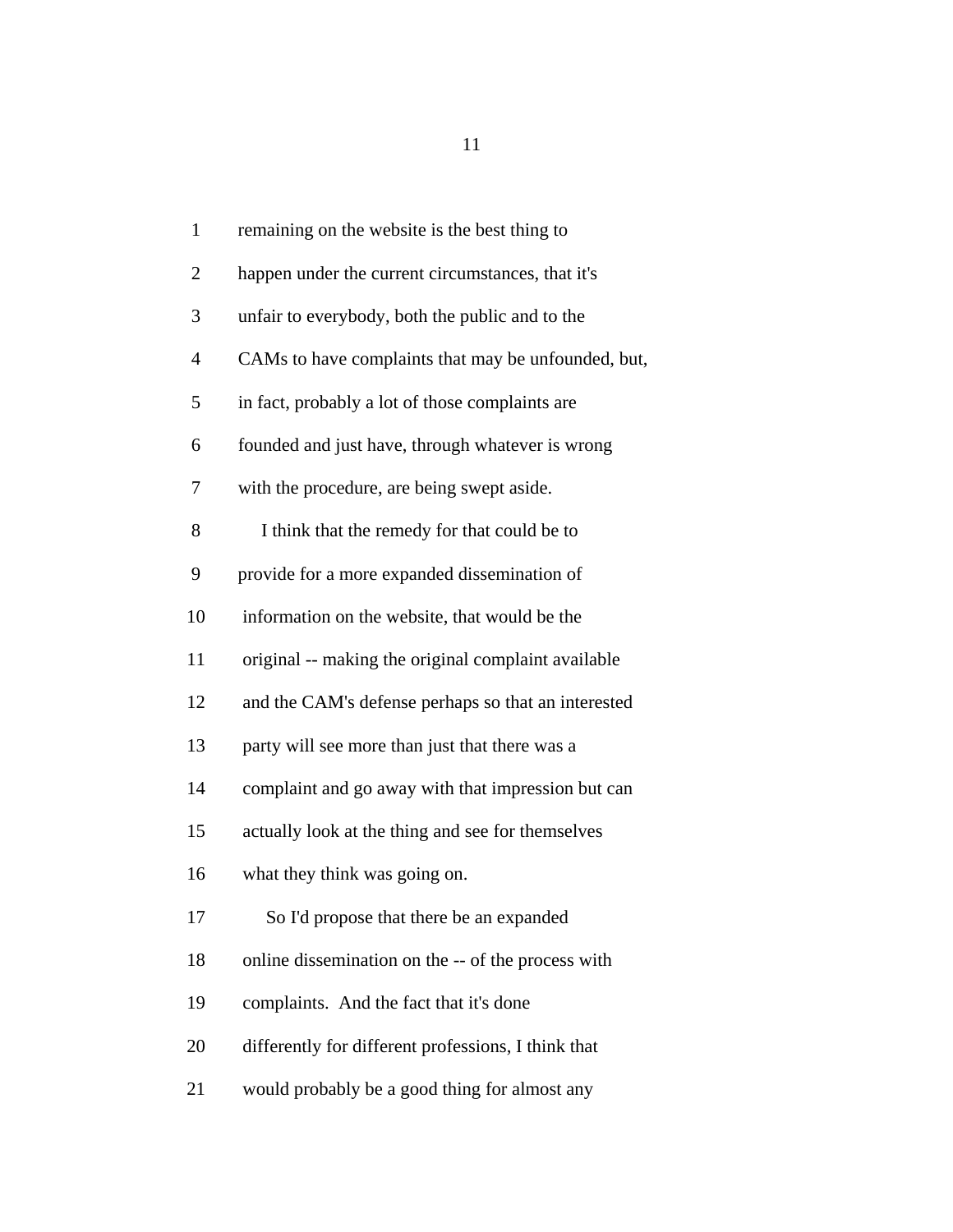- 22 profession.
- 23 So for us to emulate other professions by
- 24 removing the complaint history and making that the
- 25 way that we do things I think would be a poor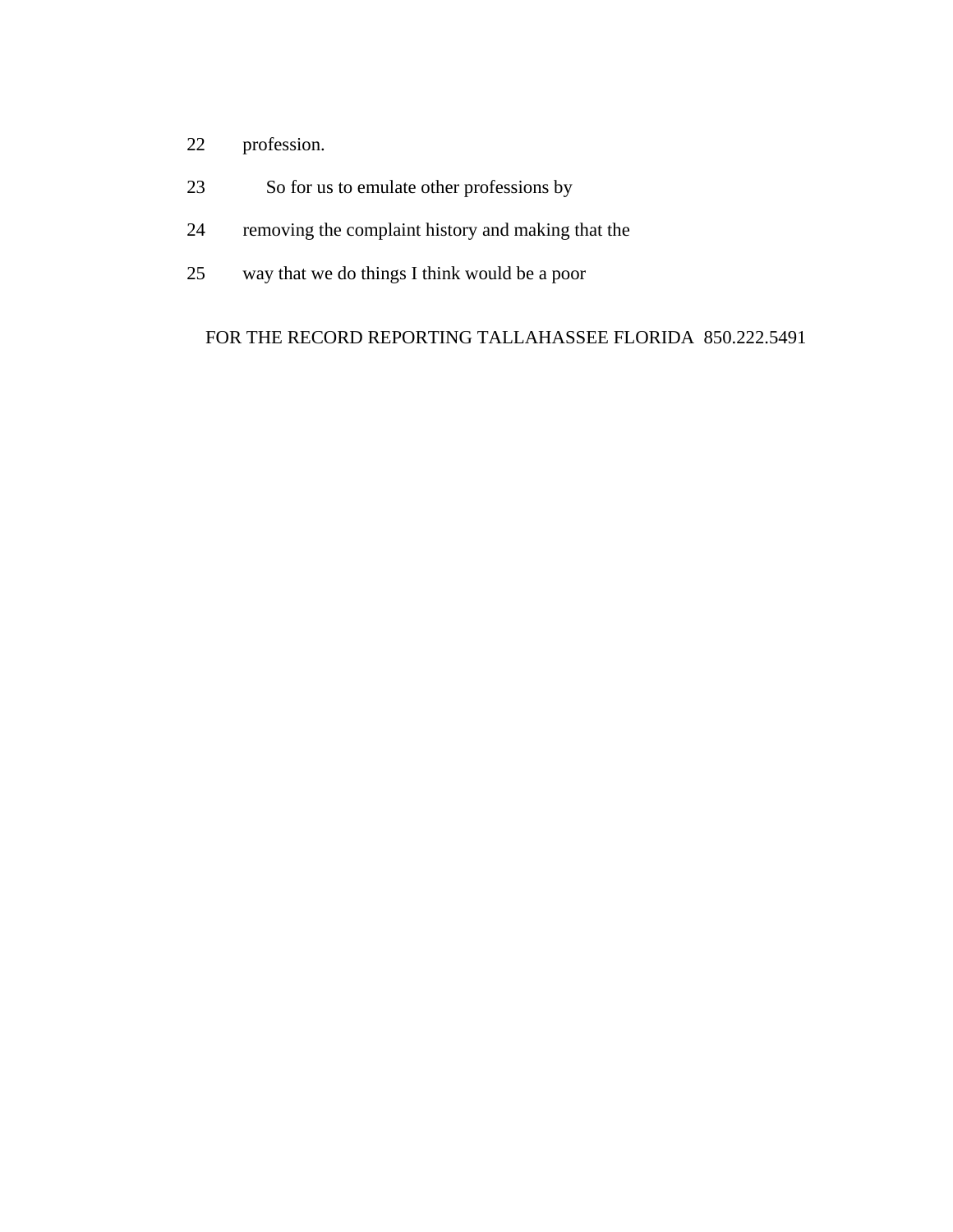1 choice.

| $\overline{2}$ | This probably would result -- third topic           |
|----------------|-----------------------------------------------------|
| 3              | here, is that this probably would result in         |
| $\overline{4}$ | increased costs, but I'll just suggest it anyway, I |
| 5              | think that the number of hours for a CAM's -- a     |
| 6              | CAM's required education is so low that it's almost |
| 7              | meaningless.                                        |
| 8              | I'd contrast the licensing of a CAM with the        |
| 9              | licensing of a massage therapist. A massage         |
| 10             | therapist has to take 500 hours of courses. They    |
| 11             | have to take 25 CEU hours, which I think 12 of      |
| 12             | those have to be in a classroom setting, and this   |
| 13             | ends up costing a massage therapist maybe \$300,    |
| 14             | \$500 every two years, biennially.                  |
| 15             | A CAM only -- it was the -- I could be wrong        |
| 16             | on this, the current requirement is 18 hours,       |
| 17             | and --                                              |
| 18             | MS. P. ROGERS: Excuse me?                           |
| 19             | MR. BRENNAN: Excuse me?                             |
| 20             | MS. P. ROGERS: This is Patricia. It's 18            |
| 21             | hours, and we've asked, in the rule change, that it |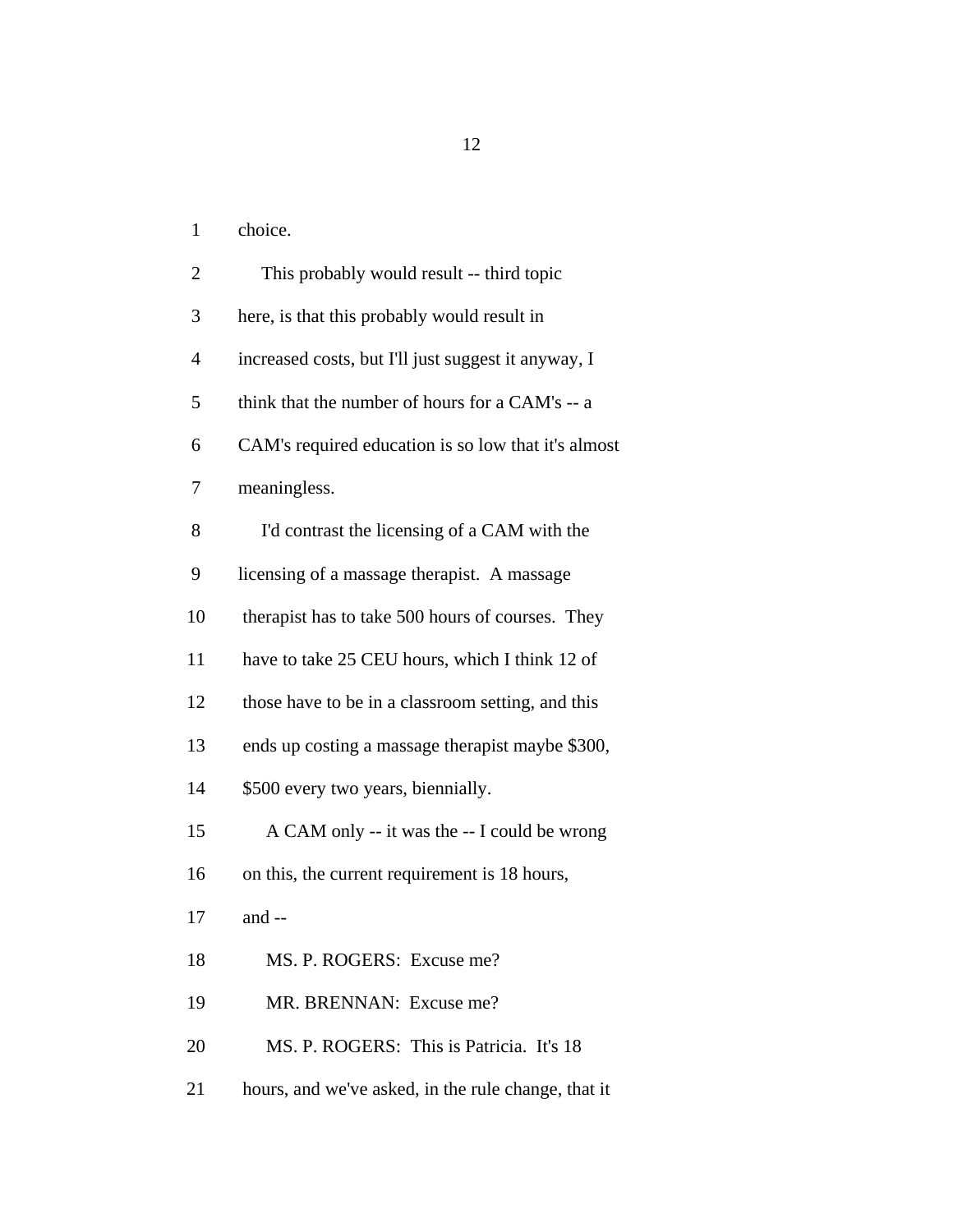- 22 be increased to 24.
- 23 MR. BRENNAN: I would suggest far more than
- 24 that, and I would suggest it should be based on an
- 25 analysis of what a CAM is expected to know and what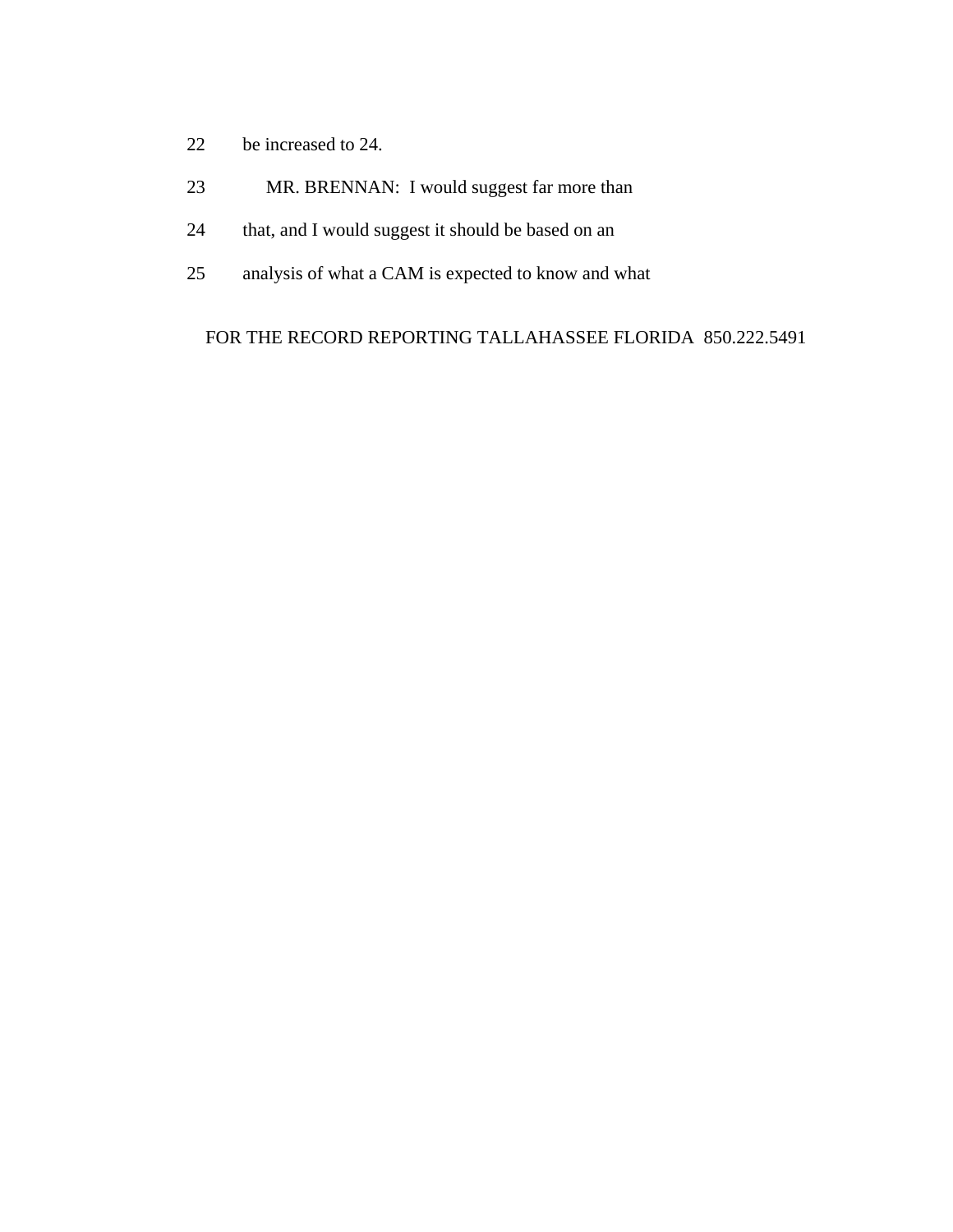1 their duties are. I would just suppose that it 2 probably should be in the range of hundreds of 3 hours. 4 There's an alternative. If cost savings is 5 essential, I think that it would -- another 6 possibility, which I would not favor, would be the 7 delicensure of CAMs, and -- but I really don't 8 think that's a good idea. 9 CAMs are controlling so much money in Florida 10 and affect the lives of millions of people that I 11 think that they really should be licensed and 12 regulated, and that comes back to enforcement 13 again, which is good for the CAMs because it will 14 weed out the people who are causing problems if 15 it's actually accomplished. 16 MR. SPIVEY: Mr. Brennan, this is Anthony 17 Spivey. Just for our clarification, are you 18 referring to prelicensure courses or the regular 19 continuing education? 20 MR. BRENNAN: No, I'm referring to the actual

21 licensure in the first place. I think that there's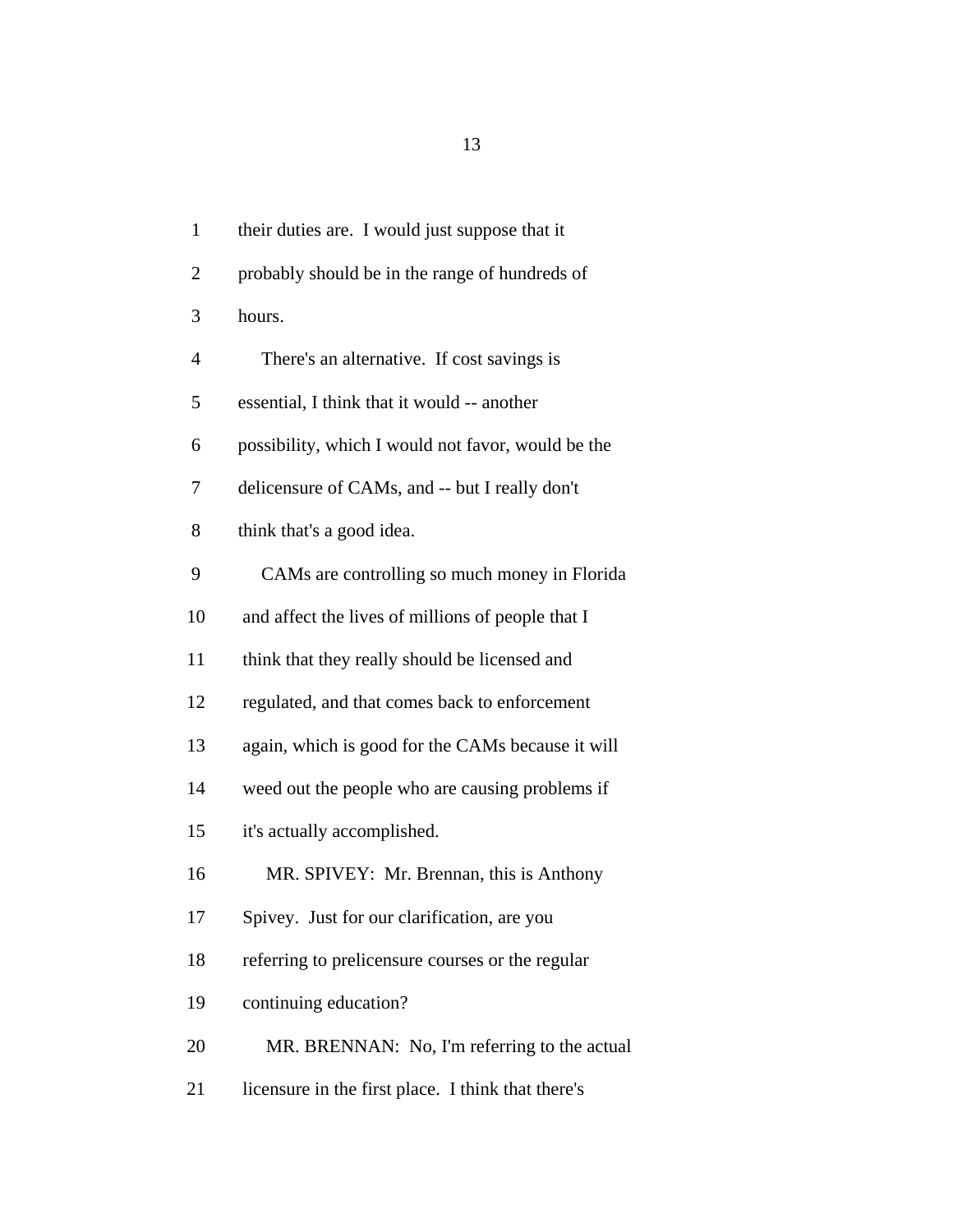- 22 an awful lot that a CAM needs to know about that
- 23 just cannot be taught even in 25 hours. It's
- 24 really quite a responsibility, and the impact on
- 25 the public is significant.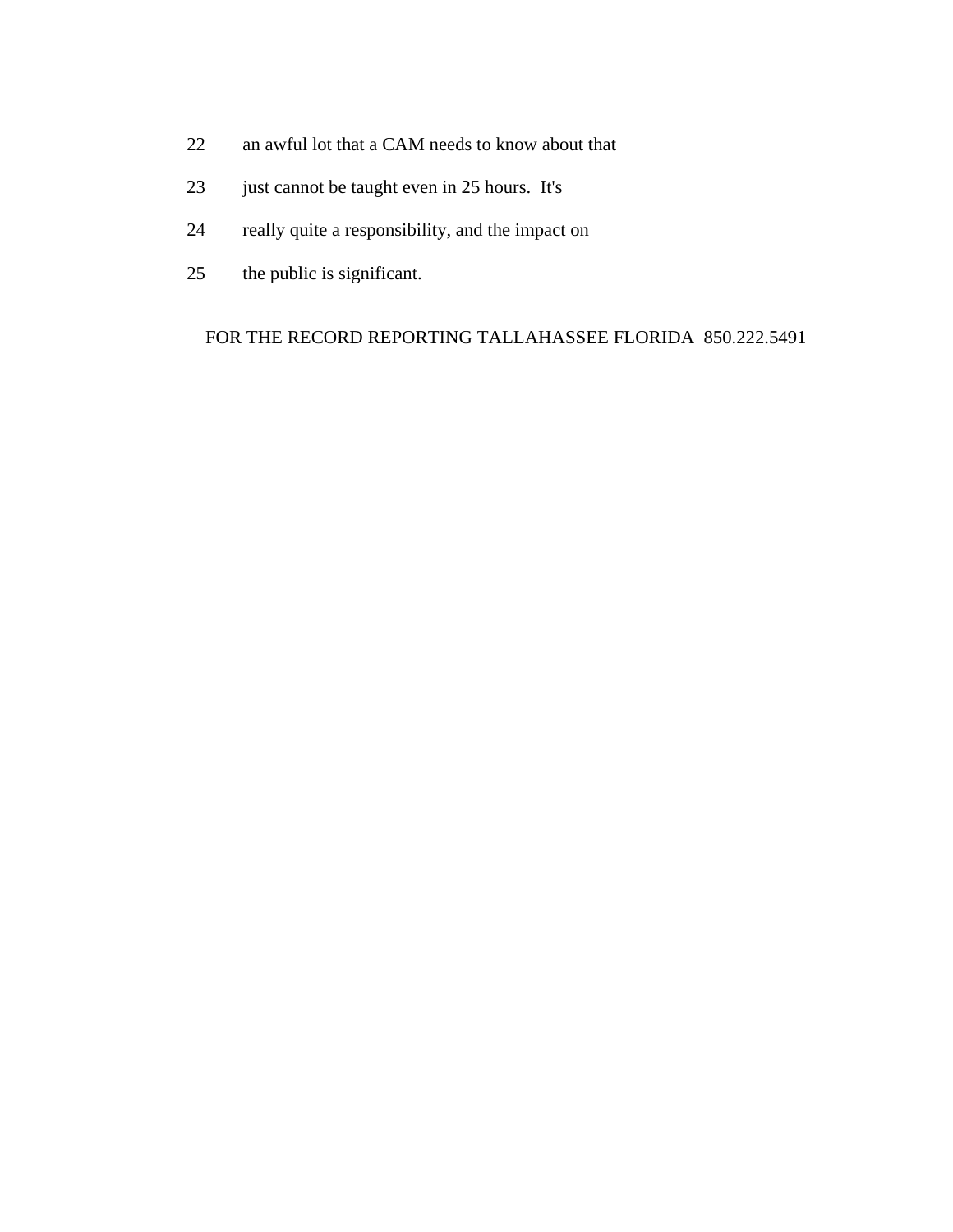| $\mathbf{1}$   | So as far as the continuing education goes, my      |
|----------------|-----------------------------------------------------|
| $\overline{2}$ | feeling on that is that changes in the law          |
| 3              | certainly have to be understood by every CAM        |
| $\overline{4}$ | whenever the statutes change, but, in general, the  |
| 5              | other aspects of their education are probably kind  |
| 6              | of permanent. And once they've got those, I don't   |
| 7              | think that they need to be repeated again and       |
| 8              | again.                                              |
| 9              | Going back to discussing massage therapists,        |
| 10             | every time around, they have to take courses in     |
| 11             | ethics, in -- oh, there's a couple of things like   |
| 12             | HIV management, a number of things that it's --     |
| 13             | they're just repeated over and over. I think        |
| 14             | that's inefficient for everybody. But -- so the     |
| 15             | CEUs I think should principally address the changes |
| 16             | in the law and rule, of course.                     |
| 17             | So those are basically what I came to this          |
| 18             | meeting with. I have a concern for the lack of      |
| 19             | enforcement. I think that it needs to be -- there   |
| 20             | needs to be some analysis to determine what the     |
| 21             | problem is, and I do believe there's a problem      |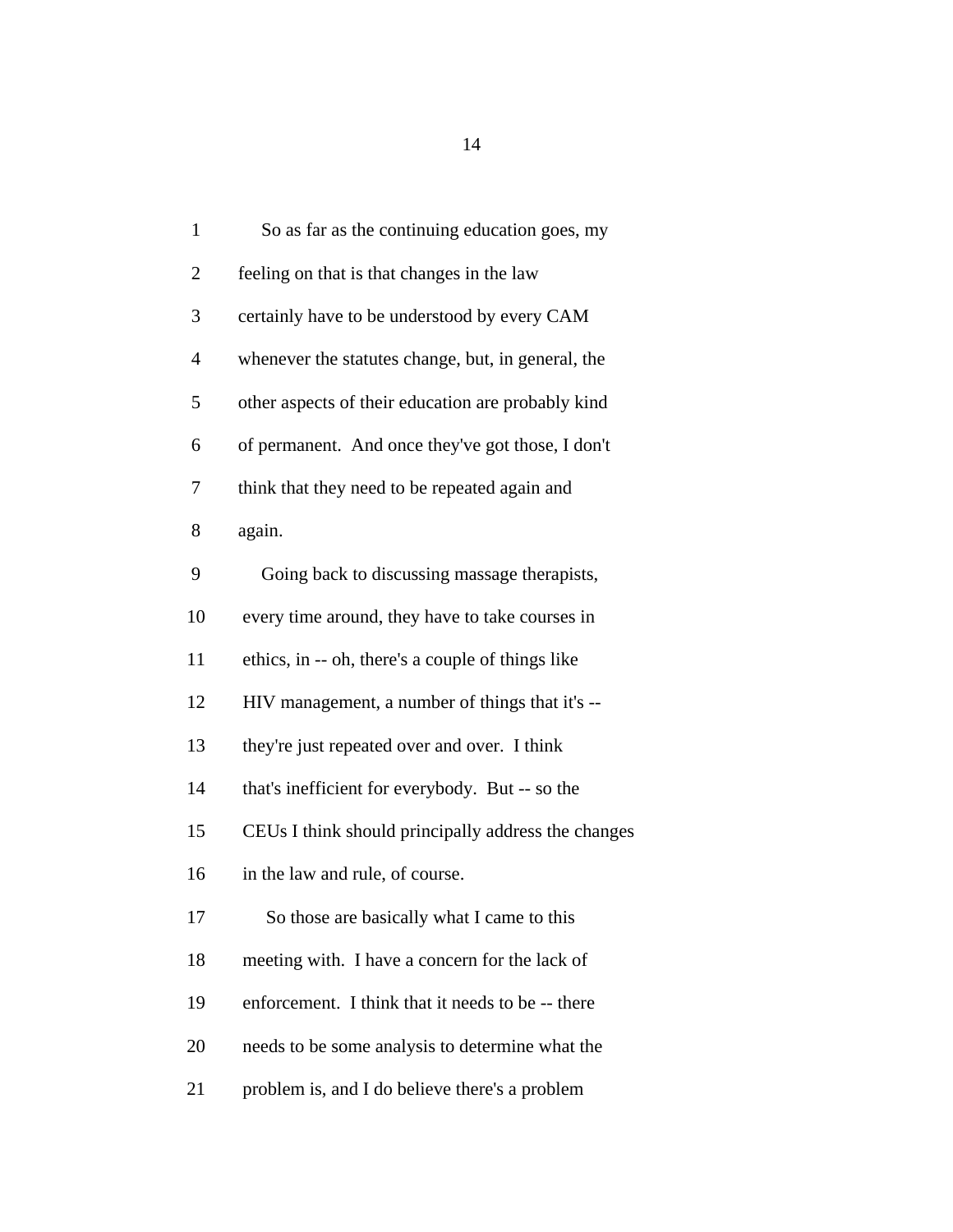- 22 because the -- there are continuing complaints
- 23 that -- from consumers, that they have presented a
- 24 problem, and it gets swept off the table before it
- 25 gets anywhere at all.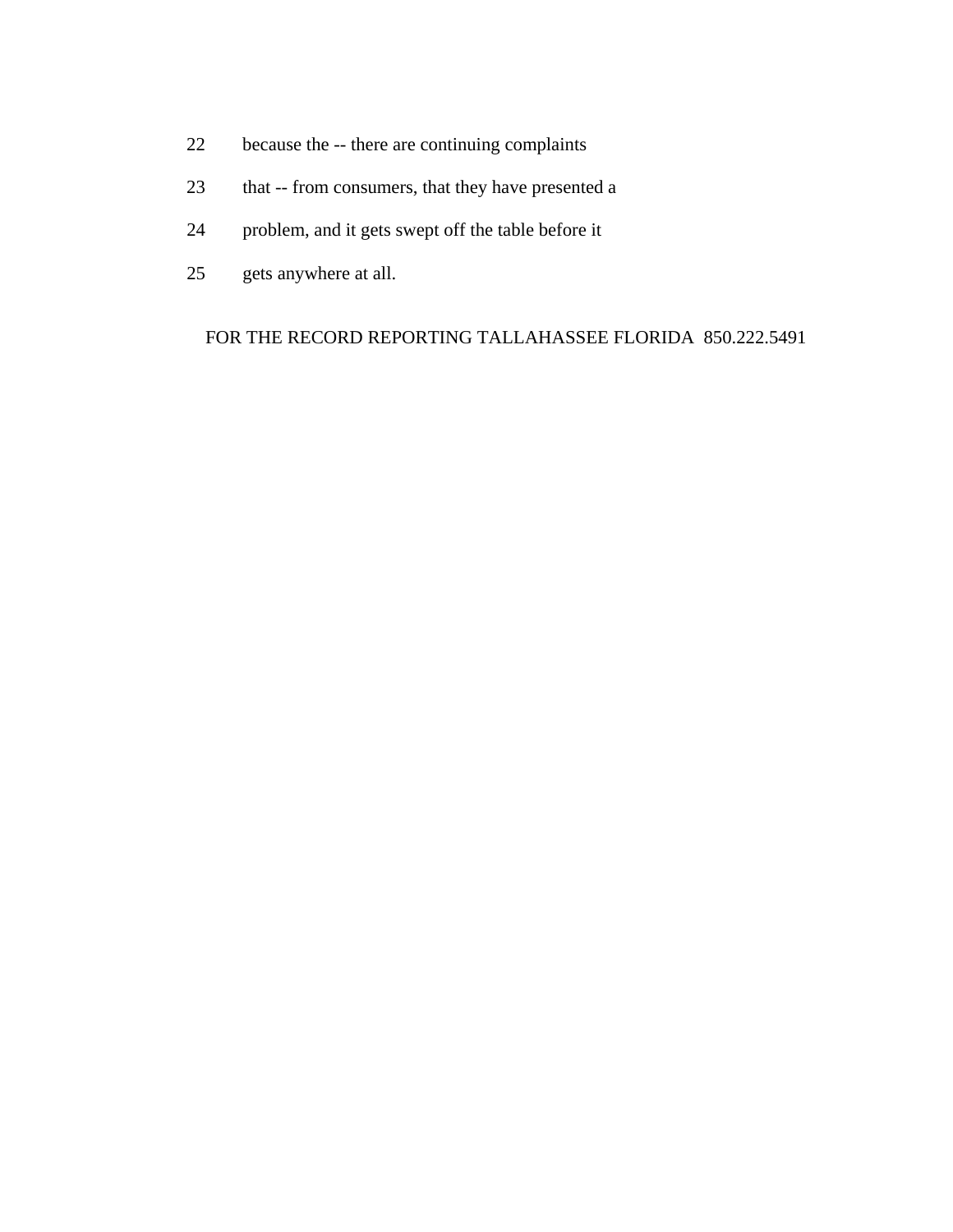| $\mathbf{1}$<br>And expansion of the website to include more       |
|--------------------------------------------------------------------|
| $\overline{2}$<br>information for the public in the nature of what |
| 3<br>complaint processing consists of and the change in            |
| $\overline{4}$<br>the education requirements so that CAMs are a    |
| 5<br>genuine profession and not what almost seems like             |
| 6<br>it's sometimes a pseudo-profession, where somebody            |
| 7<br>goes and takes a quickie course, and goes off and             |
| 8<br>then is in a position of great responsibility and             |
| 9<br>power.                                                        |
| 10<br>Those are my comments.                                       |
| 11<br>MR. SPIVEY: Thank you.                                       |
| 12<br>Mr. Brown?                                                   |
| 13<br>Okay. Steve Czonstka, you're next on the                     |
| list.<br>14                                                        |
| 15<br>MR. CZONSTKA: Yeah, was Chris Brown going to                 |
| 16<br>speak or --                                                  |
| MR. SPIVEY: Do you want to speak now, Chris,<br>17                 |
| 18<br>or you'll hold your comments until later?                    |
| Chris, are you there?<br>19                                        |
| CHAIRMAN BROWN: Can you hear me?<br>20                             |
| MR. SPIVEY: Mr. Brown, are you there?<br>21                        |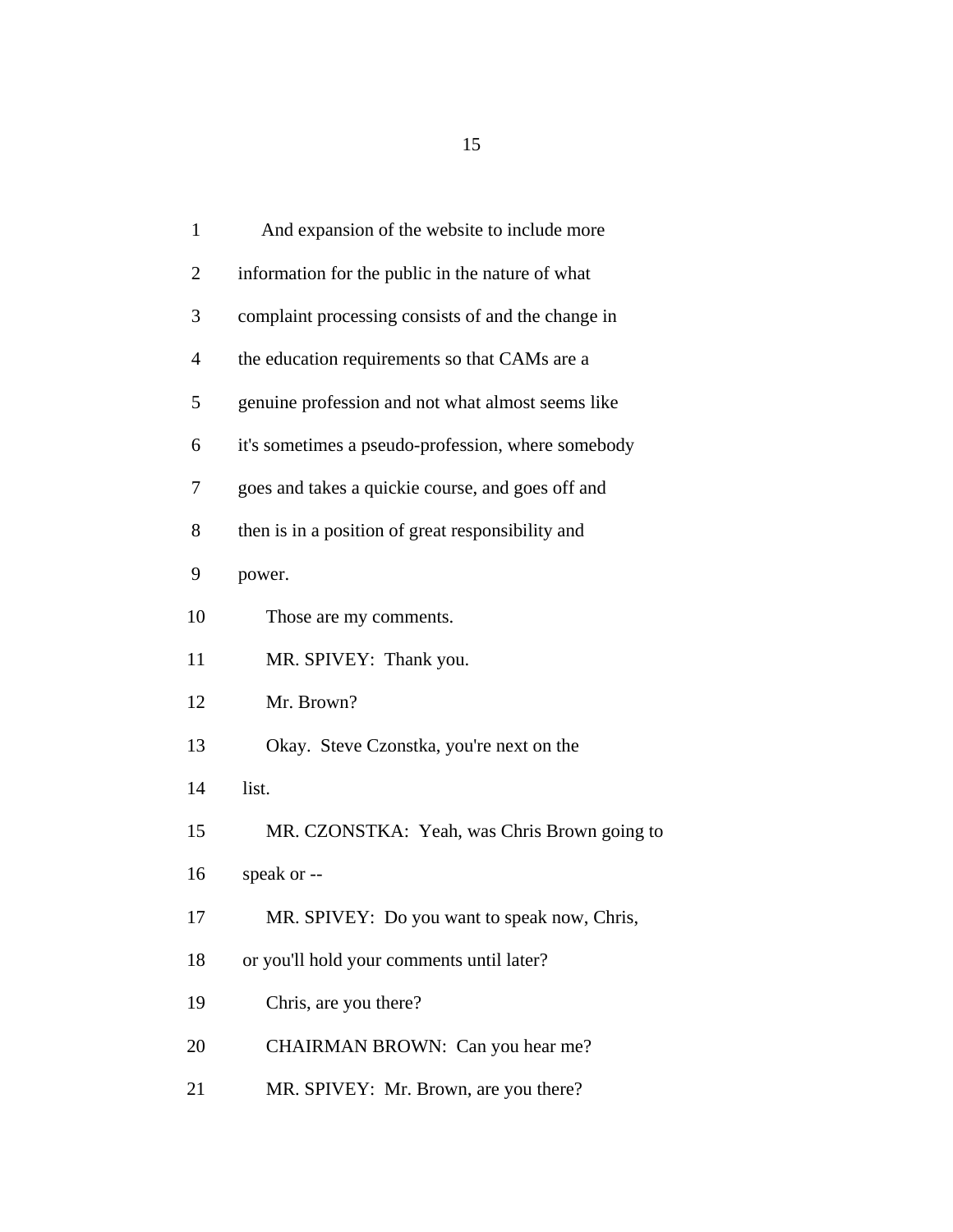- 22 CHAIRMAN BROWN: Can you hear me?
- 23 MR. SPIVEY: Yes.
- 24 CHAIRMAN BROWN: Can you hear me now?
- 25 MR. SPIVEY: Yes.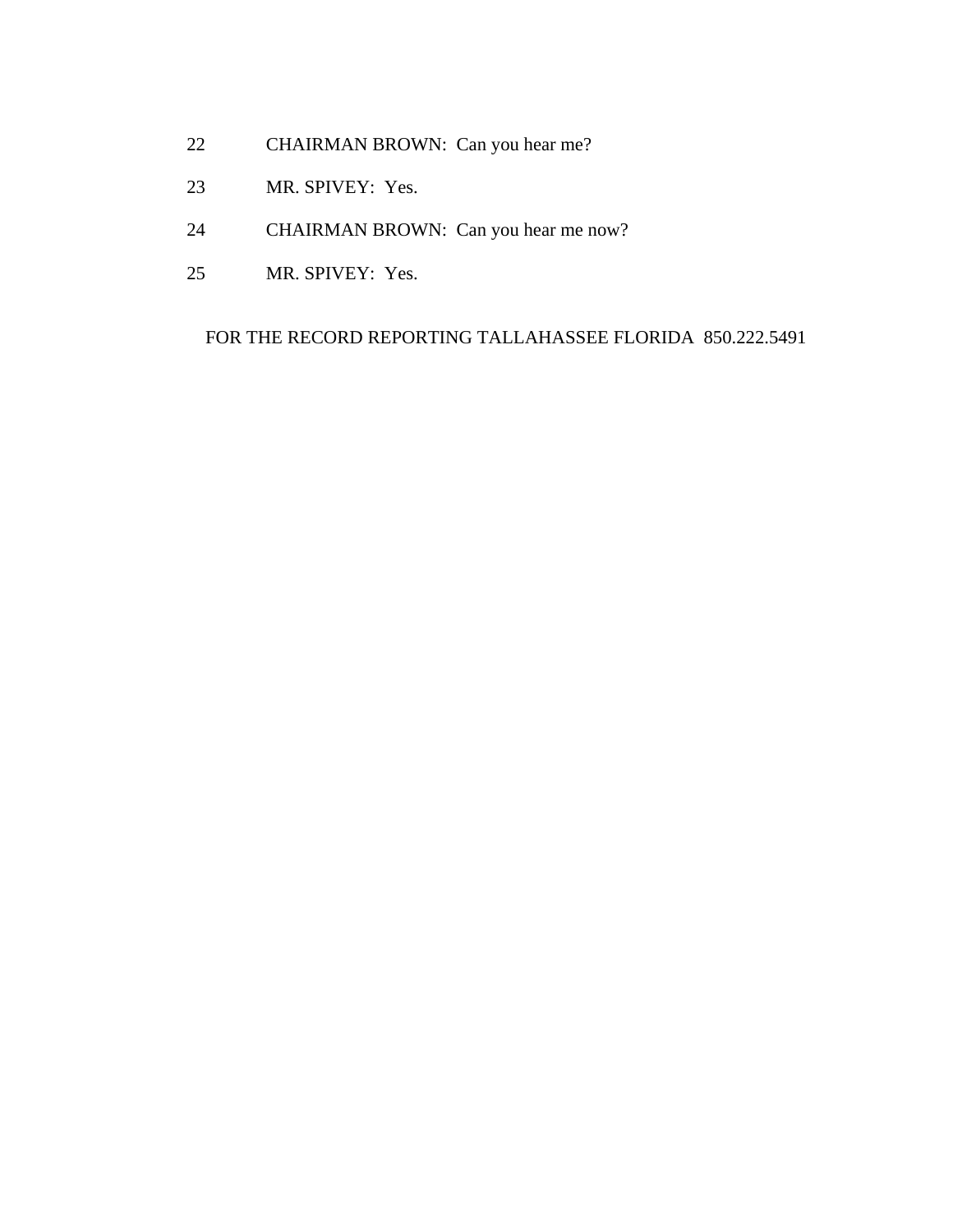| $\mathbf{1}$   | CHAIRMAN BROWN: Okay. I don't know what             |
|----------------|-----------------------------------------------------|
| $\overline{2}$ | happened.                                           |
| 3              | MR. SPIVEY: Okay.                                   |
| $\overline{4}$ | CHAIRMAN BROWN: I was going to speak at the         |
| 5              | end, and next would be Steve Czonstka.              |
| 6              | MR. CZONSTKA: Okay. I just have one item            |
| 7              | that I'd like to see addressed by the Legislature,  |
| 8              | and I don't know whether it's to the point or not,  |
| 9              | but we've been working on privatization for several |
| 10             | years, and I know some of the new members of the    |
| 11             | council are not aware of what the whole effort has  |
| 12             | been about. Those of us that have been on the       |
| 13             | council for several years know that -- have some    |
| 14             | background in it.                                   |
| 15             | Essentially, I think it would produce some          |
| 16             | cost savings because of the added efficiency we     |
| 17             | would have in dealing with the mechanics of         |
| 18             | organizing the meetings and communication.          |
| 19             | So I don't know what the status of the              |
| 20             | privatization effort is, and I don't know whether   |
| 21             | it's at the point where it would be ready to go to  |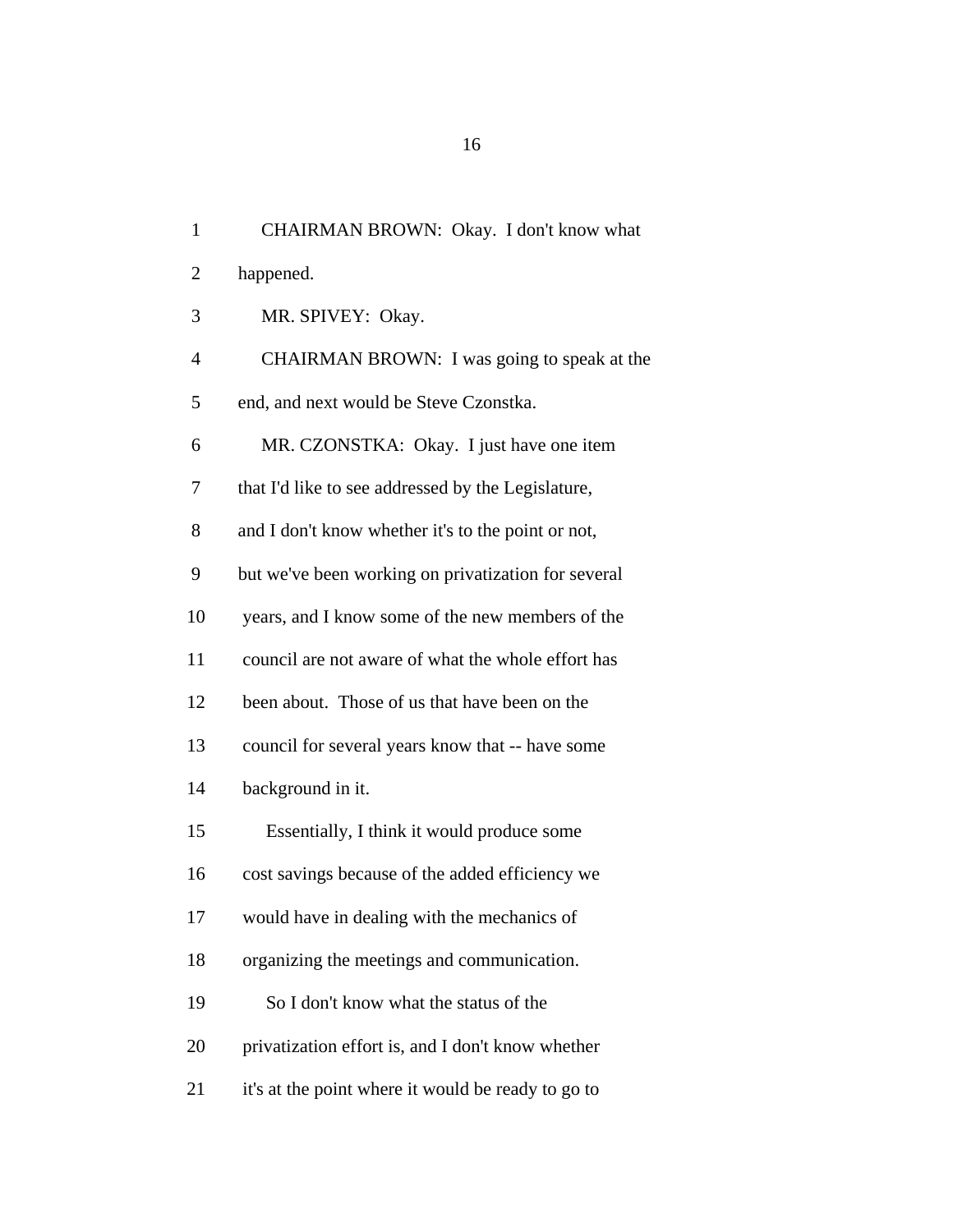- 22 the Legislature.
- 23 I have been talking with my State Senator and
- 24 my State Representative, and I'm ready to ask them
- 25 for assistance if it's to the point where we can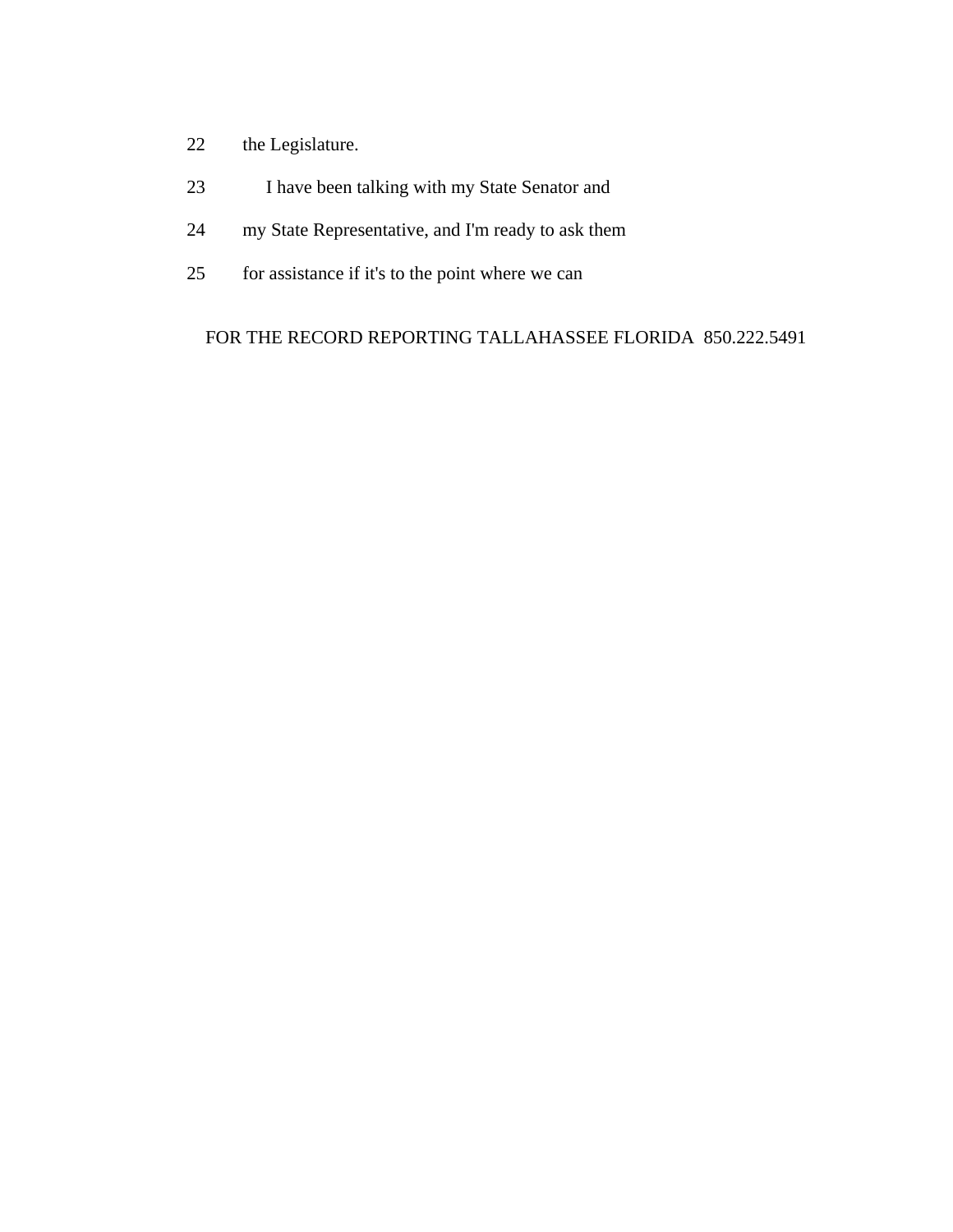| $\mathbf{1}$   | put a bill before the Legislature in the next       |
|----------------|-----------------------------------------------------|
| $\overline{2}$ | session. So that's my main input.                   |
| 3              | I think that part of the problem with the lack      |
| $\overline{4}$ | of what's shown to be the lack of response to       |
| 5              | complaints is the fact that we receive so many      |
| 6              | complaints which are not germane, that they're      |
| 7              | complaints about board members, they're complaints  |
| 8              | about things which the council has no power to      |
| 9              | really investigate, and I think, therefore, they're |
| 10             | dismissed. So that's my input.                      |
| 11             | CHAIRMAN BROWN: Okay. Thank you very much,          |
| 12             | Steven.                                             |
| 13             | Kelley Moran?                                       |
| 14             | MS. MORAN: The -- some of the statements that       |
| 15             | have already been made are some of the concerns     |
| 16             | that I also had, too. So I don't have anything      |
| 17             | else to add.                                        |
| 18             | CHAIRMAN BROWN: Thank you, Kelley.                  |
| 19             | <b>Margaret Rogers?</b>                             |
| 20             | MS. M. ROGERS: Yes. First of all, I really          |
| 21             | think this Board is almost inefficient, and I try   |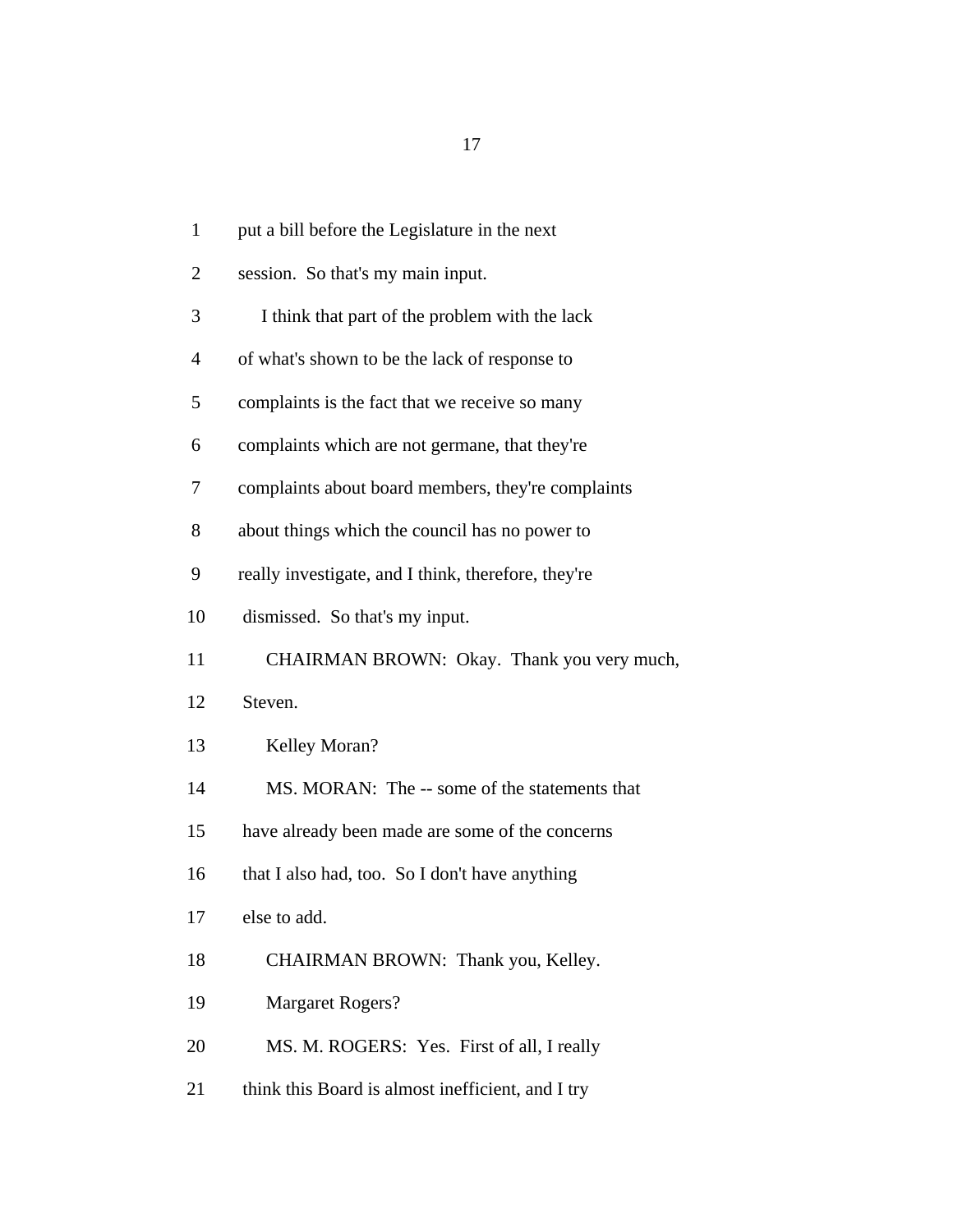- 22 to think why that's true, and I think it's probably
- 23 because it is not a board. It is a regulatory
- 24 commission, and it has no teeth to it. And I've
- 25 gotten that from everybody I've talked to in staff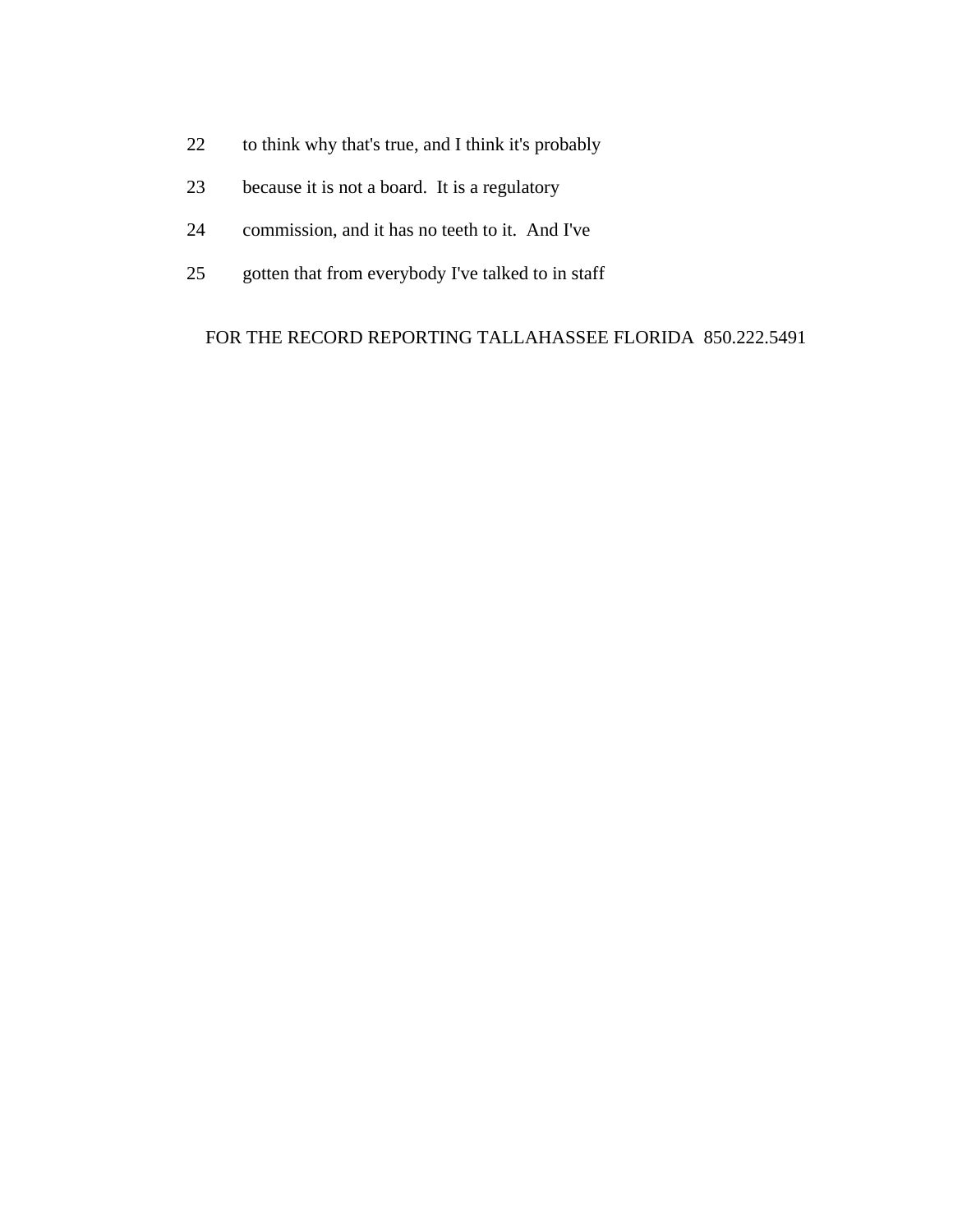1 and that I've questioned about this, as well as 2 former regulatory commission members. 3 And so I really think it either needs to be 4 privatized or it needs to be -- come aboard, but, 5 as a regulatory commission, it just doesn't have 6 any teeth. 7 Secondly, I would like to say I agree with 8 Terence about the number of hours that have to be 9 put in to get licensed. Perhaps if we require 10 more, we will get less people who are just in to 11 rob people blind, which seems to be the easiest way 12 to steel money in the State of Florida is to become 13 a CAM person. 14 I think it's extremely important that any 15 owner be able to receive any information at any 16 time within a 24 to 48-hour period and that nothing 17 should be held back from them. It is, after all, 18 their records. They should be able to look and -- 19 at the records of their association. 20 So that's a biggie I think. I think that that 21 might help curb some of the stealing that's gone on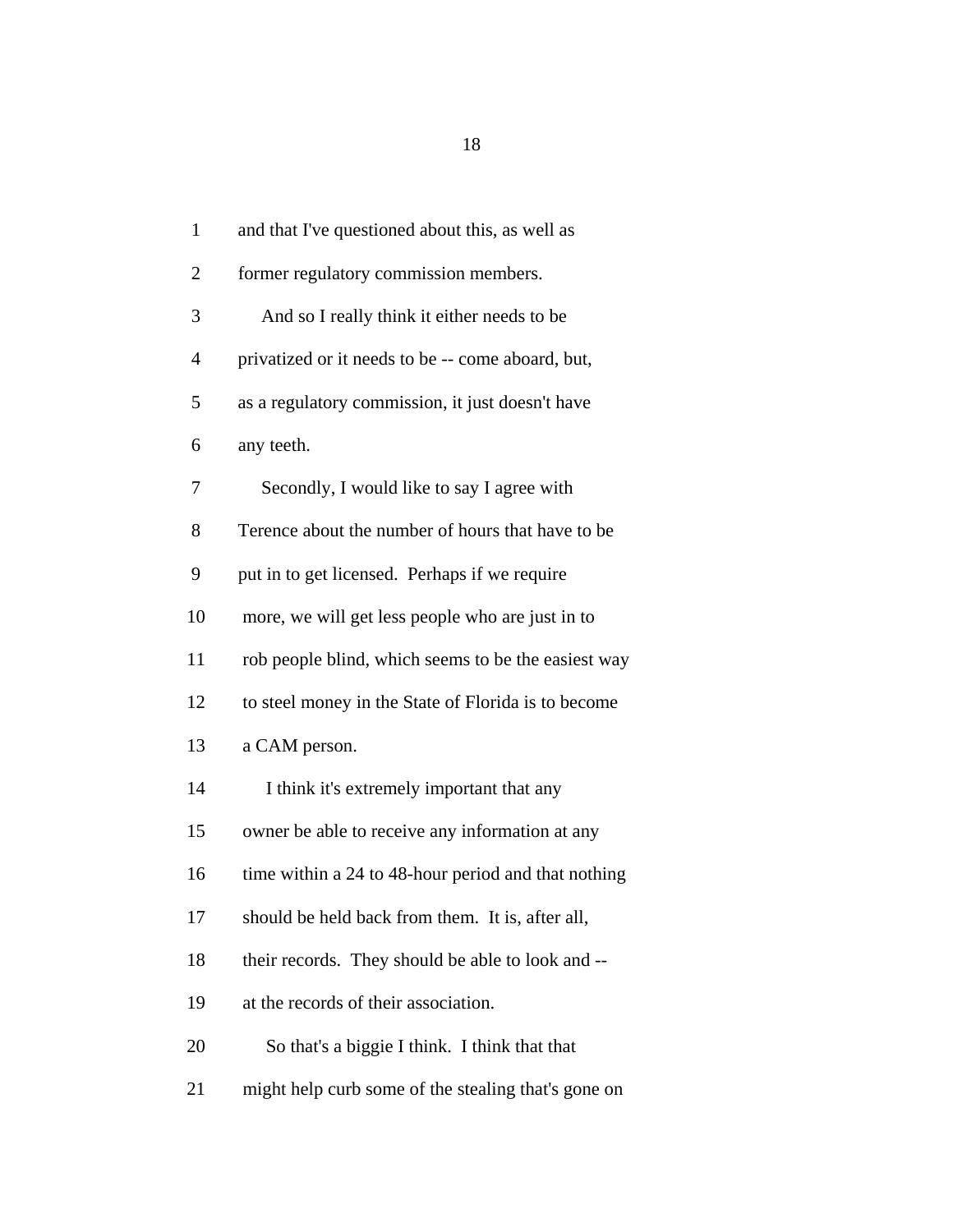- 22 in the State of Florida where you have people who
- 23 have fraudulent bills.
- 24 And, you know, not a lot of people really will
- 25 put in the effort to try to find out what's going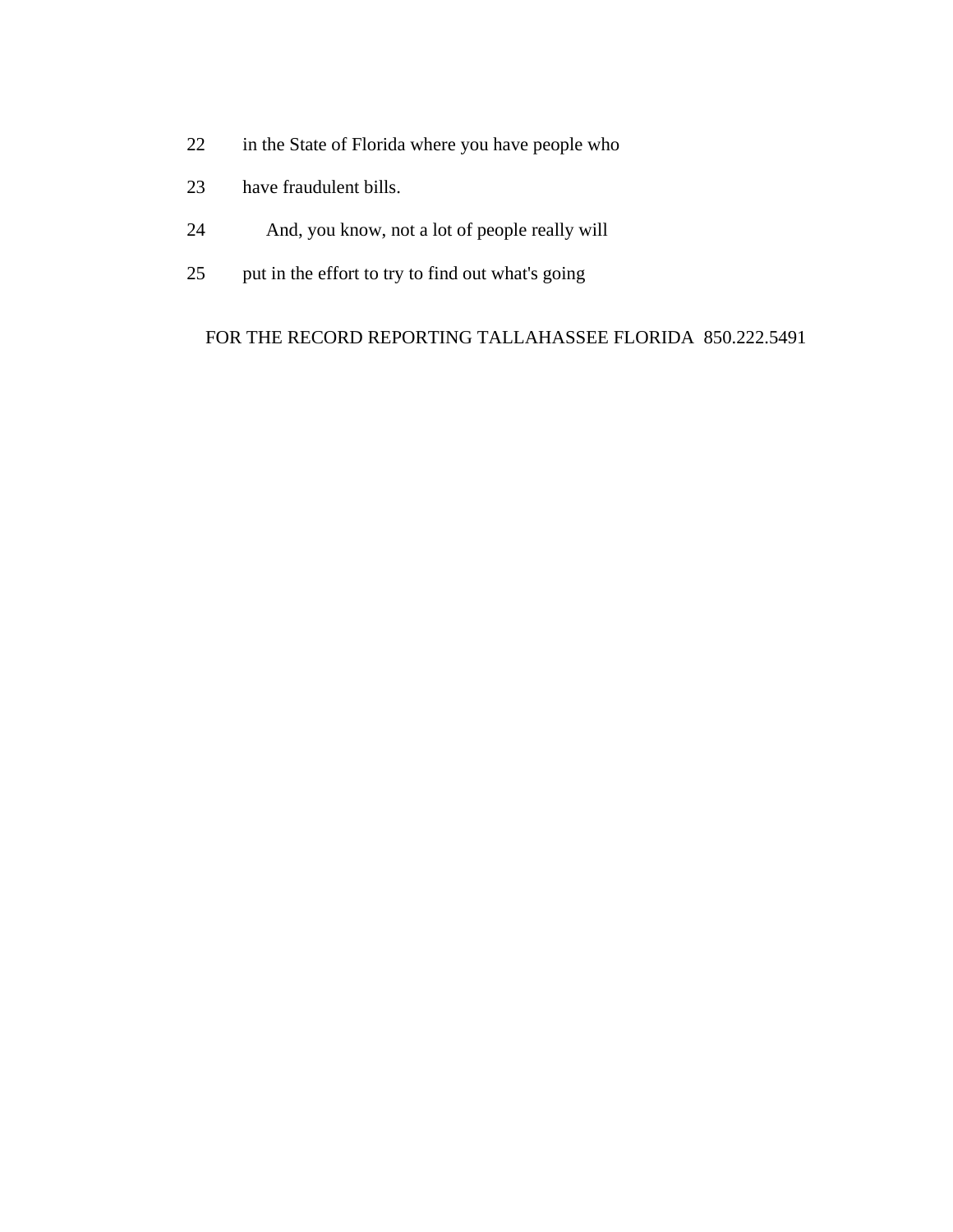| $\mathbf{1}$   | on in their associations, but for those who do, it  |
|----------------|-----------------------------------------------------|
| $\overline{2}$ | is such a difficult task to get through to the      |
| 3              | records that it just wears them down. And if you    |
| $\overline{4}$ | don't -- and if the CAM people don't present it,    |
| 5              | there's no alternative. There's nothing that can    |
| 6              | be done about it. I mean, if it's reported, then    |
| 7              | it might take years to get any information back.    |
| 8              | And also there needs to be information sent to      |
| 9              | people. When they report something that is not an   |
| 10             | appropriate report, then I think that the staff or  |
| 11             | the Department needs to let these people know where |
| 12             | they should go to get help.                         |
| 13             | For example, if you report somebody who is          |
| 14             | saying that they have a CAM license and they don't, |
| 15             | well, that doesn't fall under your bailiwick, but   |
| 16             | it would be nice -- I mean, that's one of the       |
| 17             | biggest abuses there is, and it would be nice if we |
| 18             | could see that people were guided to the right      |
| 19             | place to report that, which might be the State's    |
| 20             | Attorney's office, but whatever it is, I think that |
| 21             | it would be nice.                                   |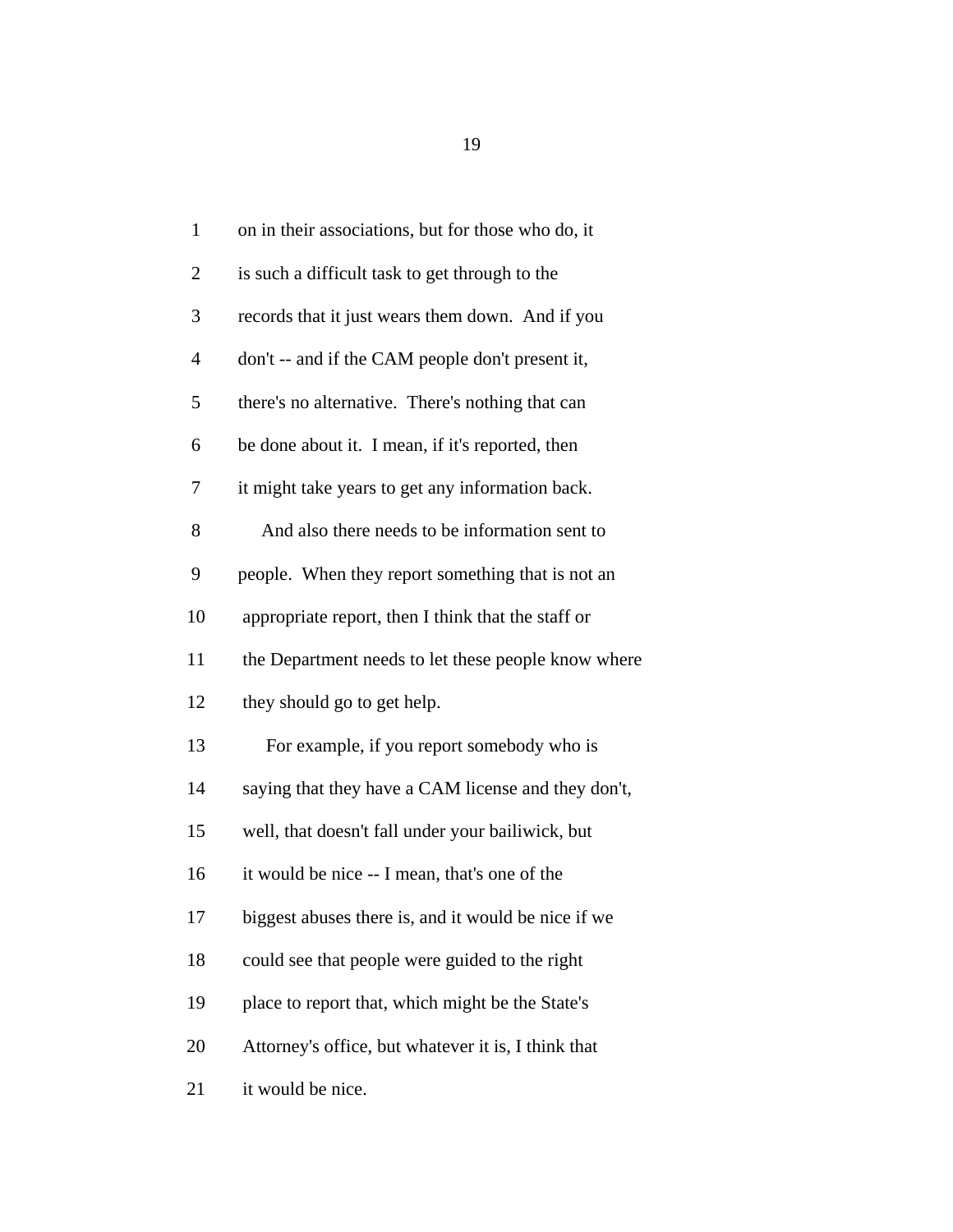- 22 Is there -- do you know of anything, Tony,
- 23 that helps people like that now?
- 24 MR. SPIVEY: To report individuals that do not
- 25 have a CAM license?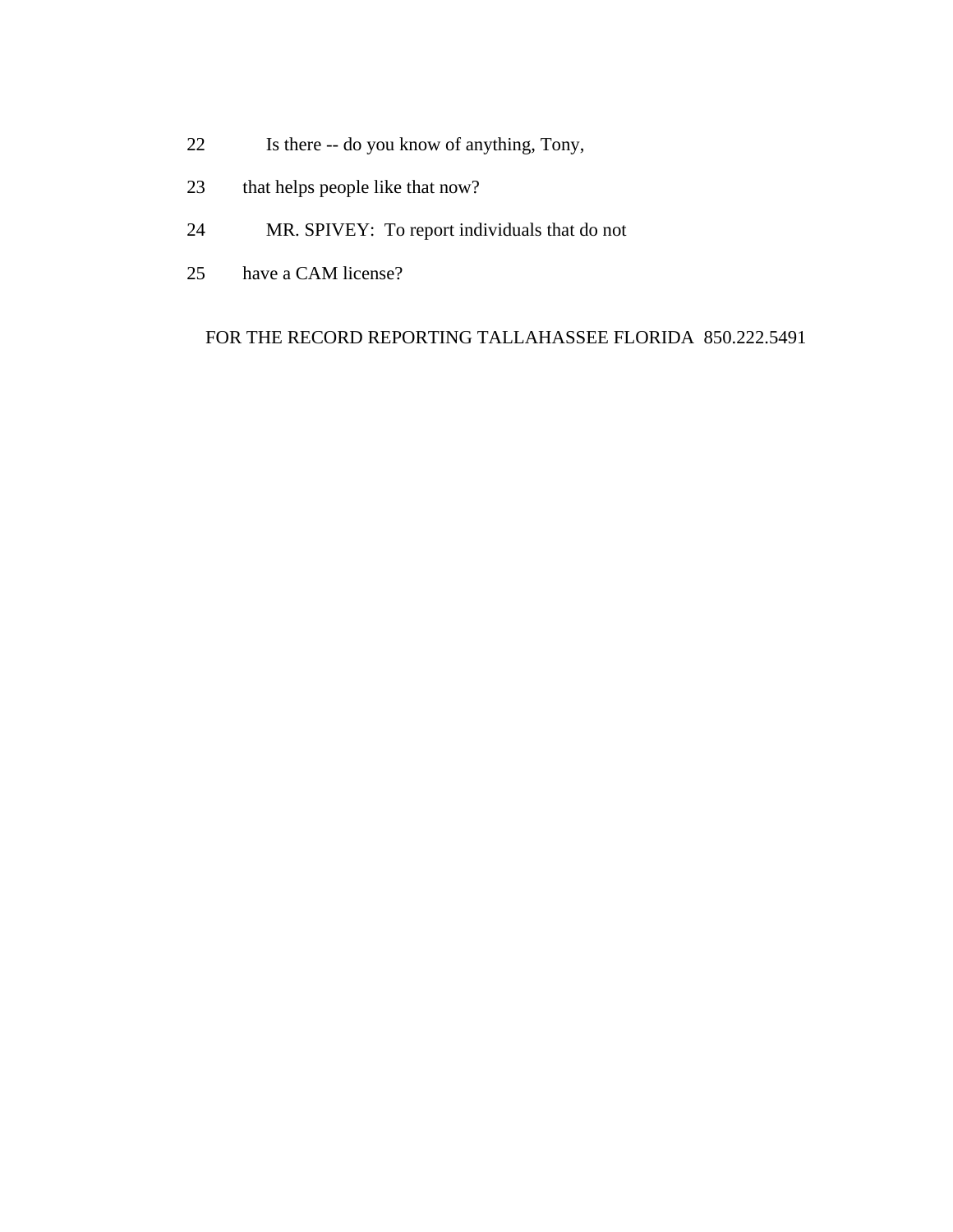| $\mathbf{1}$   | MS. M. ROGERS: Yeah, that are functioning as       |
|----------------|----------------------------------------------------|
| $\overline{c}$ | CAM people who have said they had a CAM license.   |
| 3              | MR. SPIVEY: We have that mechanism in the          |
| $\overline{4}$ | department for our unlicensed activity division.   |
| 5              | MS. M. ROGERS: But what can be done about it?      |
| 6              | What is done about it?                             |
| 7              | CHAIRMAN BROWN: They actually research it,         |
| 8              | they make the manager become licensed, they can    |
| 9              | take a lot of action --                            |
| 10             | MR. SPIVEY: Right.                                 |
| 11             | CHAIRMAN BROWN: -- against them. So, I mean,       |
| 12             | they $-$                                           |
| 13             | MS. M. ROGERS: You would actually license a        |
| 14             | person who had fraudulently told somebody, told an |
| 15             | association, that they had a CAM license? You      |
| 16             | would actually do that?                            |
| 17             | CHAIRMAN BROWN: They review it on a                |
| 18             | case-by-case basis to see whether or not the       |
| 19             | circumstances would require they take additional   |
| 20             | action or if getting the person licensed is in the |
| 21             | best interest of the community and the State.      |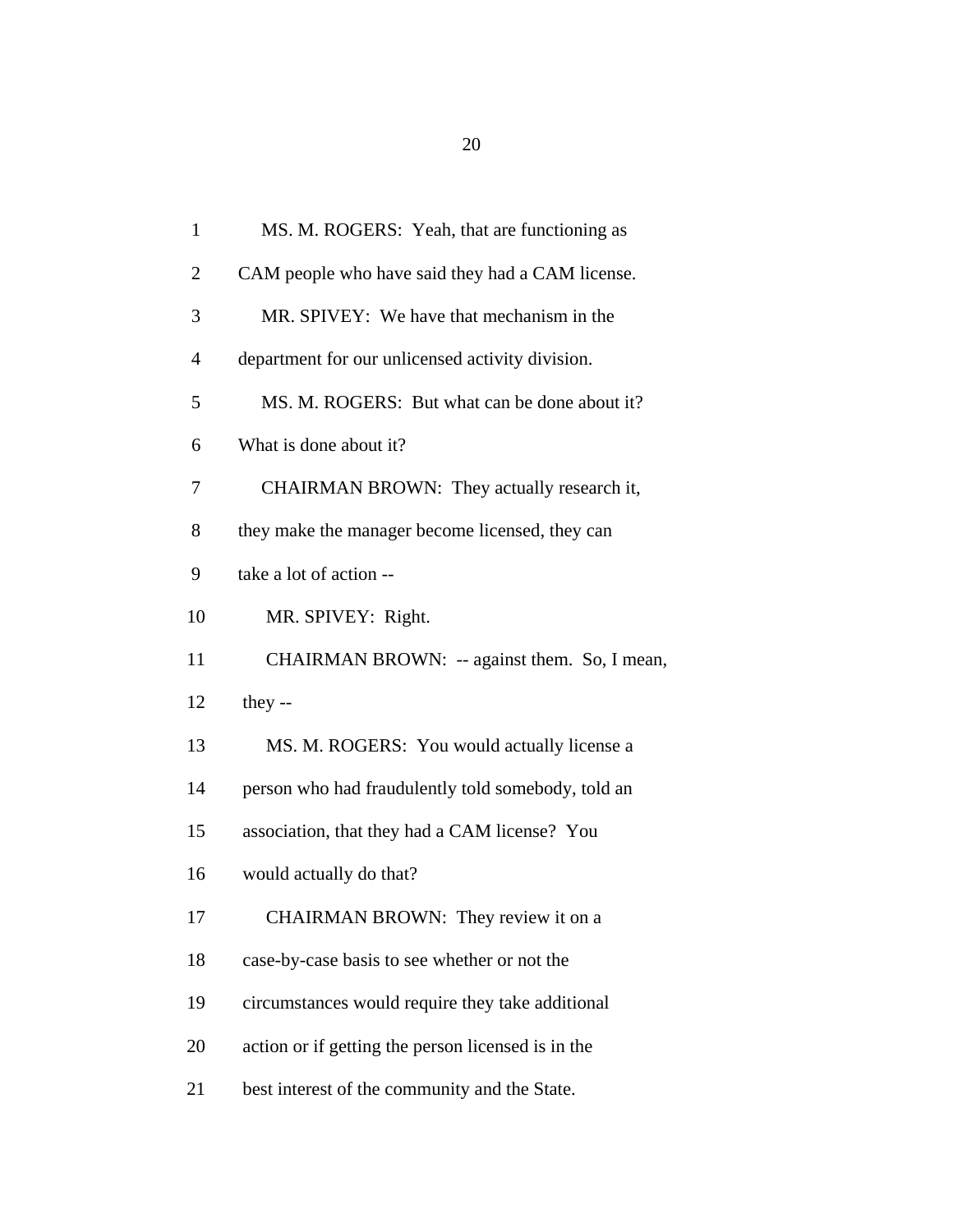- 22 MS. M. ROGERS: How could licensing a person
- 23 who fraudulently put themselves out as a CAM person
- 24 be anything but participating in an illegal action?
- 25 MR. SPIVEY: Well, this is Anthony Spivey.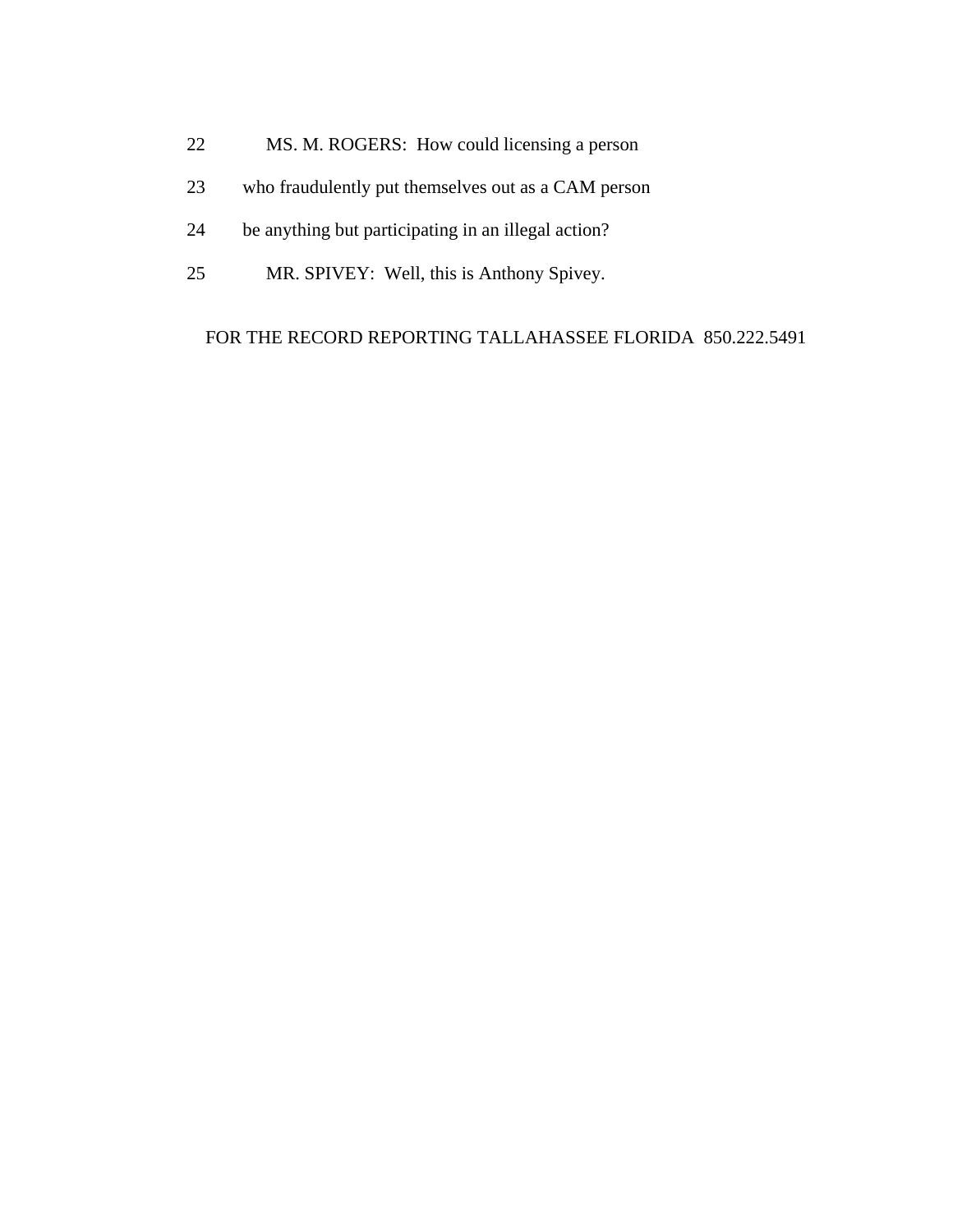| $\mathbf{1}$   | Maggie, first of all, as Chris just said, you just  |
|----------------|-----------------------------------------------------|
| $\overline{c}$ | can't blanket everyone as being fraudulently. It    |
| 3              | has to be alleged, and that's why we do the         |
| 4              | investigation, to determine it, and then everything |
| 5              | is taken on a case-by-case basis.                   |
| 6              | MR. VACCARO: And this is Tim Vaccaro, and I         |
| 7              | say this very respectfully, but please remember     |
| 8              | that the purpose of today's teleconference is to    |
| 9              | talk about legislative --                           |
| 10             | MS. M. ROGERS: Well, that's why I'm talking         |
| 11             | about it because I think there has to be some       |
| 12             | additional thing because -- and I think that the    |
| 13             | people who make a complaint should be notified of   |
| 14             | what's happening, what's going on, if there's ever  |
| 15             | any action taken. Because they make the complaint,  |
| 16             | they stick their necks out, and then there's never  |
| 17             | anything heard again, but nobody ever reports back  |
| 18             | to them.                                            |
| 19             | And it just, you know -- and I know of a case       |
| 20             | where a man said that he had his CAM license, told  |
| 21             | the whole Board that, and, you know, proceeded to   |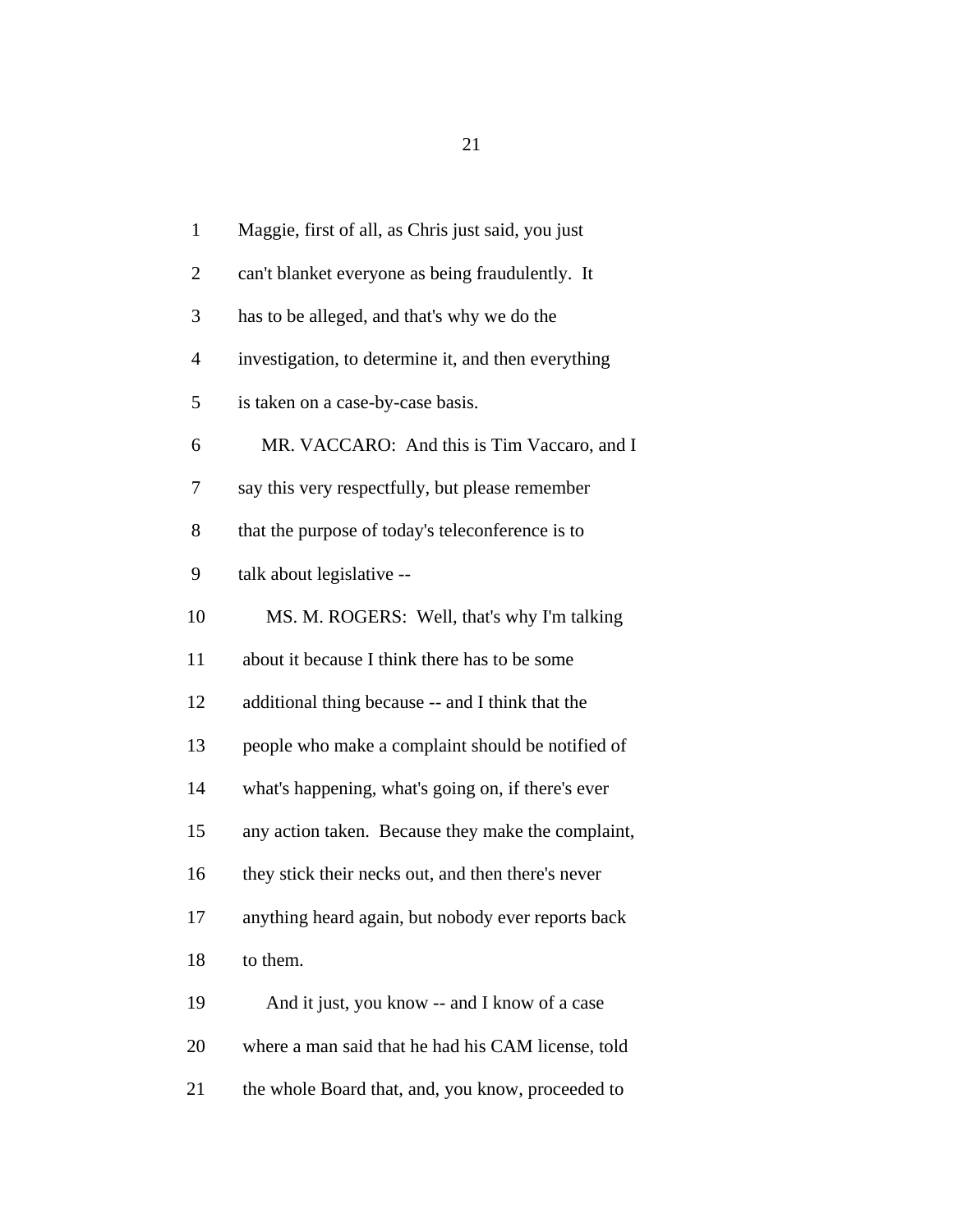- 22 come in and rob the Association of its money and
- 23 disappeared, and he actually has an application to
- 24 become a CAM person, CAM manager, but it hasn't
- 25 gone forward apparently.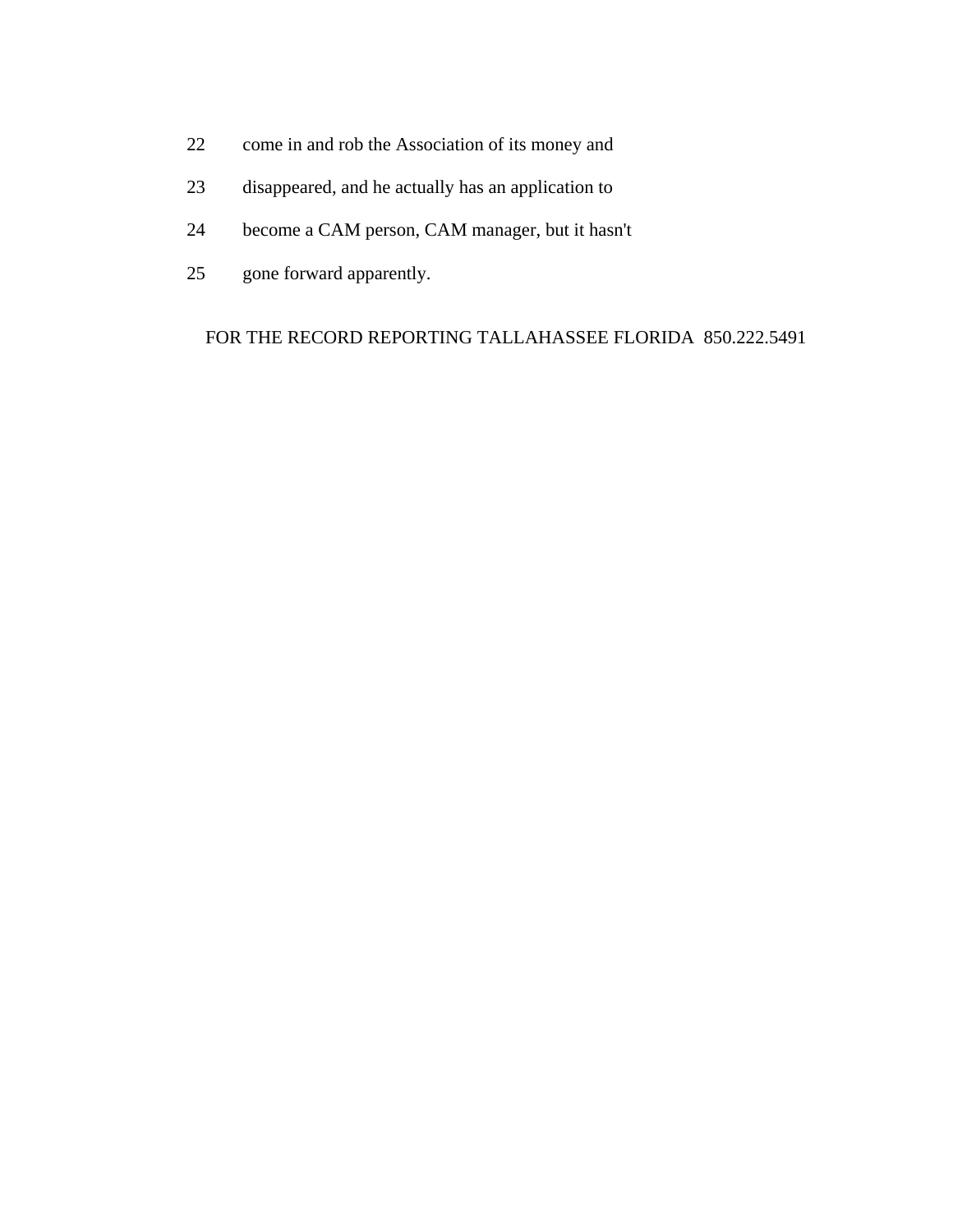1 But still, that's the kind of thing that 2 shouldn't be happening. That person should never 3 be licensed. A person like that should never be 4 licensed. 5 And I want to be sure that the Legislature 6 does something to protect people of the State of 7 Florida that seems to be outside of the realm of 8 what we do. And, of course, that is probably why, 9 you know, if we were a private -- privatized or we 10 were a board, we could do more, hopefully. 11 Thank you so much, everybody. 12 CHAIRMAN BROWN: Okay. Thank you, Margaret. 13 MR. ARMBRUSTER: This is Bill Armbruster. Can 14 I make a quick comment on Maggie's comments there? 15 MS. M. ROGERS: I wish you would. 16 MR. ARMBRUSTER: Yeah, okay. First of all, 17 both 718 and 721 have provisions in there for 18 providing information within a request within a 19 relatively limited period of time. The Condo Act 20 basically says within ten working -- or wait a 21 minute, let me get this right.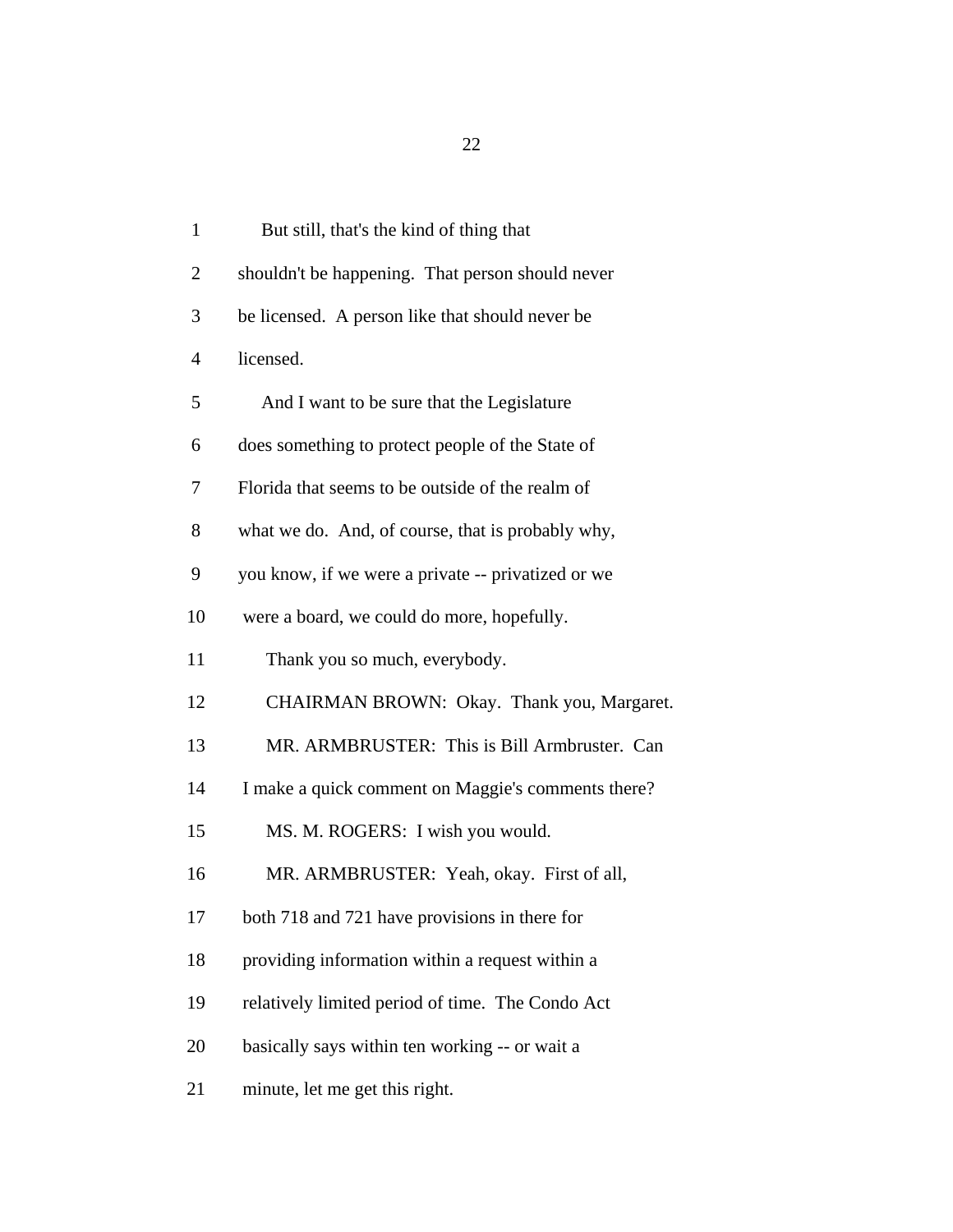- 22 MS. P. ROGERS: Five working days.
- 23 MR. ARMBRUSTER: It should be given to them
- 24 within five working days, and provides the penalty
- 25 that if they don't get them within ten working days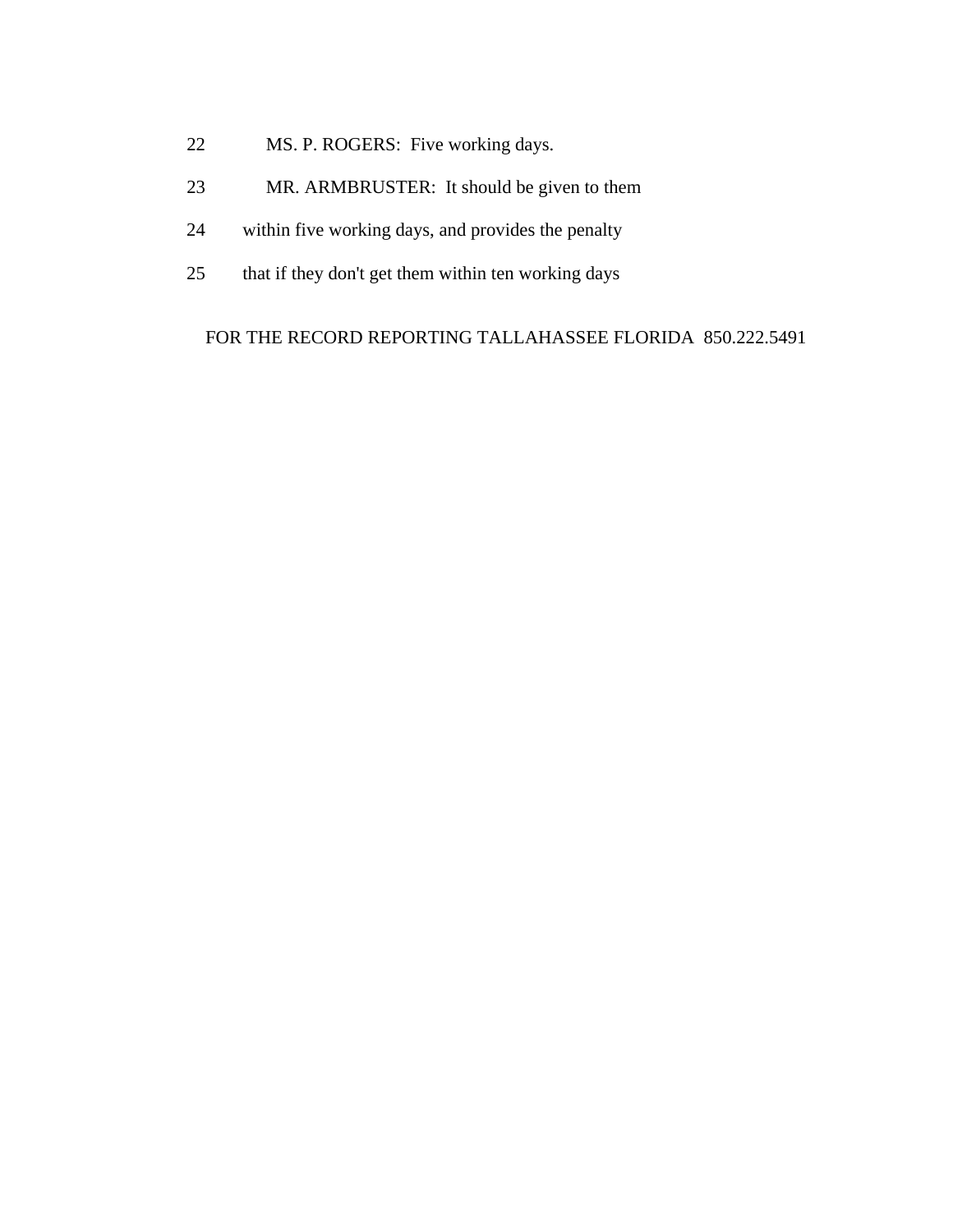1 that they can get \$50 per calendar day after ten 2 days, starting on the eleventh day, of receiving 3 the written request. 4 The Timeshare Act says the manager has to 5 provide association records, not including mailing 6 lists, which is a whole other thing, within seven 7 days of receipt of a request. 8 So both 721 and 718 do have provisions for 9 providing records upon request within a -- 10 basically, within a week. But I can tell you, one, 11 that doesn't happen, and I know of a number of 12 cases where people have told me they've requested 13 information and just gotten completely blown off by 14 the managing entity in the timeshares, and just 15 told, no, we're not giving it to you. 16 Well, first, they take months and months, and 17 when they try and get something done with it, they 18 basically don't seem to have a response. 19 Now, I cannot say, nor can I give an example, 20 of anybody in those situations who have filed a 21 complaint with the State. So I don't really know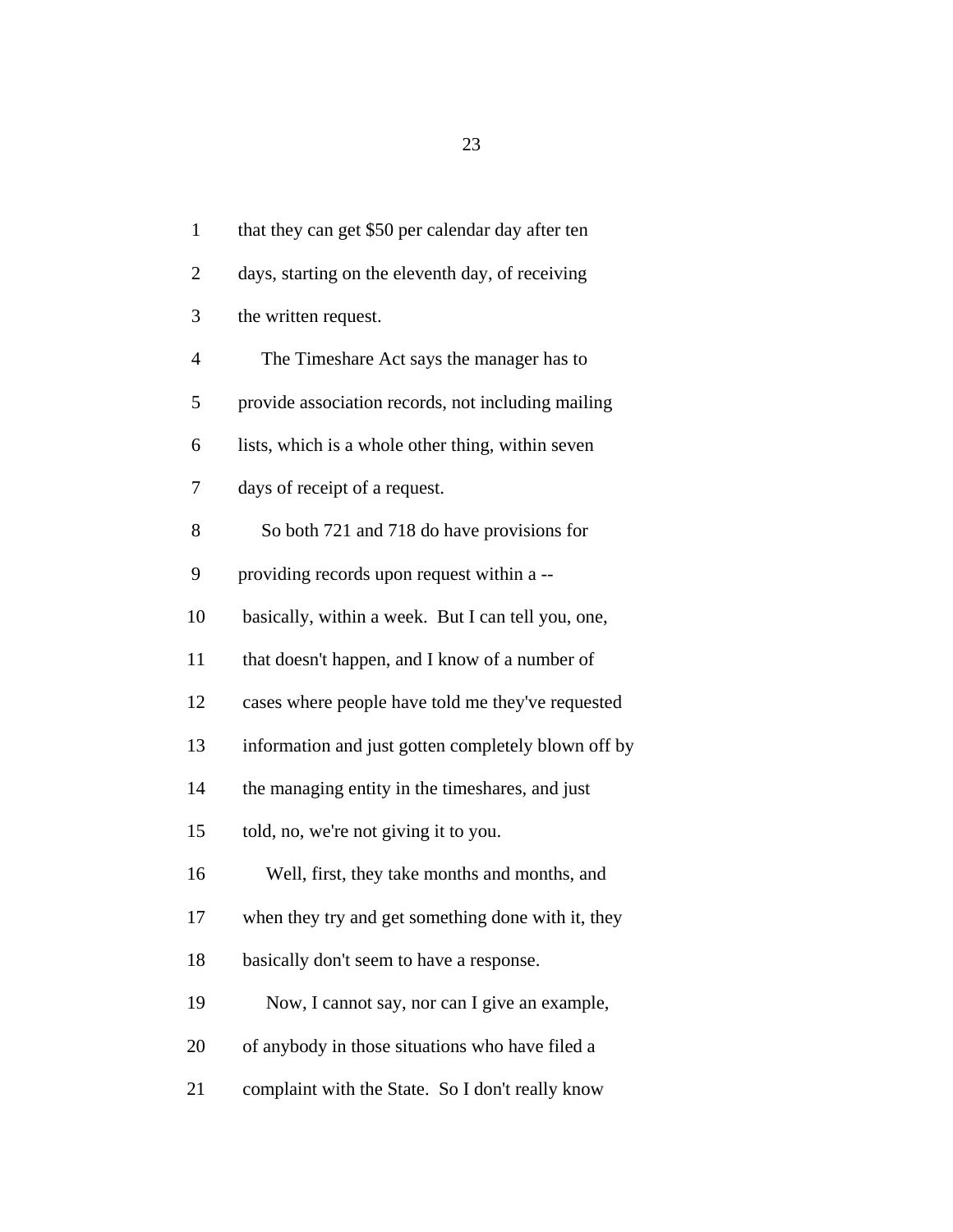- 22 if there's any real merit to that.
- 23 CHAIRMAN BROWN: This is --
- 24 MR. ARMBRUSTER: But --
- 25 CHAIRMAN BROWN: And I thank you for the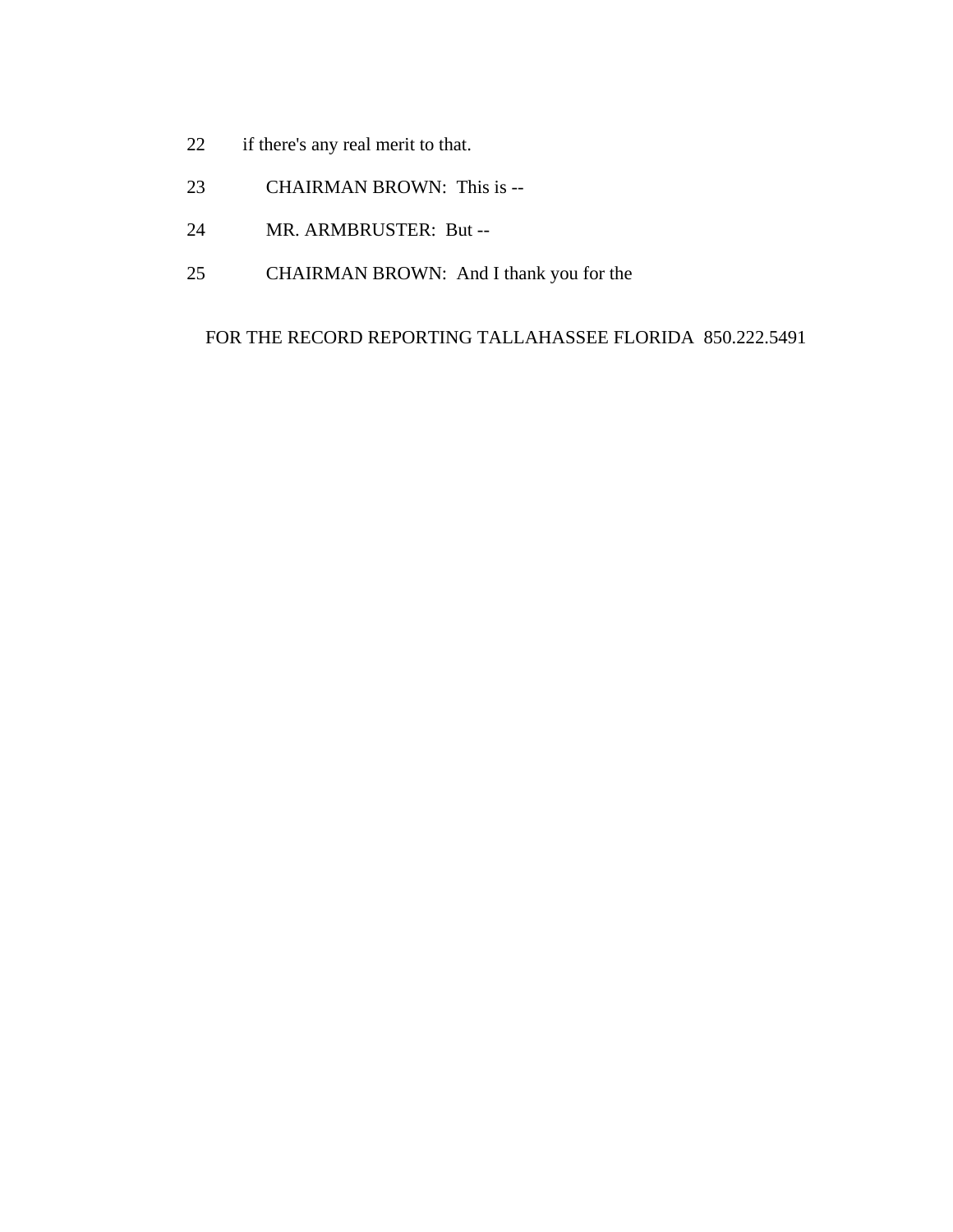| $\mathbf{1}$             | comments, but we're really getting way off track.  |
|--------------------------|----------------------------------------------------|
| $\overline{2}$           | MS. M. ROGERS: Well, I want to -- may I            |
| 3                        | respond to that, please, because that's -- I know  |
| $\overline{\mathcal{L}}$ | that, and thank you for saying that. I know that's |
| 5                        | true. That is my point, it is exactly my point.    |
| 6                        | People can request things and be denied and        |
| 7                        | reported and never hear back.                      |
| 8                        | So I think it's crucial that the staff, or         |
| 9                        | whoever is responsible for giving this back to the |
| 10                       | people, should get -- should keep people in the    |
| 11                       | loop, that is my point, keep people in the loop so |
| 12                       | they can know what's going on.                     |
| 13                       | Because, basically, that's one of the biggest      |
| 14                       | problems is that people make these complaints, and |
| 15                       | they never hear back. They don't know what's going |
| 16                       | on. So I think it's important that we respond to   |
| 17                       | people who make complaints.                        |
| 18                       | CHAIRMAN BROWN: Okay, thank you.                   |
| 19                       | Patricia Rogers?                                   |
| 20                       | MS. P. ROGERS: Thank you. I have a number of       |
| 21                       | things that -- I've been giving great thought both |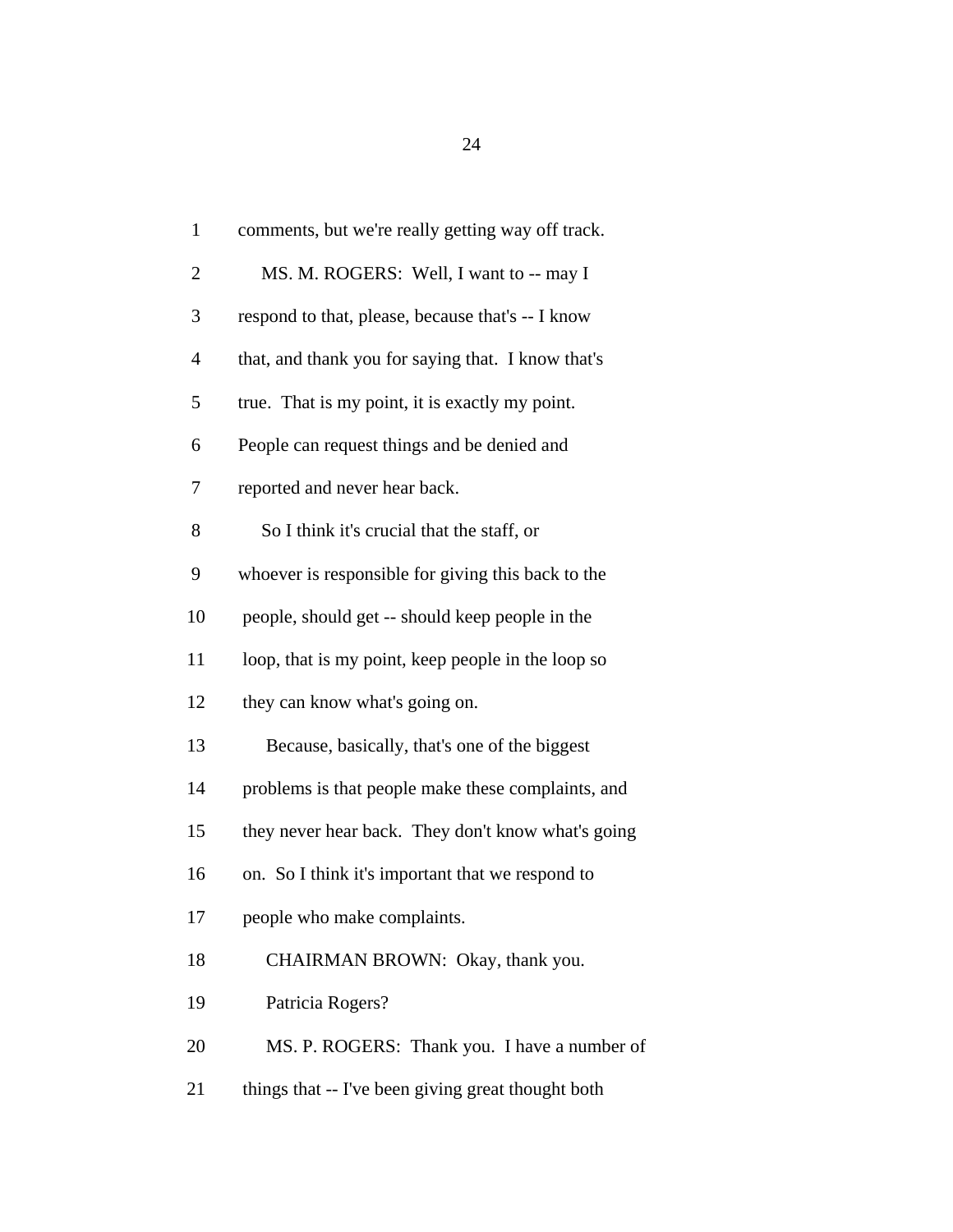- 22 to the information I've received from other
- 23 managers and from what I've heard this morning and
- 24 from my own experiences. I have a number of
- 25 suggestions.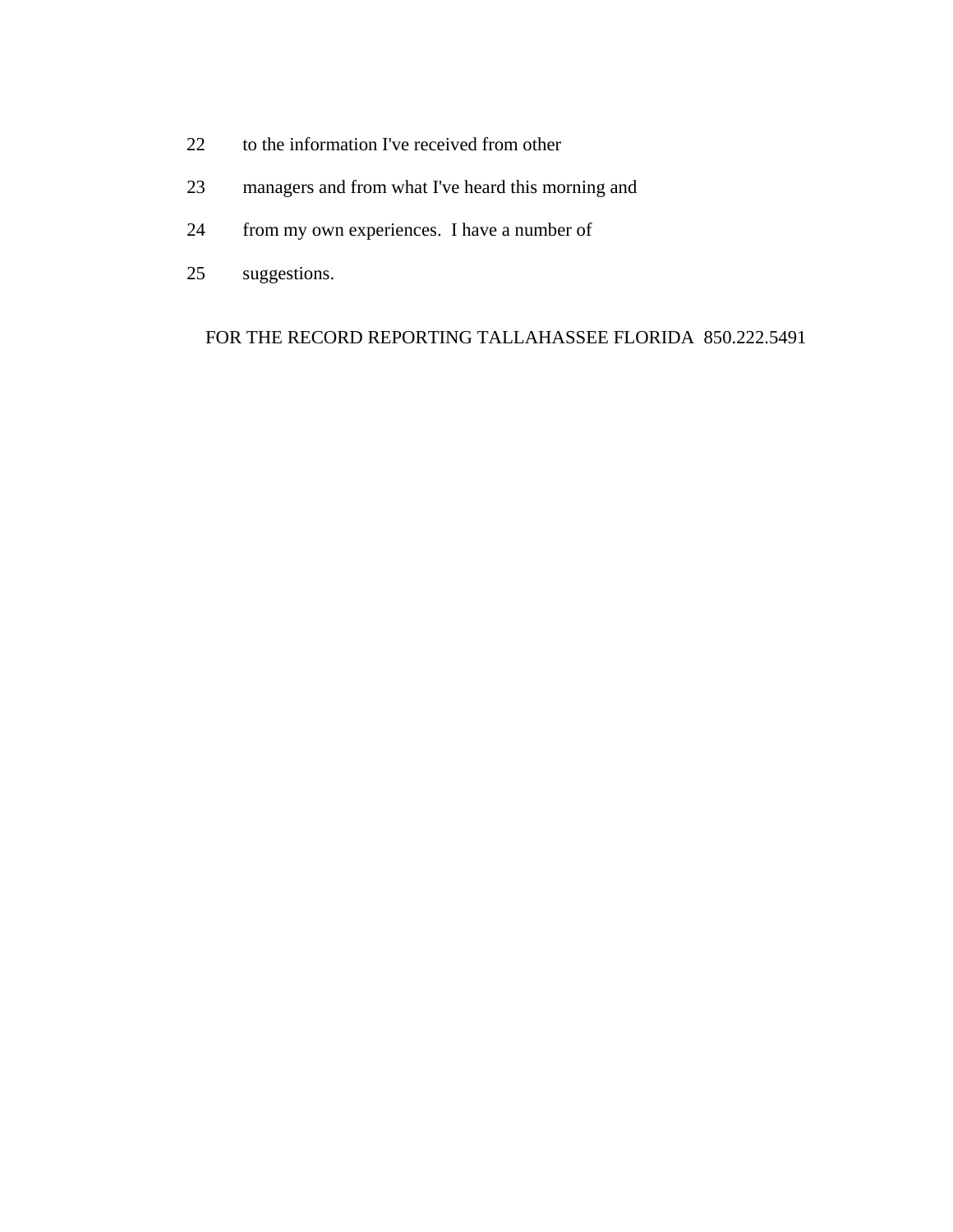| $\mathbf{1}$   | I do agree that there's a problem with the          |
|----------------|-----------------------------------------------------|
| $\overline{2}$ | apparent lack of enforcement. And I say apparent    |
| 3              | because I do agree that there are a lot of          |
| $\overline{4}$ | complaints that are made that are probably not      |
| 5              | appropriate, and I think that there are two ways    |
| 6              | that we can address that.                           |
| 7              | One is that I notice in the Condominium Act,        |
| 8              | there's a time frame for the DBPR to respond to     |
| 9              | complaints. Perhaps we should consider a time       |
| 10             | frame to respond to complaints within -- about a    |
| 11             | CAM or a CAM licensure, maybe 120 days or           |
| 12             | thereabout that gives sufficient time to be able to |
| 13             | do an initial investment -- investigation and at    |
| 14             | least send back a letter saying we found            |
| 15             | information in our research and are doing           |
| 16             | something, or we found that it's not valid, sorry,  |
| 17             | or however.                                         |
| 18             | The second issue along those lines has to do        |
| 19             | with the invalid complaints. And while I agree      |
| 20             | that probably some of it is because individuals     |
| 21             | don't know how to put together the appropriate      |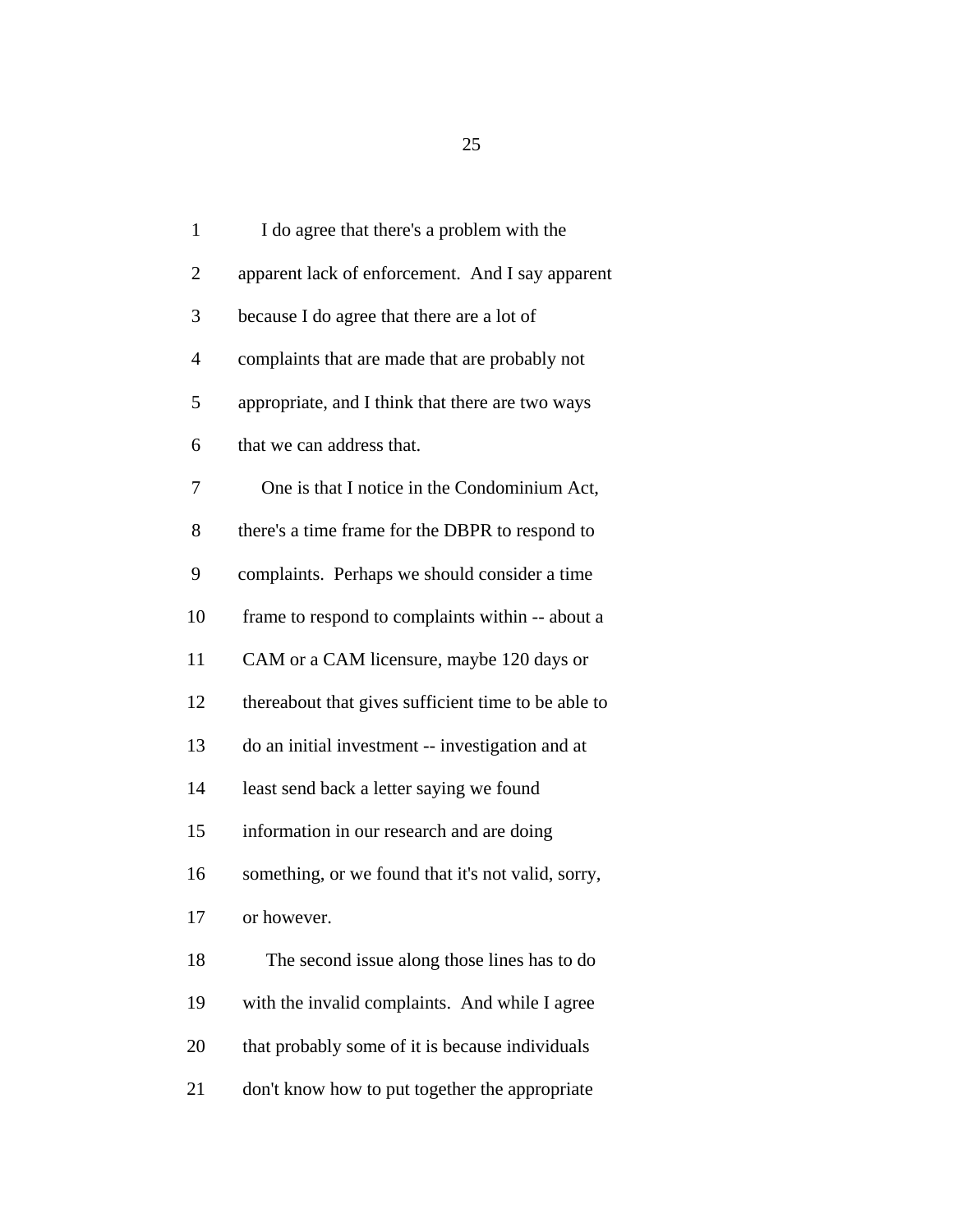- 22 information to show that the complaint is valid, I
- 23 think that if a complaint is found invalid, it
- 24 should not sit on the record forever. That if a
- 25 complaint is made, and it's found invalid, and no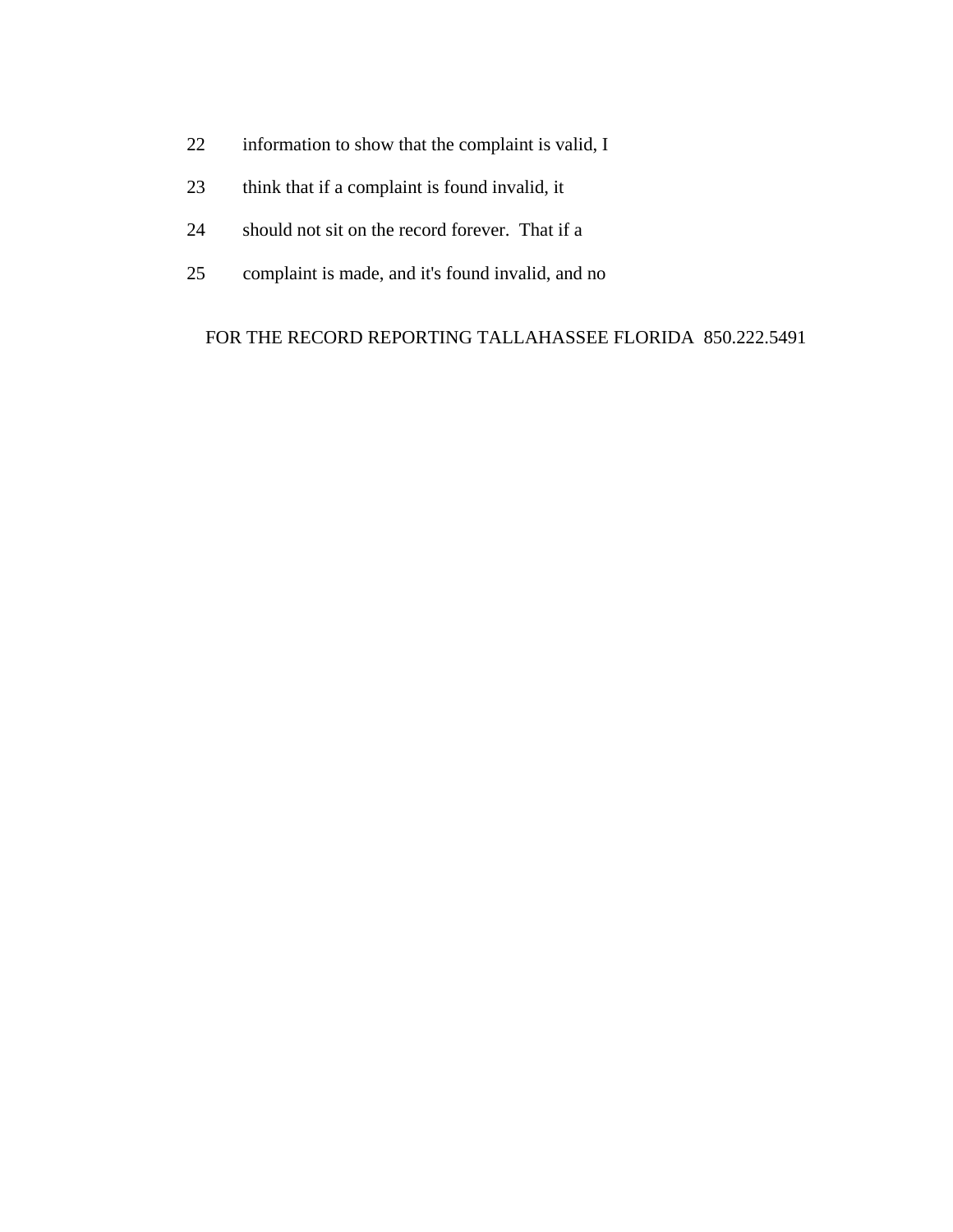| $\mathbf{1}$   | other complaints are made, after five years, it     |
|----------------|-----------------------------------------------------|
| $\overline{2}$ | should be expunged from the record. That's similar  |
| 3              | to what is done for other entities.                 |
| $\overline{4}$ | Third, I hear what everybody is saying about        |
| 5              | the CAM education, and I wholeheartedly agree.      |
| 6              | There is no way, in 24 hours, we can prepare        |
| 7              | someone to be a manager.                            |
| 8              | However, that being said, I think that those        |
| 9              | of us who are managers are going to tell you that   |
| 10             | this is like many professions. Just like a doctor,  |
| 11             | when you come out of med school and you get your    |
| 12             | degree and you've been an intern and now you get to |
| 13             | go be a doctor, you know very little, and what you  |
| 14             | learn is through classroom and through experience.  |
| 15             | They can only teach you so much in the class.       |
| 16             | Likewise, that's true for a CAM or a real estate    |
| 17             | agent or any other professional.                    |
| 18             | I would like to see the class increase to 40        |
| 19             | hours. I would like to see more emphasis on         |
| 20             | certain areas of education, such as physical        |
| 21             | maintenance, which we really have very little time  |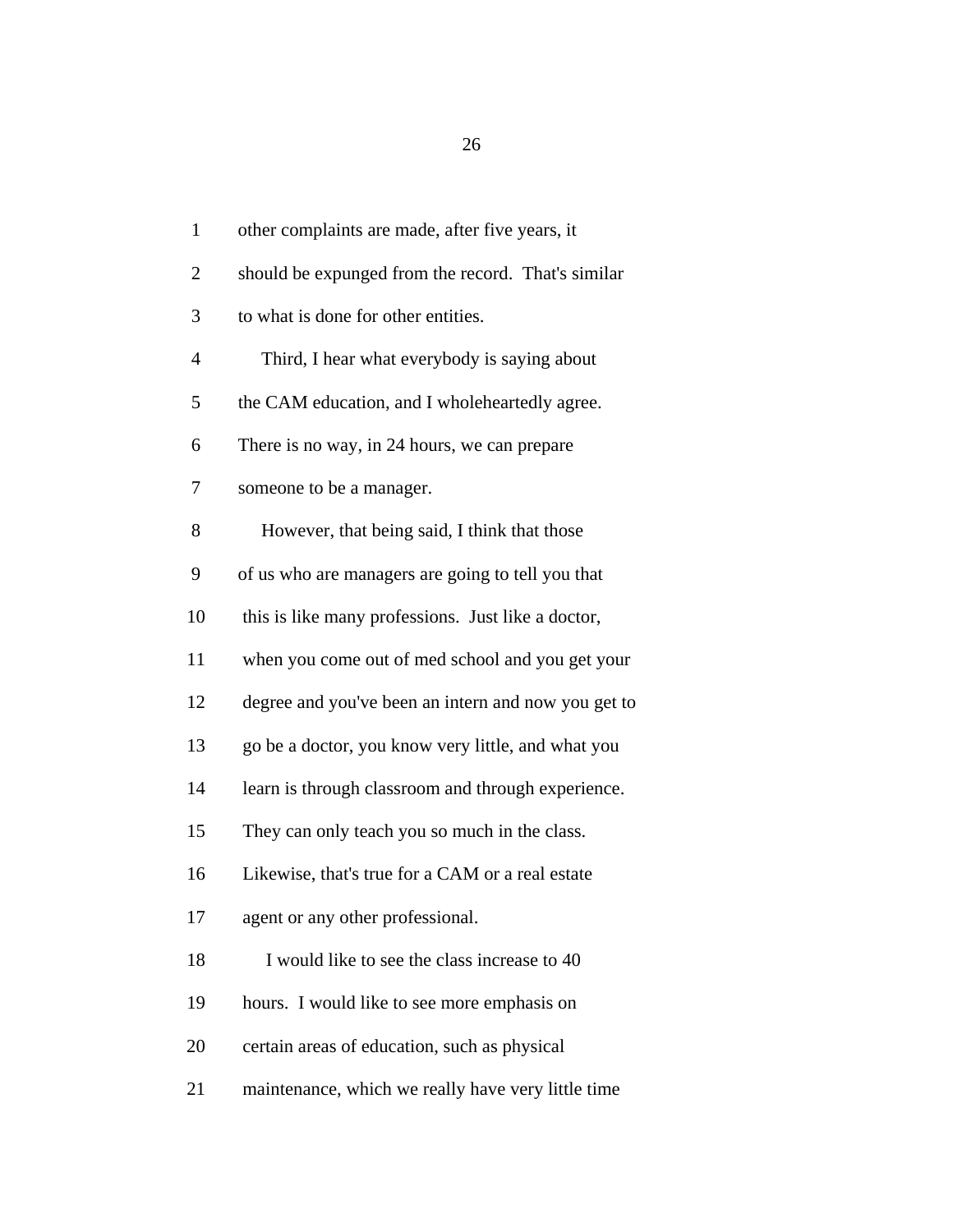- 22 to review at this point.
- 23 So there are certain issues that I think need
- 24 to be addressed within education that could better
- 25 prepare the CAM for the job.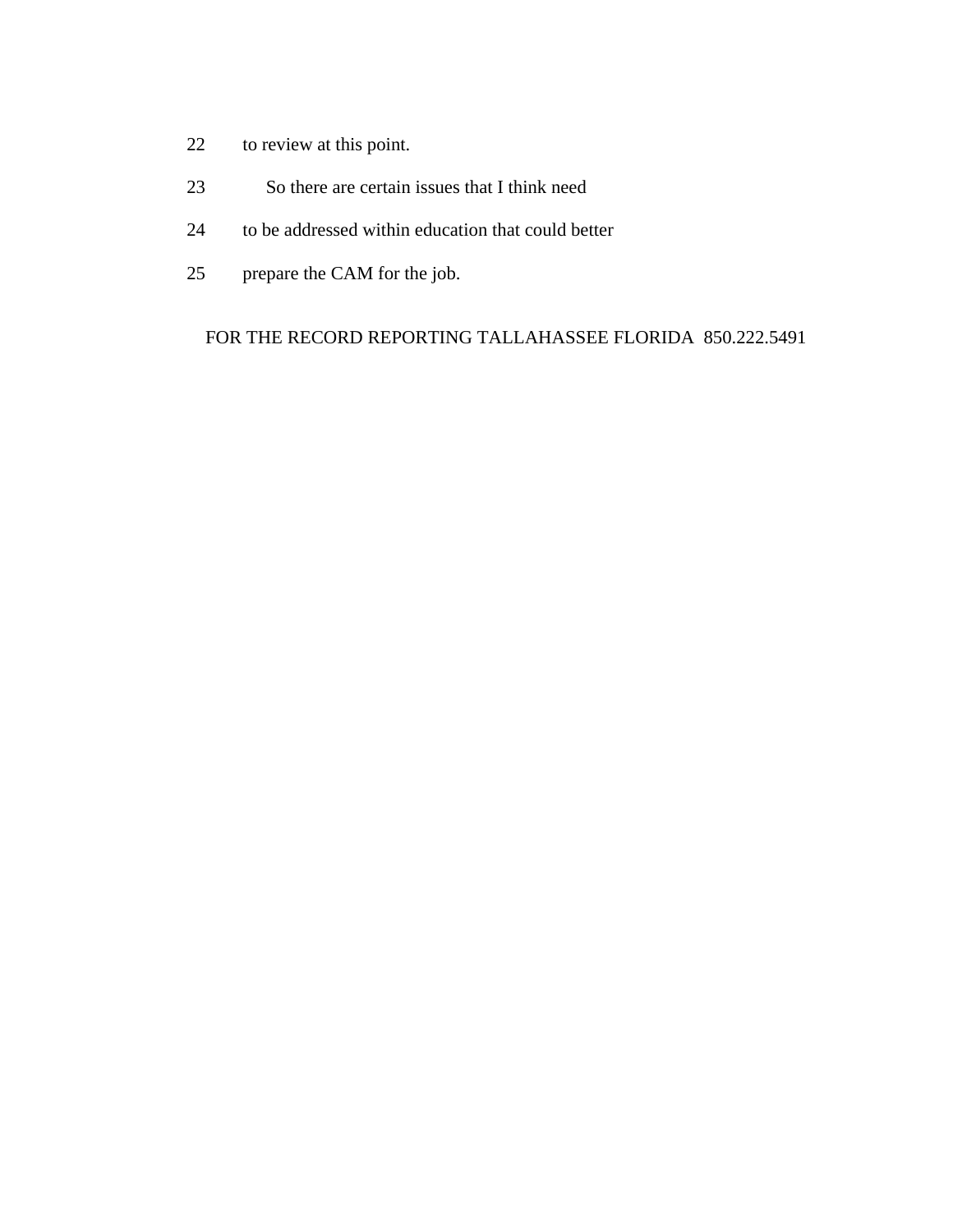| $\mathbf{1}$   | Secondly, I think that there needs to be            |
|----------------|-----------------------------------------------------|
| $\overline{2}$ | greater, not less, CE requirements. Again, it's     |
| 3              | like a doctor. He comes out of school, he knows     |
| $\overline{4}$ | very little. He gets a lot from his patients, he    |
| 5              | gets a lot from the CE. As he learns from his       |
| 6              | patients and gains questions from their conditions, |
| 7              | he goes back to the CE classes and asks questions   |
| 8              | and gains additional information.                   |
| 9              | Likewise, that's true in class. You go in and       |
| 10             | find out that the pipe burst in the wall. Now you   |
| 11             | go to a class on maintenance, you can ask about     |
| 12             | those things. You didn't know that you lacked that  |
| 13             | knowledge until it happened. There's no way you     |
| 14             | can make a person a master of all trades, which     |
| 15             | would be what you would have to do. So those would  |
| 16             | be my comments on education.                        |
| 17             | Next I do think that the CAM council should be      |
| 18             | changed into a board with the powers vested in a    |
| 19             | board. I think that we've discussed that before,    |
| 20             | so I won't go any further on that.                  |
| 21             | Let's see, a couple of other things. I hear         |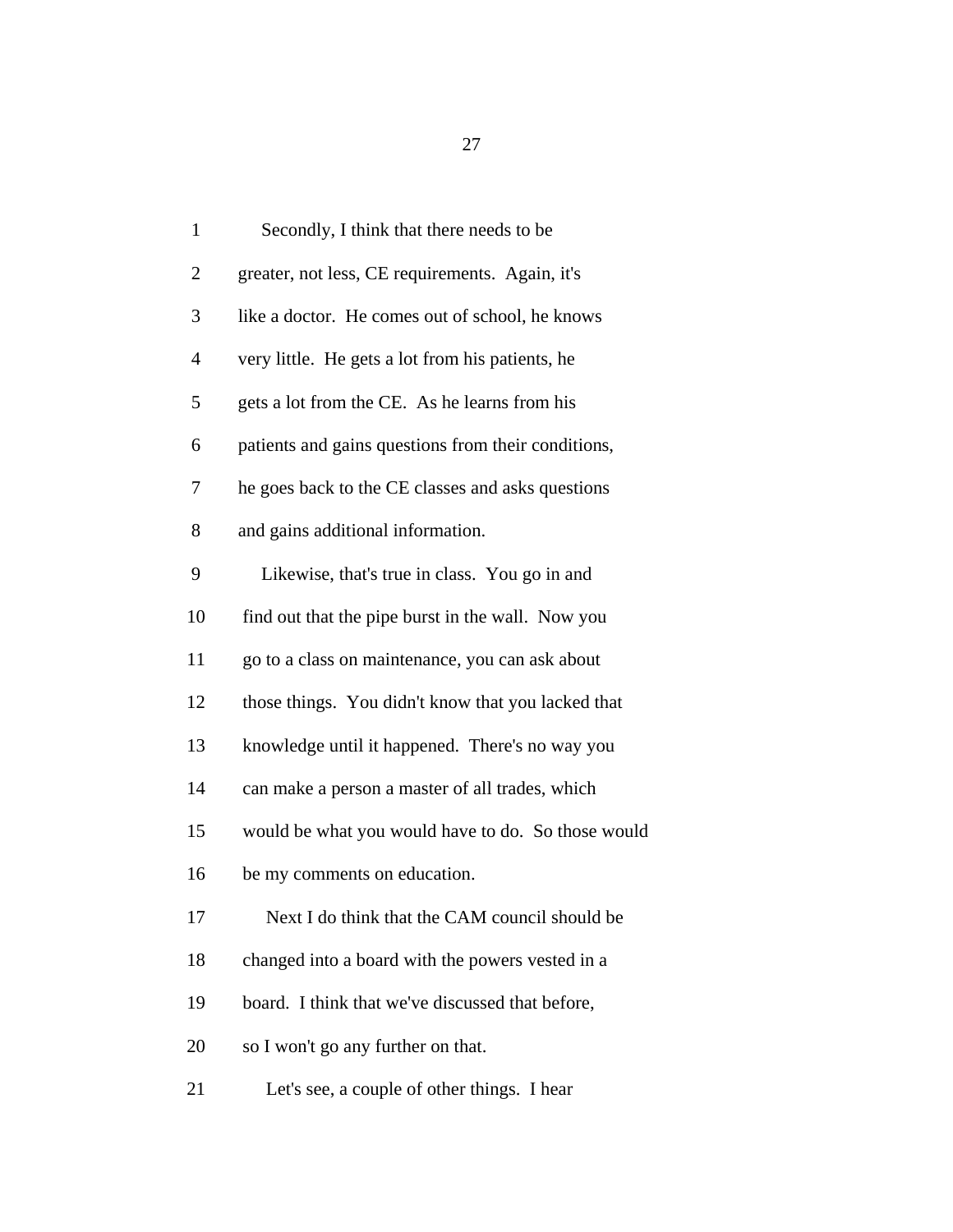- 22 what you're saying, Maggie, about the 24 to 48
- 23 hours, but I think what has to happen is that there
- 24 has to be swifter enforcement on the five day, five
- 25 working day and ten working day business rule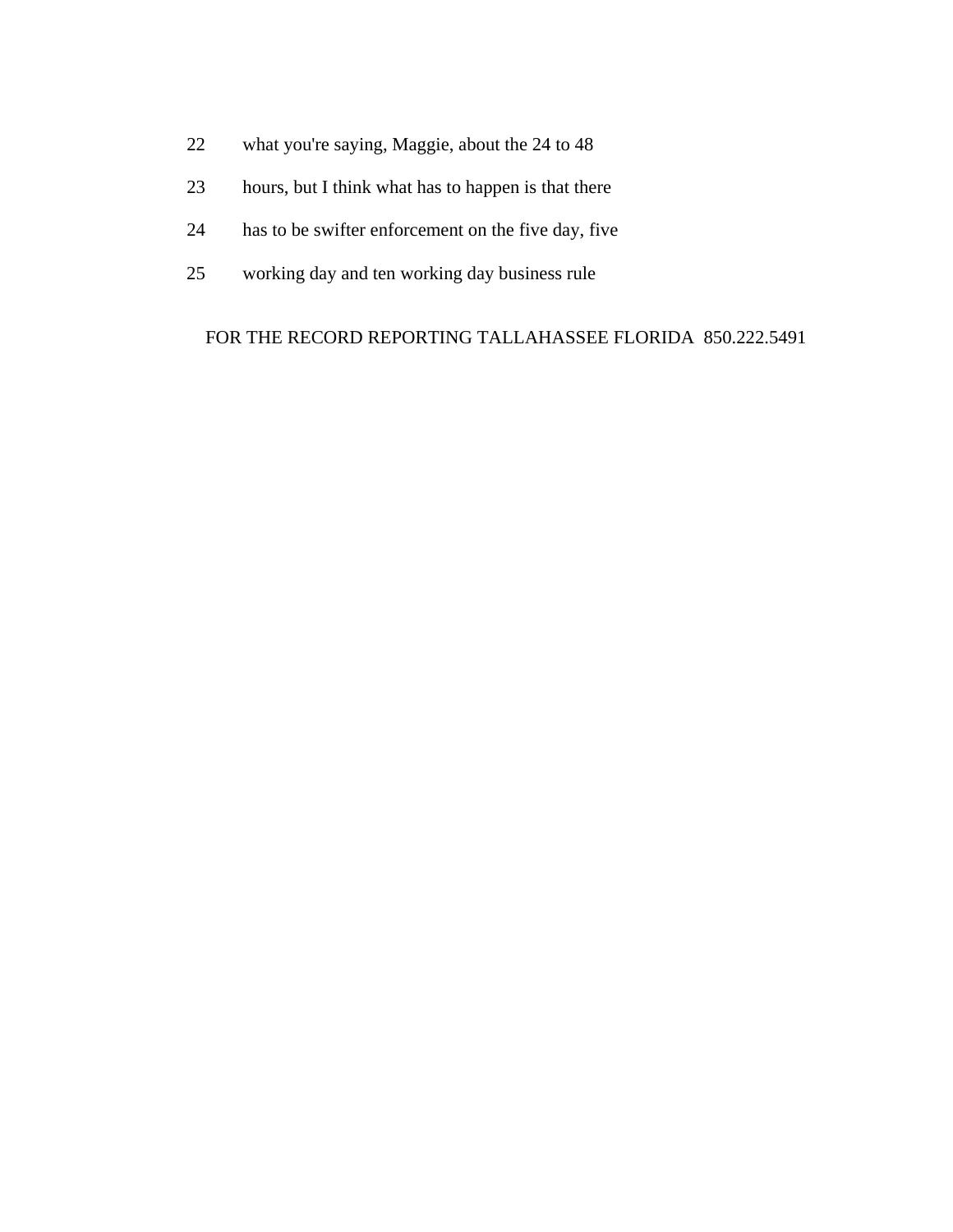1 issue, and that that really falls under 2 administrative rules, but I agree that that's 3 something that needs to be looked at at a different 4 date. 5 Last, on the subject I know that is, in some 6 of our minds, tangential to the council, I do think 7 that we need to support an omnibus community 8 association, though. And I give that as something 9 I think we need to do without perhaps being 10 directly involved in the language for the following 11 reasons: As the Legislature has proceeded over the 12 past several years, the laws pertaining to condos, 13 co-ops, timeshares, HOAs, mobile homes have become 14 incredibly divergent. And for a management firm 15 that might manage cooperatives, condominiums, HOAs, 16 it's very difficult for them to know all of the 17 rules. 18 We need to bring those that can be consistent 19 more into consistency. And I'll give you examples. 20 In estoppel fees, a condominium must pass a motion 21 for estoppel fees. HOAs can establish any estoppel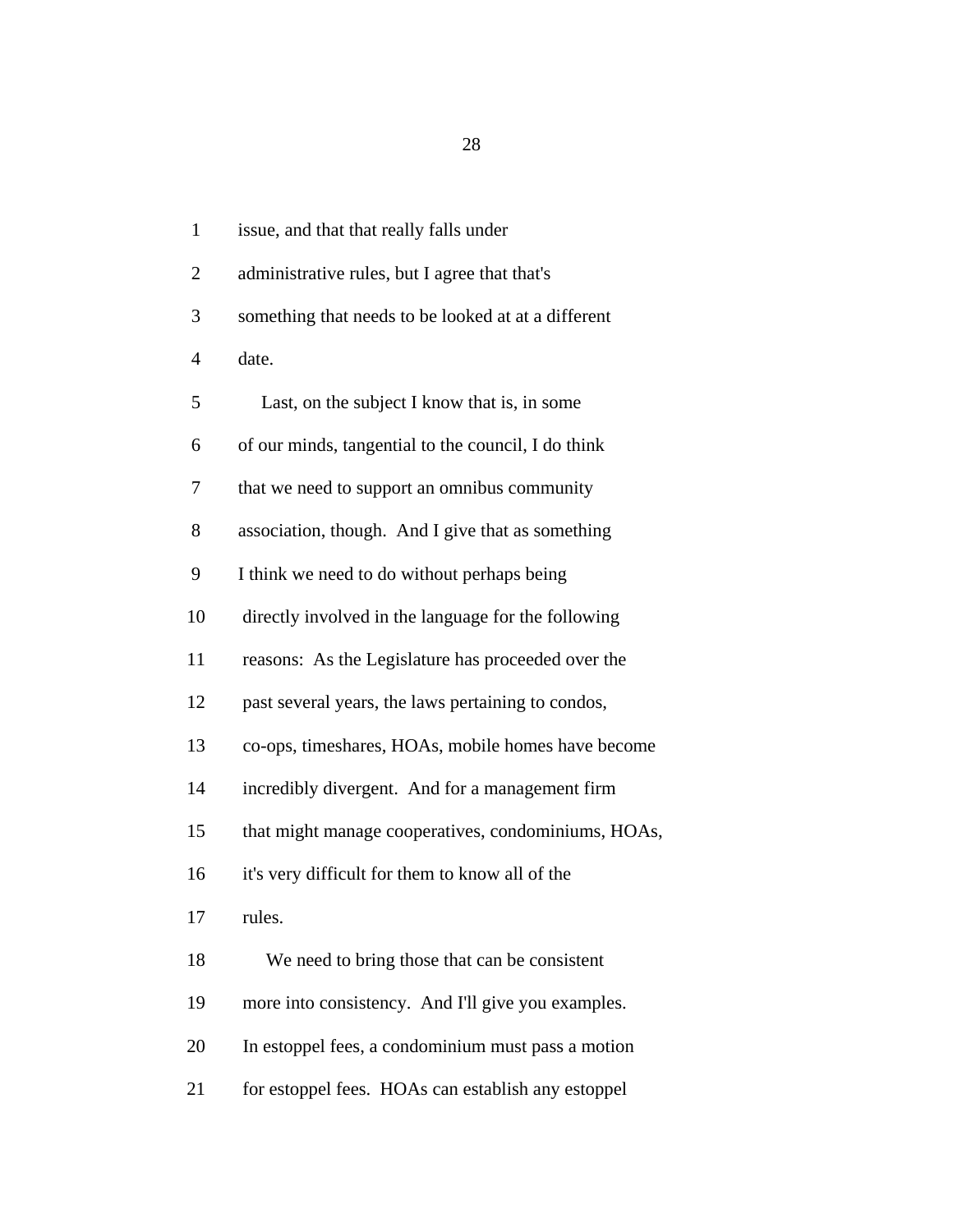- 22 fee they want. Co-ops can only do what's in the
- 23 maximum of the -- that's 719. Financial reports,
- 24 each one has slightly different regulations.
- 25 Liens, each one has slightly different lien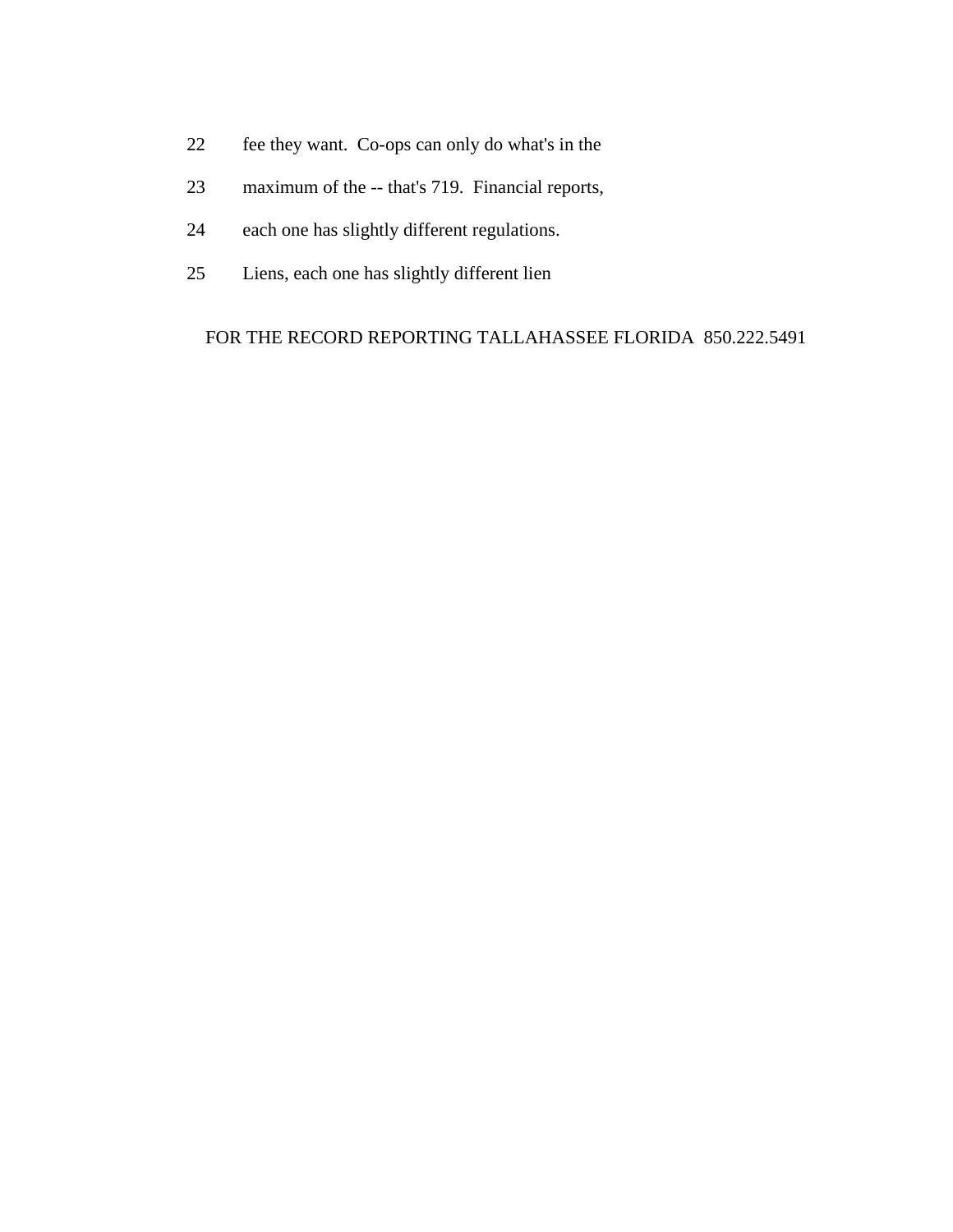1 requirements, and it's very difficult for a manager 2 to keep it clear. 3 And I think that if we can agree that we 4 support the idea of an omnibus community 5 association bill, we do not have to directly be 6 involved in the writing of it. That would be it 7 for me. 8 CHAIRMAN BROWN: Okay. Thank you, Patricia. 9 This is Chris Brown. Of those that were mentioned, 10 Patricia just mentioned about the removal of a 11 complaint, which is on a CAM's record even after 12 it's been found that the CAM didn't commit the 13 violation or do anything wrong, that was the one 14 issue that I felt we received the most comments on 15 in support of removing that from the CAM's record. 16 I also think the Department spends a lot of 17 needless time where this would be consistent with, 18 you know, the request for the Accelerate Florida 19 for today because they have to keep explaining to 20 CAMs why it's still there, and my understanding is 21 that CAMs are the only profession that leaves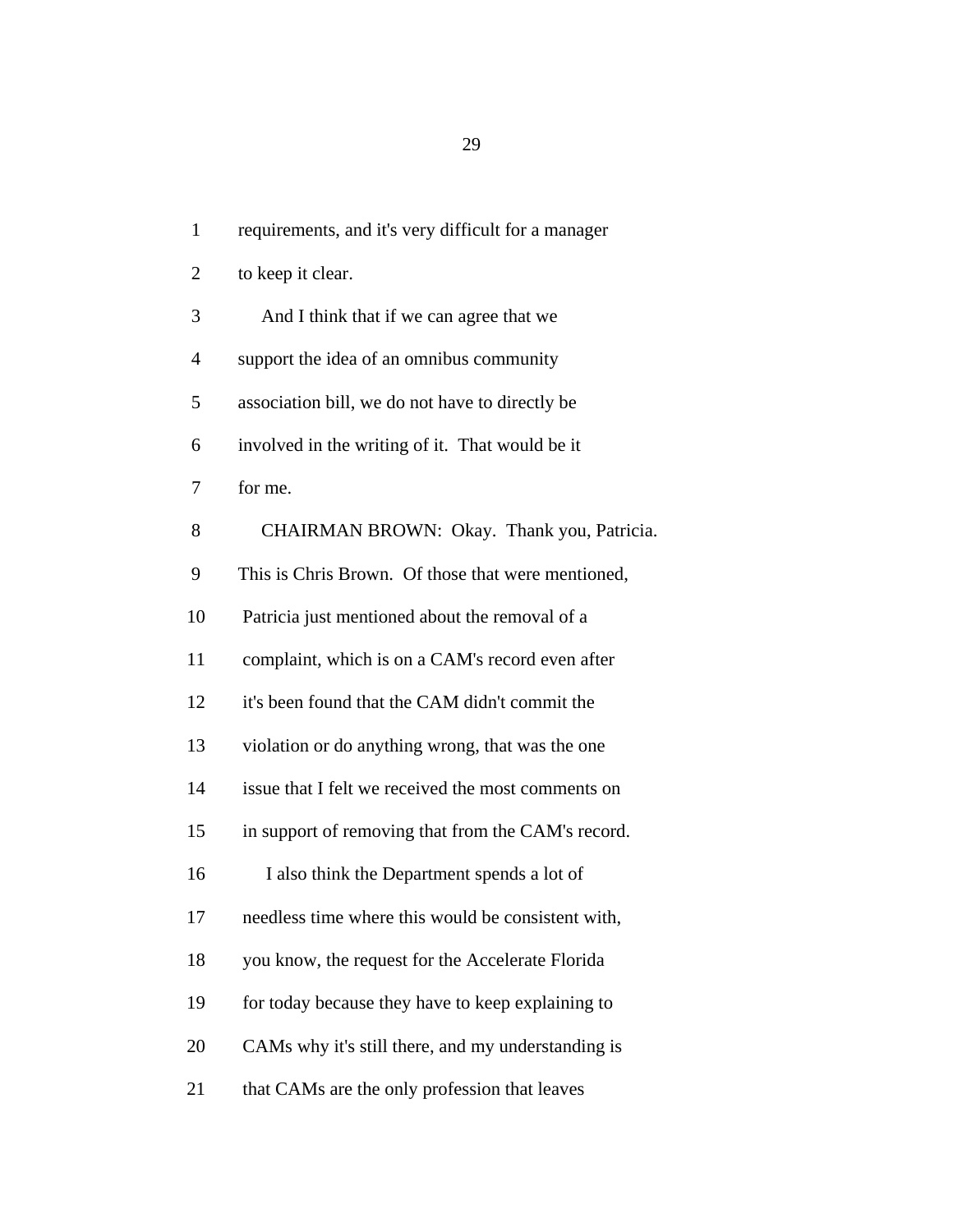- 22 unfounded complaints on their record.
- 23 Also the General Counsel's office also
- 24 requested the change, that it be removed, because
- 25 they also spend a lot of time talking to CAMs about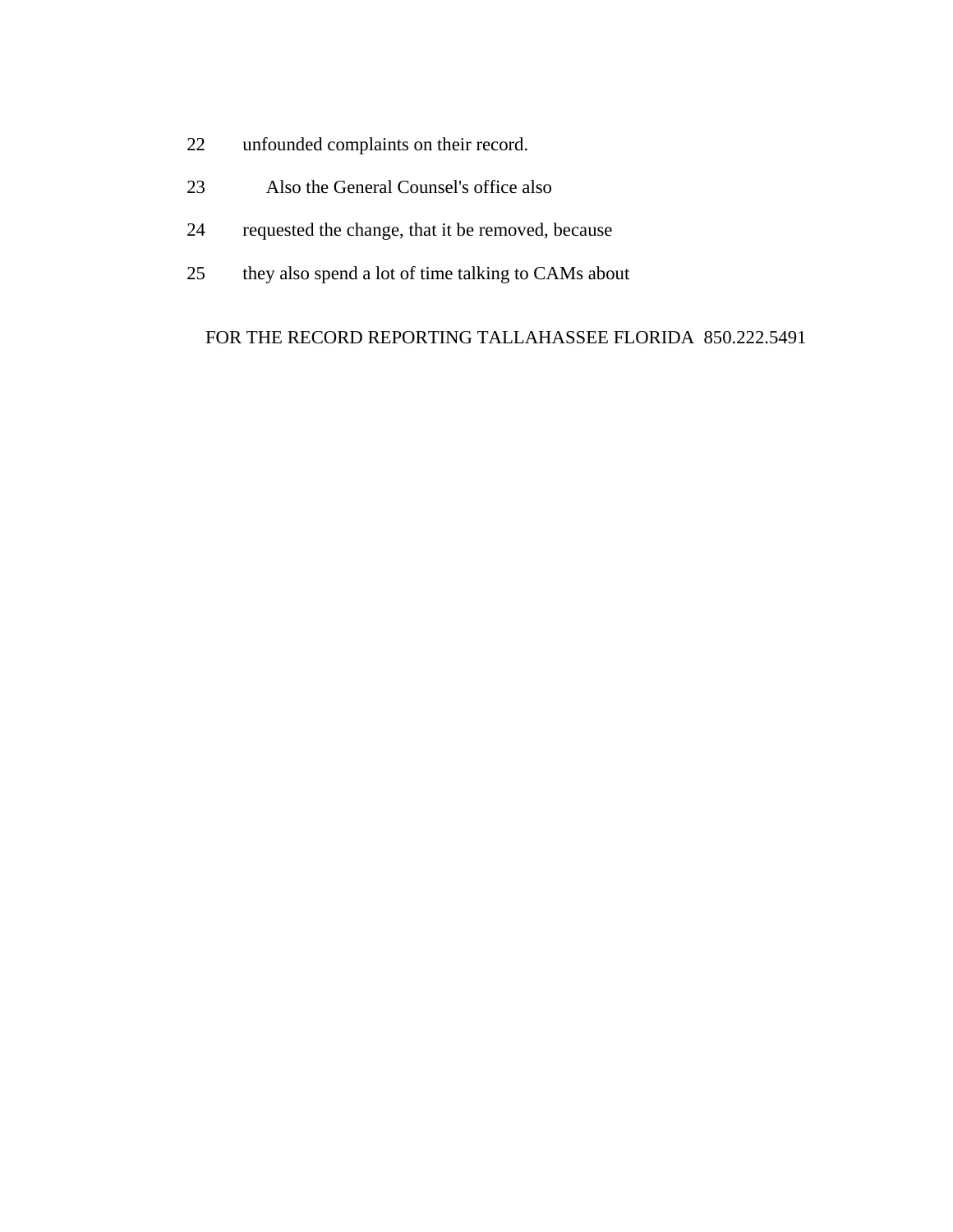1 getting it removed and explain they can't do it, it 2 can't be removed even after the CAM has been found 3 not to have done anything wrong. 4 So I think that that change would definitely 5 be in the best interest of the CAMs, but would also 6 save time and money from the State's point of view. 7 Regarding Steve's suggestion on privatization, 8 I believe our next meeting that we have in August, 9 that will be the -- one of the main issues. The 10 study is being, you know, forwarded to the 11 different council members, and I believe we will 12 be, at that time, deciding whether or not to have 13 the representative that created the study would 14 come to the next meeting after that so that he 15 could answer any questions that the council members 16 had. I believe that, Steve, will be addressed at 17 the next council meeting. 18 And I'm going to ask Tony and Tim where we 19 actually go from this point in today's meeting as 20 far as -- because I don't believe the Department 21 actually wanted motions. We were told that we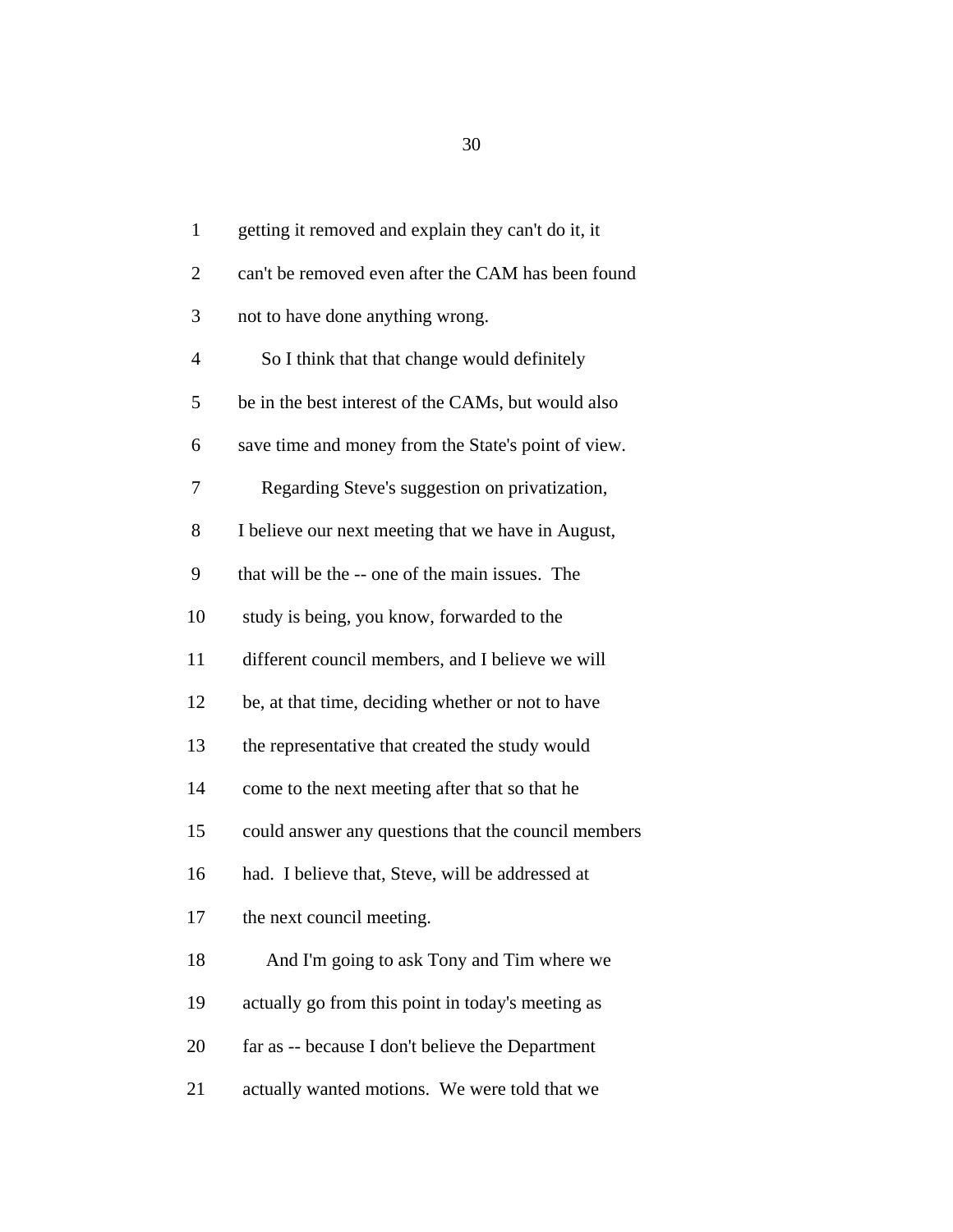- 22 weren't going to really do any motions, they wanted
- 23 this to be more -- I'm getting some --
- 24 MR. BRENNAN: Mr. Chair, this is Terence
- 25 Brennan.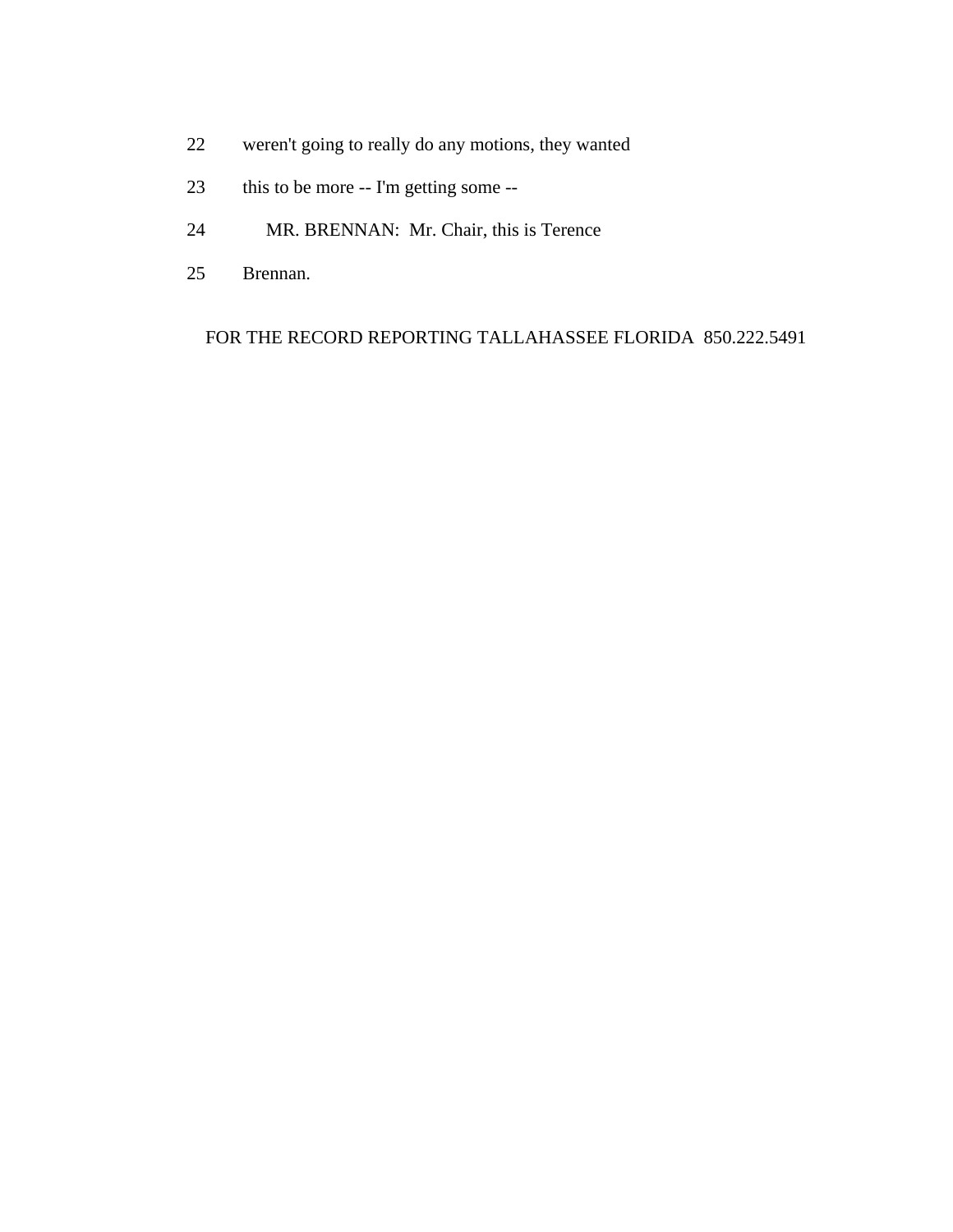| $\mathbf{1}$   | <b>CHAIRMAN BROWN: Yes?</b>                        |
|----------------|----------------------------------------------------|
| $\overline{2}$ | MR. SPIVEY: Just a minute. Mr. Brown, let me       |
| 3              | comment on that first. This is Tony Spivey.        |
| 4              | Chris, that is correct. We are not taking any      |
| 5              | motions from the council members today. I just     |
| 6              | wanted to get your suggestions, as I've already    |
| 7              | done from my other boards, and we're just taking   |
| 8              | this information and submitting it directly to the |
| 9              | Secretary's office and our Legislative Affairs     |
| 10             | office for review.                                 |
| 11             | CHAIRMAN BROWN: Okay.                              |
| 12             | MR. SPIVEY: So there are no motions required       |
| 13             | today.                                             |
| 14             | CHAIRMAN BROWN: Okay. And so then I'm              |
| 15             | assuming that council members don't need to debate |
| 16             | each suggestion or anything? I mean, just the fact |
| 17             | that it was made is sufficient for you all to then |
| 18             | review it?                                         |
| 19             | MR. SPIVEY: That is correct.                       |
| 20             | CHAIRMAN BROWN: Okay, very good.                   |
| 21             | MS. M. ROGERS: Will we get -- this is Maggie       |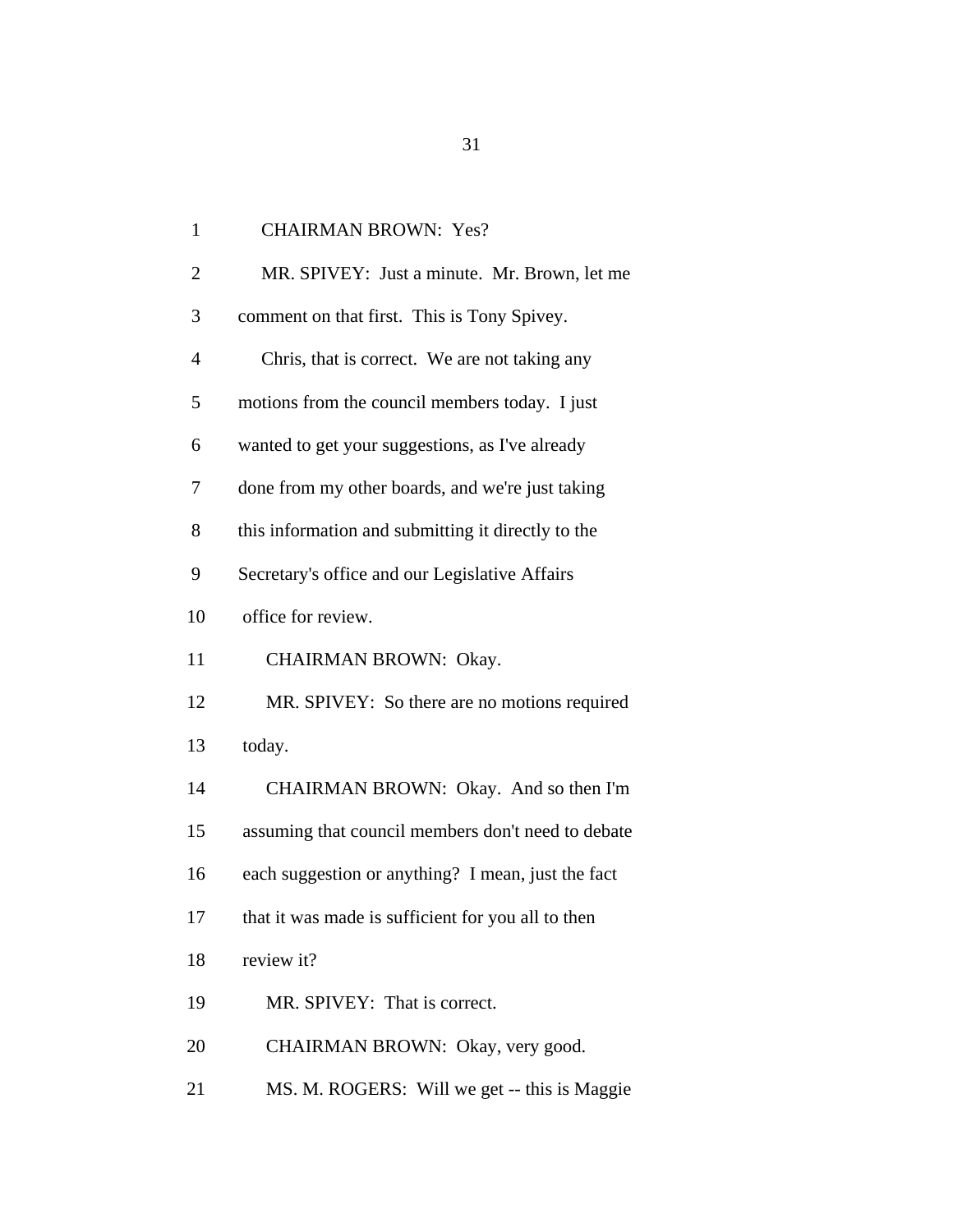- 22 Rogers. Will we get a copy of your review?
- 23 MR. VACCARO: Ms. Rogers, this is Tim Vaccaro
- 24 from the Department. I don't know, at this point,
- 25 whether or not there's going to be any formal sort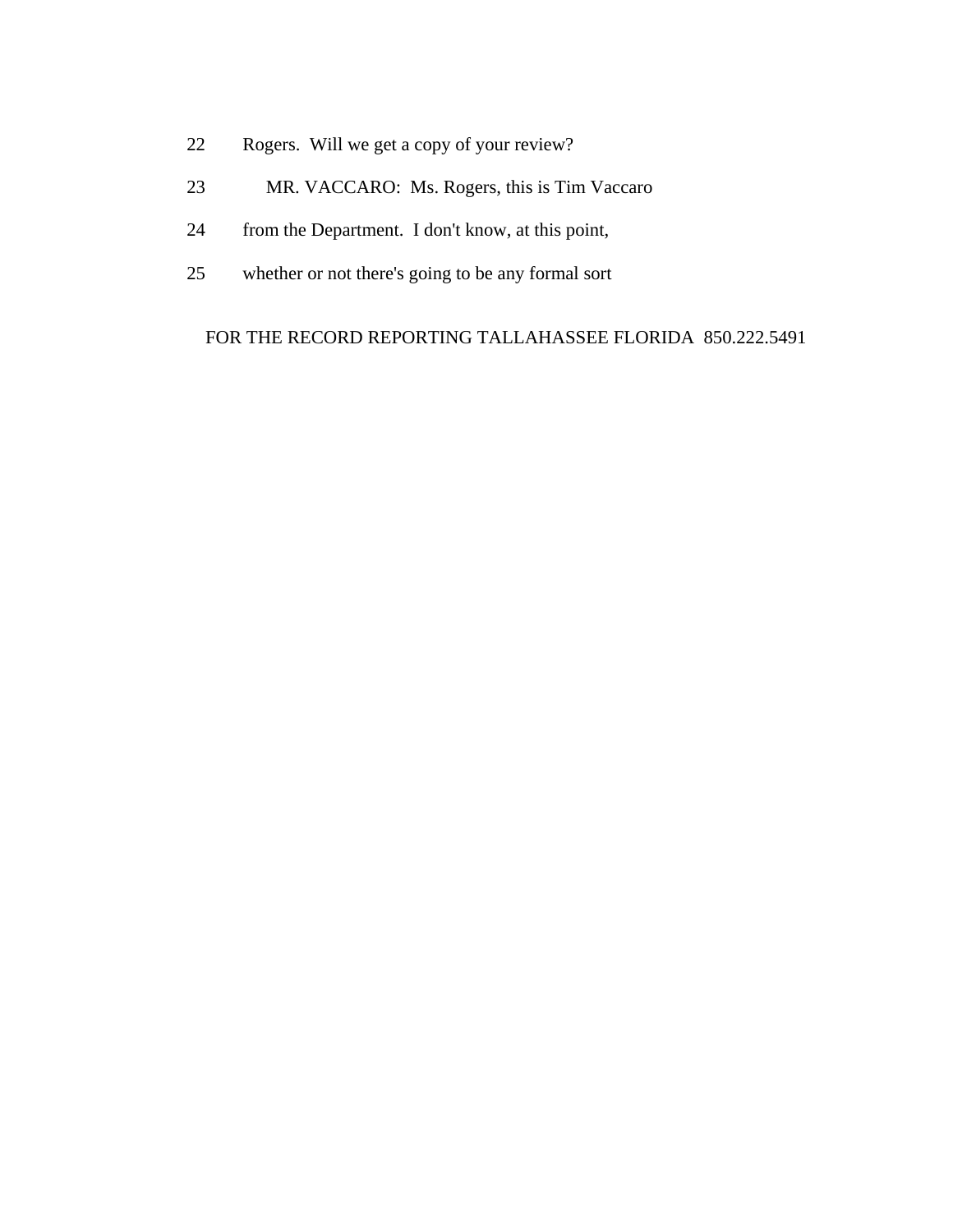| $\mathbf{1}$   | of written report of the suggestions. We'll just   |
|----------------|----------------------------------------------------|
| $\overline{2}$ | bring those suggestions to the Secretary's office  |
| 3              | and the Office of Legislative Affairs.             |
| $\overline{4}$ | MS. M. ROGERS: Can we get a copy of it?            |
| 5              | Could you send a copy to the Regulatory Commission |
| 6              | members, please, or post it?                       |
| 7              | MR. VACCARO: When you say a copy, do you mean      |
| 8              | a copy of the final proposal?                      |
| 9              | MS. M. ROGERS: Yes, a copy of your final           |
| 10             | report, could we see that?                         |
| 11             | MR. VACCARO: I will check on that for you.         |
| 12             | We'll be happy to get back to you on that.         |
| 13             | MS. M. ROGERS: Okay. Thank you, Tim.               |
| 14             | MS. P. ROGERS: Mr. Chair, this is Patricia         |
| 15             | Rogers.                                            |
| 16             | <b>CHAIRMAN BROWN: Yes, Patricia?</b>              |
| 17             | MS. P. ROGERS: Tony and Chris, I just wanted       |
| 18             | to thank you for putting together the meeting. I   |
| 19             | think it's really important that we get to, you    |
| 20             | know, view the concerns and hear concerns in this  |
| 21             | matter, and I really appreciate your giving us the |
|                |                                                    |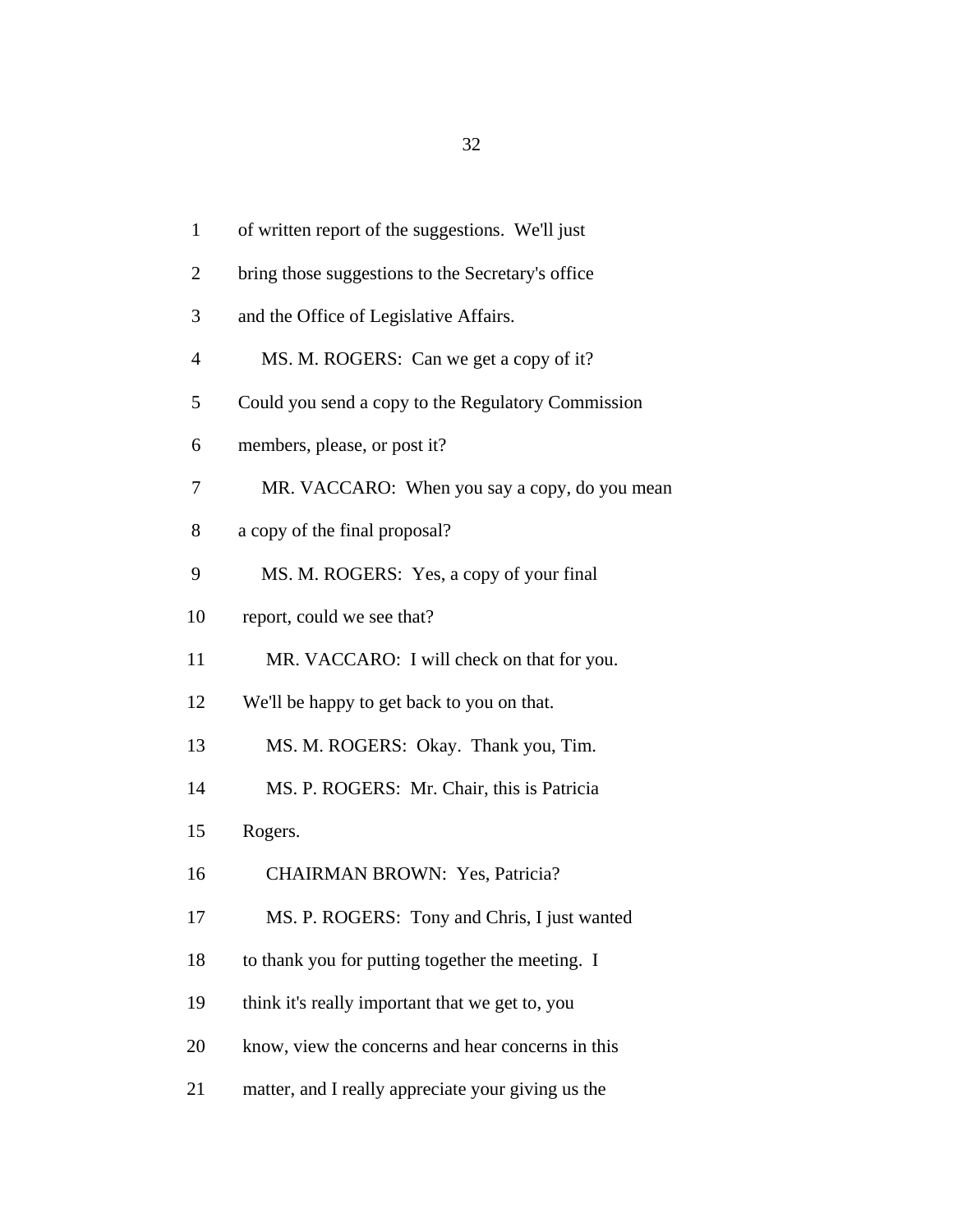- 22 opportunity.
- 23 CHAIRMAN BROWN: Thank you.
- 24 MR. BRENNAN: Mr. Chair?
- 25 CHAIRMAN BROWN: Yes?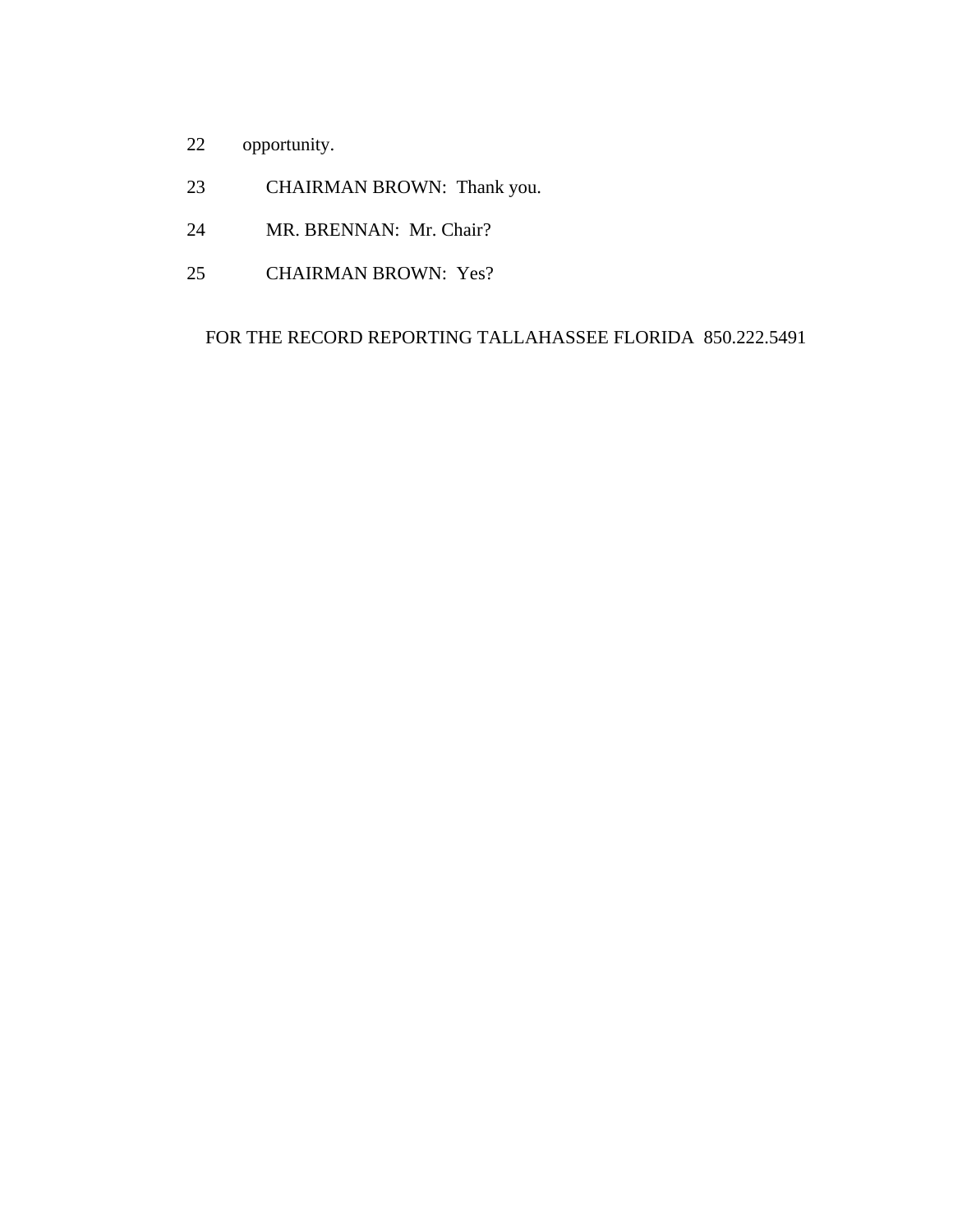| $\mathbf{1}$   | MR. BRENNAN: Would it be possible for us to,       |
|----------------|----------------------------------------------------|
| $\overline{2}$ | just since we spoke in order and just kind of went |
| 3              | in a circle, to go around again to comment on      |
| $\overline{4}$ | things that we may have picked up on the way or    |
| 5              | amplify on other people's observation?             |
| 6              | CHAIRMAN BROWN: Well, that was -- that was         |
| 7              | Terence who was just talking, right?               |
| 8              | MR. BRENNAN: Yes, it was. It was.                  |
| 9              | CHAIRMAN BROWN: Okay, thank you.                   |
| 10             | MR. COLIONE: This is Bill Colione with a           |
| 11             | question. Are the CAM license --                   |
| 12             | CHAIRMAN BROWN: I need to address Terence.         |
| 13             | Terence asked a question, let me answer Terence.   |
| 14             | MR. BRENNAN: We have a lot of background           |
| 15             | noise all of a sudden from somewhere. Okay, it     |
| 16             | seems to be gone.                                  |
| 17             | CHAIRMAN BROWN: Let me try to answer that.         |
| 18             | That's what I was asking Tony and Tim about,       |
| 19             | Terence, was whether it was necessary to go around |
| 20             | again so the members can comment on any of the     |
| 21             | other members' comments, and it was believed that  |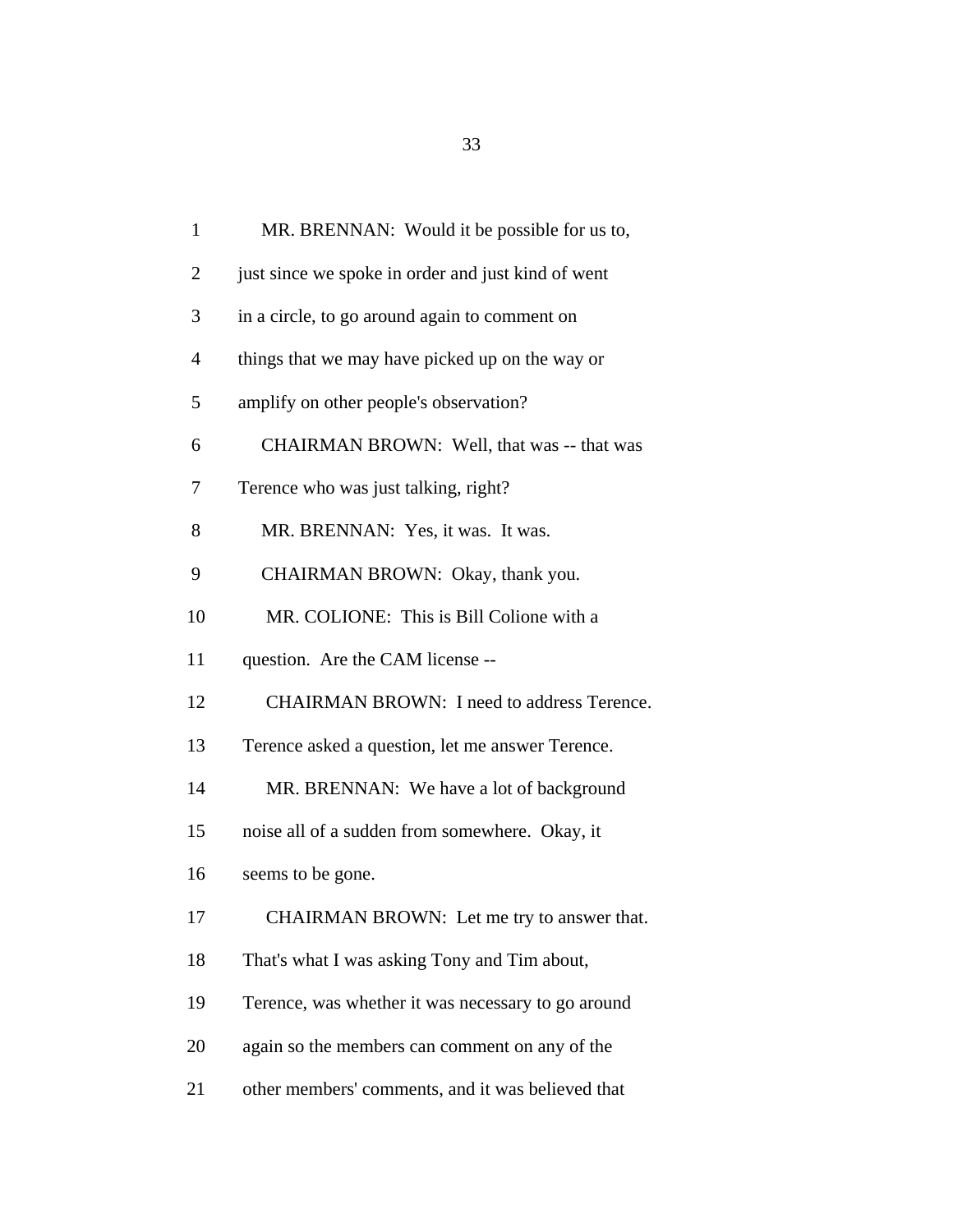- 22 that wasn't necessary, that they were just going to
- 23 take, you know, all of the suggestions and begin
- 24 their process from that, so --
- 25 MR. BRENNAN: Well --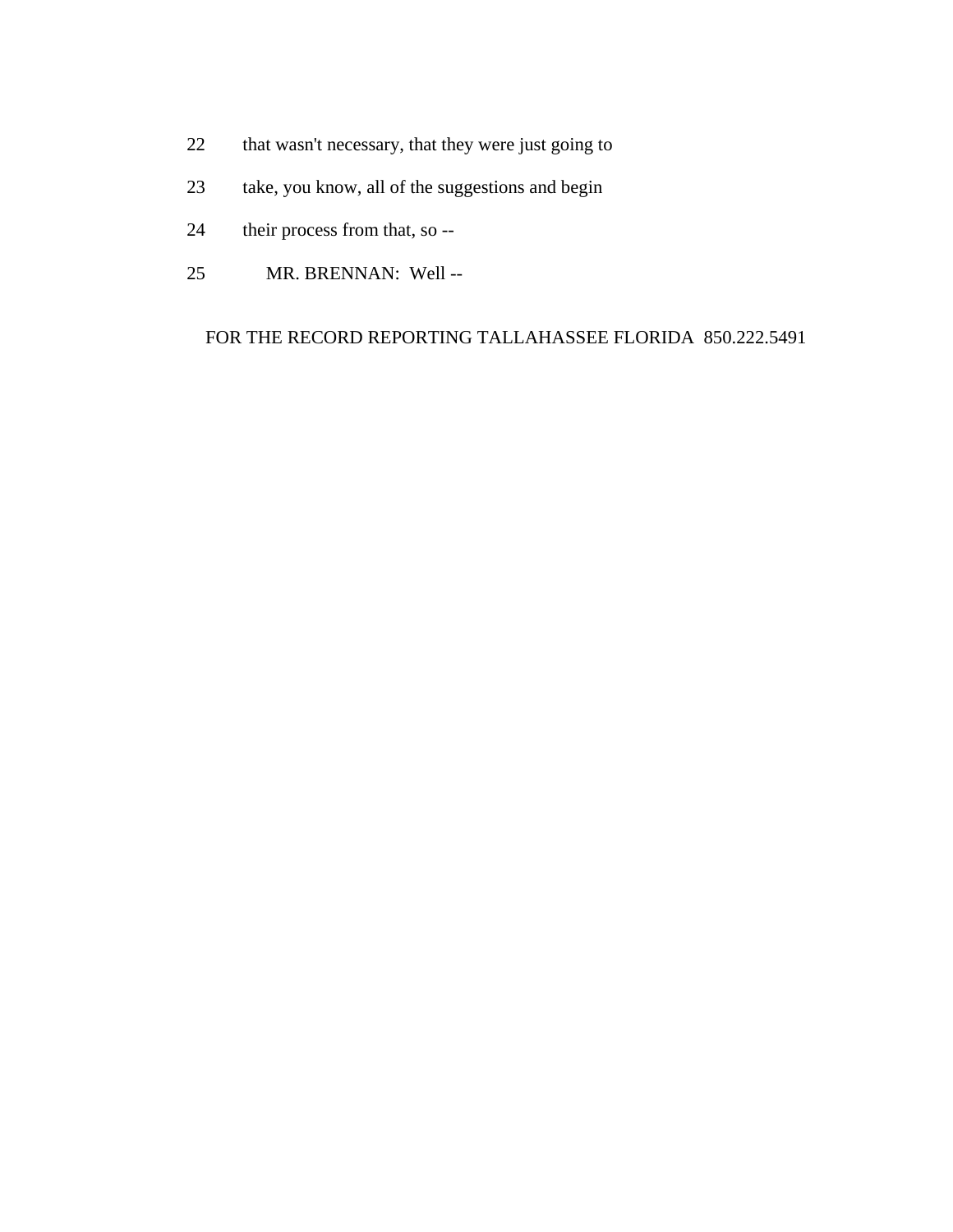| $\mathbf{1}$   | CHAIRMAN BROWN: -- the other gentleman that         |
|----------------|-----------------------------------------------------|
| 2              | wanted to speak?                                    |
| 3              | MR. COLIONE: Yes, it was me, Bill Colione.          |
| $\overline{4}$ | CHAIRMAN BROWN: Okay, Bill, go ahead.               |
| 5              | MR. COLIONE: I have a question. Are the CAMs        |
| 6              | licensed to work part time or full time?            |
| 7              | <b>CHAIRMAN BROWN: If CAM --</b>                    |
| 8              | MR. COLIONE: Are the license issued on a            |
| 9              | full-time basis or a part-time basis?               |
| 10             | CHAIRMAN BROWN: If a CAM breaks the threshold       |
| 11             | where a license is required, it's required, whether |
| 12             | he's working full time or whether he's working part |
| 13             | time. It depends on the, you know, number of        |
| 14             | associations, the number of money that's involved.  |
| 15             | If he meets that threshold, he has to be            |
| 16             | licensed whether he's doing it on a part-time basis |
| 17             | or a full-time basis.                               |
| 18             | MR. COLIONE: I see, so it's not a requirement       |
| 19             | from the Board?                                     |
| 20             | MS. P. ROGERS: No, that's -- Mr. Chair, can I       |
| 21             | respond? This is Patricia.                          |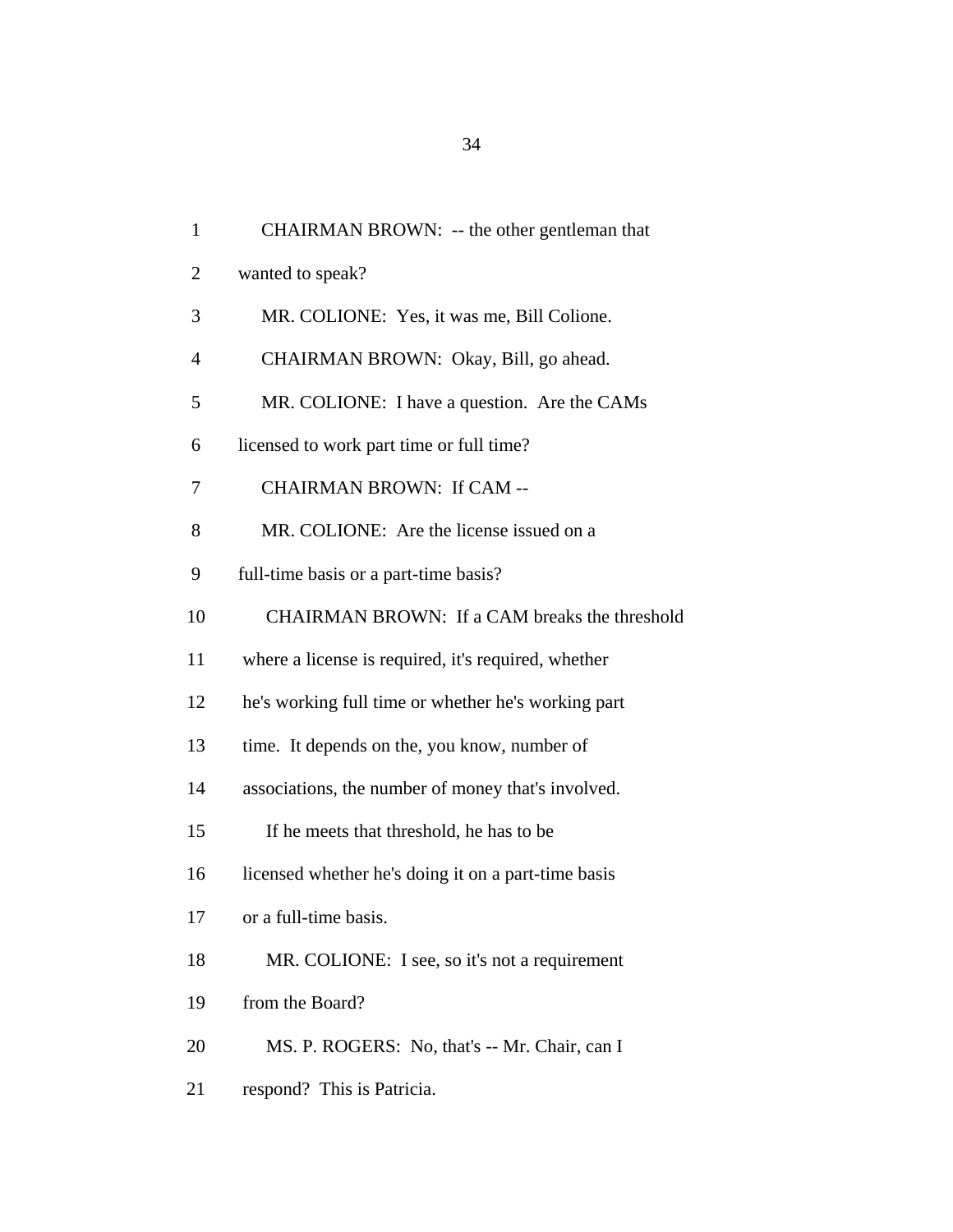- 22 CHAIRMAN BROWN: Sure.
- 23 MS. P. ROGERS: Let me clarify, there's no
- 24 requirement in Florida that a community association
- 25 hire a manager; however, if someone is paid to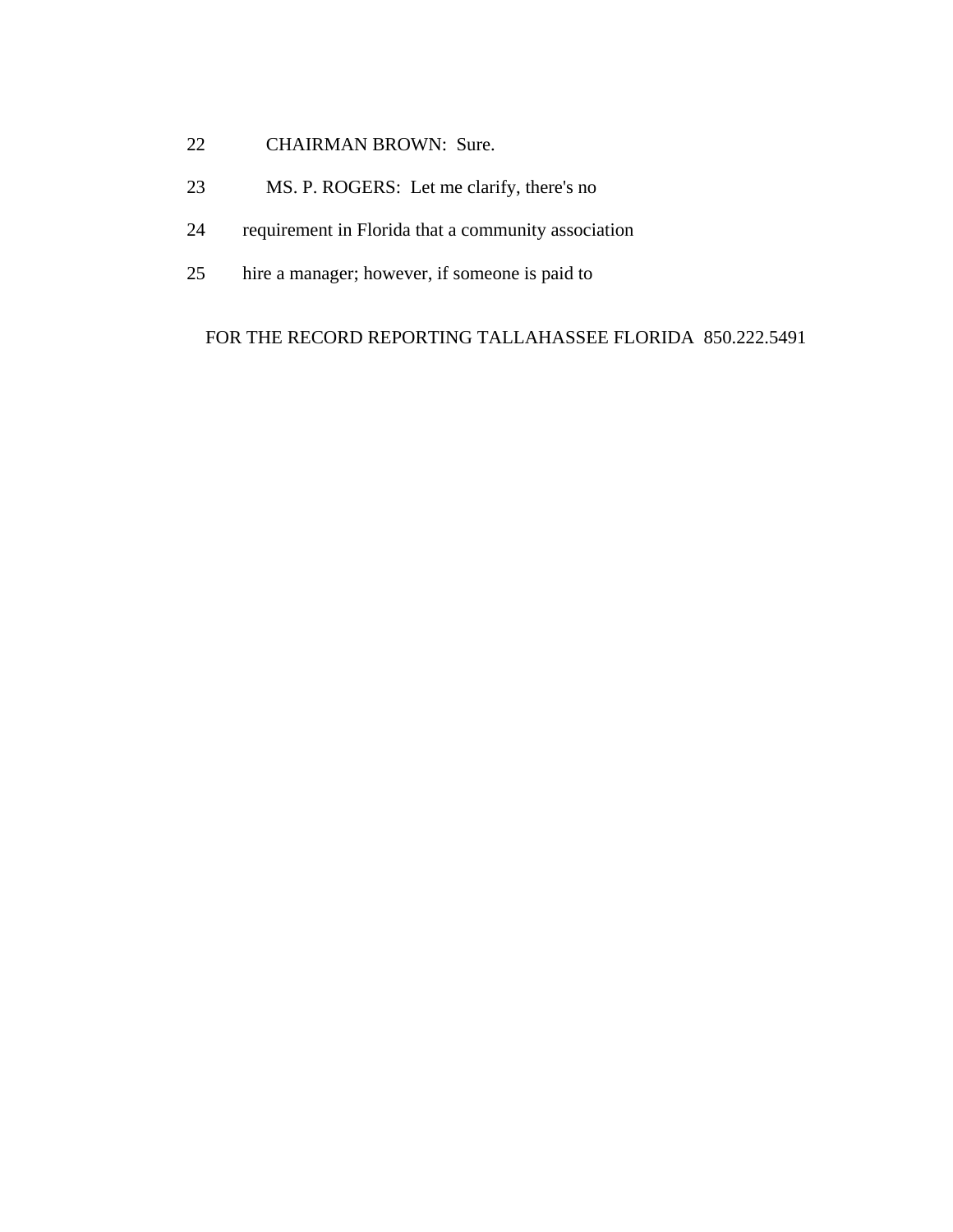| $\mathbf{1}$   | provide community association work, compensated     |
|----------------|-----------------------------------------------------|
| $\overline{2}$ | with money or a unit or in any other manner, and he |
| 3              | provides oversight, that community association      |
| $\overline{4}$ | management, to more than ten units, whether it's    |
| 5              | one association or two or three, or more than       |
| 6              | \$100,000 revenues, whichever is less, that person  |
| 7              | must be a licensed community association manager.   |
| 8              | Does that clarify it?                               |
| 9              | CHAIRMAN BROWN: Right, regardless of whether        |
| 10             | he's doing it in a part-time or full-time capacity. |
| 11             | MR. COLIONE: But it's not a requirement to if       |
| 12             | a CAM association decides not to?                   |
| 13             | MS. P. ROGERS: No, it's not.                        |
| 14             | MR. COLIONE: Thank you.                             |
| 15             | CHAIRMAN BROWN: An association could be             |
| 16             | self-managed, right.                                |
| 17             | MR. COLIONE: Okay, then I have the next             |
| 18             | question. Do husband and -- okay, let me give you   |
| 19             | example, where I am. We have the CAM, who just      |
| 20             | took the license, and his wife as the treasurer.    |
| 21             | In my opinion, it's a strict conflict of interest.  |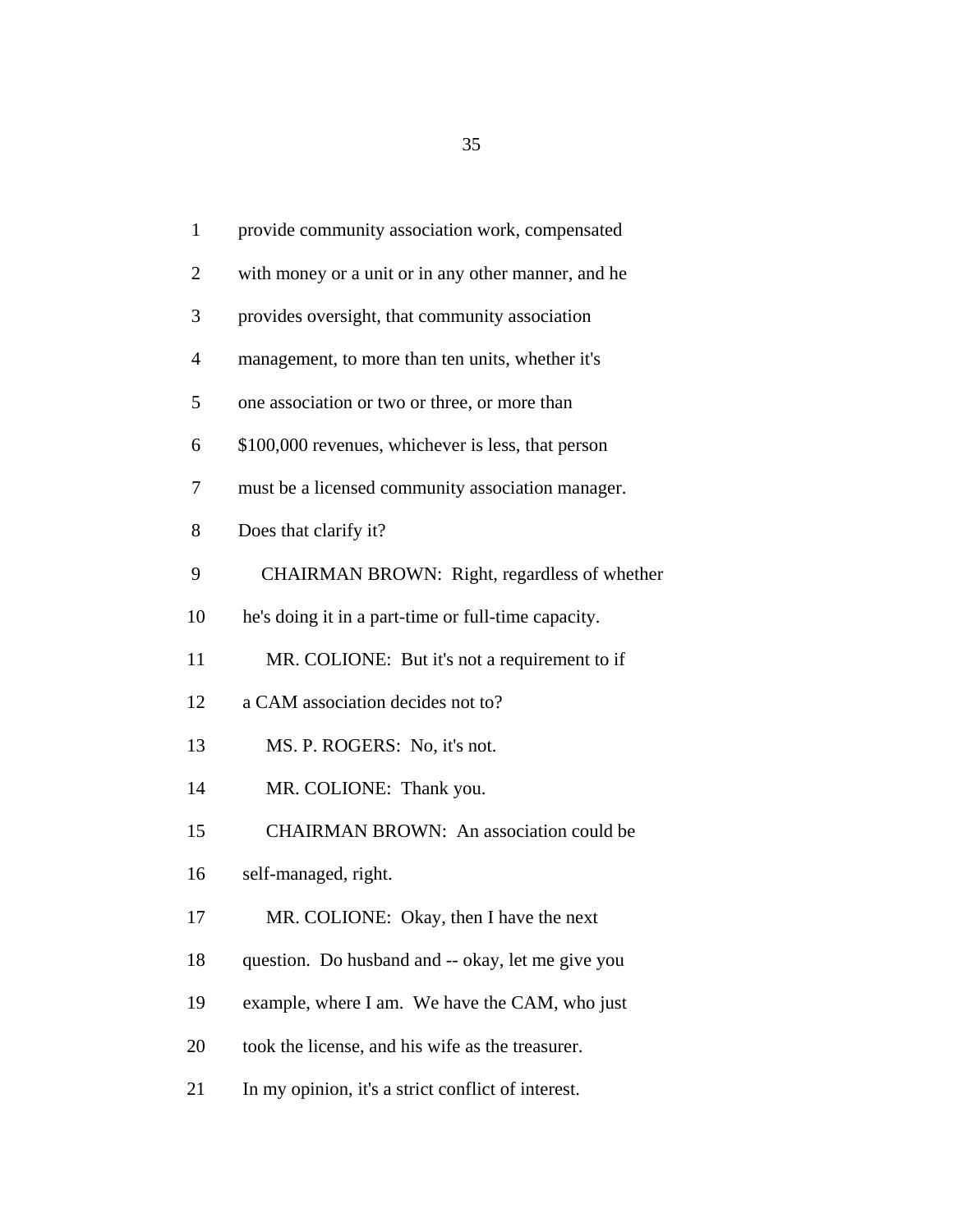- 22 CHAIRMAN BROWN: You'd really --
- 23 MR. COLIONE: -- controls.
- 24 CHAIRMAN BROWN: You really would need to
- 25 direct that either to the Bureau or to the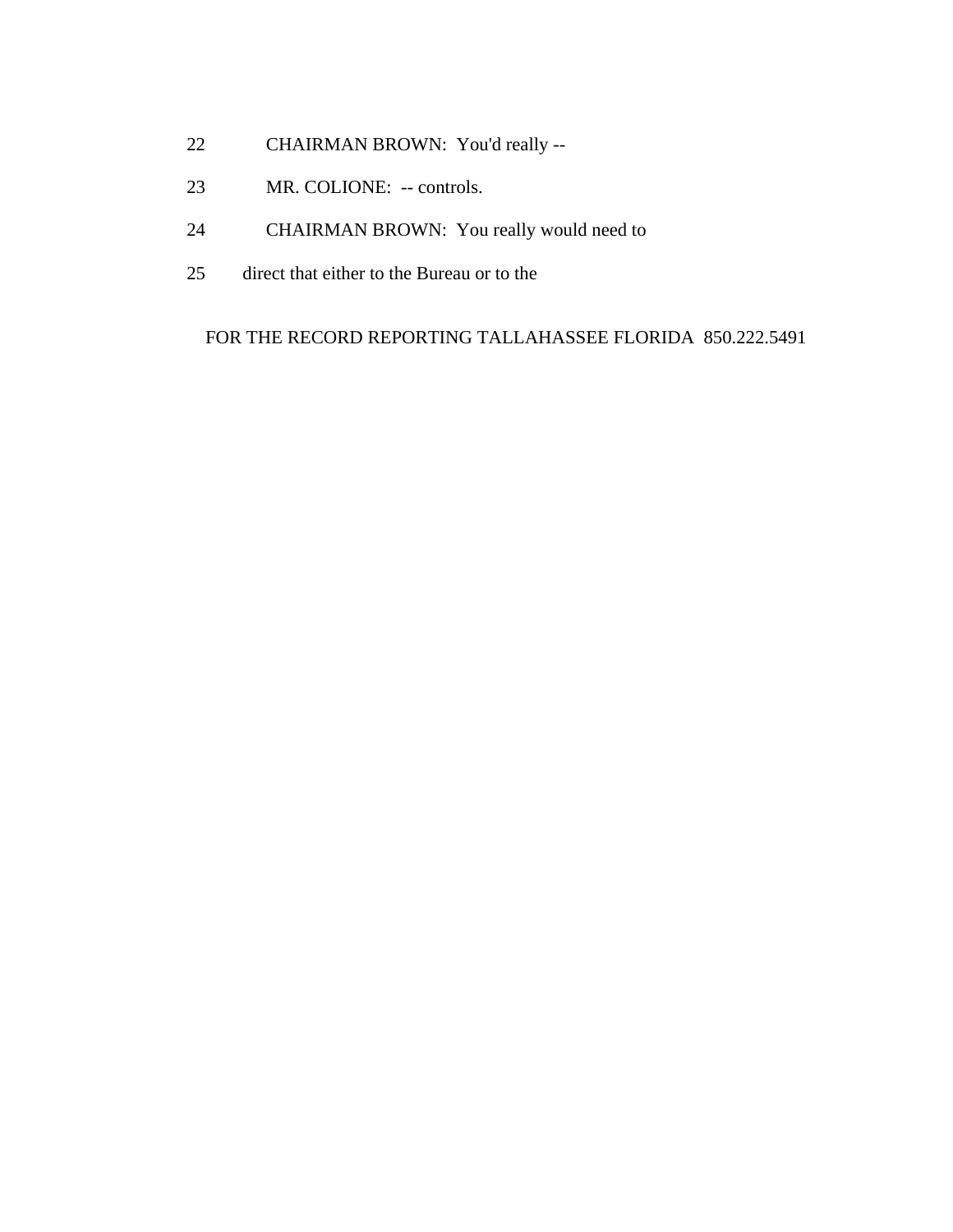| $\mathbf{1}$   | Association's attorney for a legal opinion. We     |
|----------------|----------------------------------------------------|
| $\overline{2}$ | really couldn't address --                         |
| 3              | MR. COLIONE: No, no, I understand that.            |
| 4              | CHAIRMAN BROWN: Okay.                              |
| 5              | MR. COLIONE: But can something be done about       |
| 6              | it? We do have a lot of fraud going on and would   |
| 7              | like to protect that if we anticipate the problem. |
| 8              | CHAIRMAN BROWN: If you believe that there's a      |
| 9              | violation, you really would want to get in touch   |
| 10             | with the Bureau, you know, and file a complaint,   |
| 11             | you know, for your association, or discuss the     |
| 12             | matter, if you're on the Board, with the           |
| 13             | Association's attorney, then the Association's     |
| 14             | attorney will tell you whether or not, you know,   |
| 15             | that there's a probable violation here or what the |
| 16             | Board of Directors should do about it.             |
| 17             | MR. COLIONE: Well, according to the statute,       |
| 18             | it's legal. But according to the ethical           |
| 19             | procedure, it's not. That's the reason why I'm     |
| 20             | proposing the question.                            |
| 21             | CHAIRMAN BROWN: Okay. Well, if it's legal,         |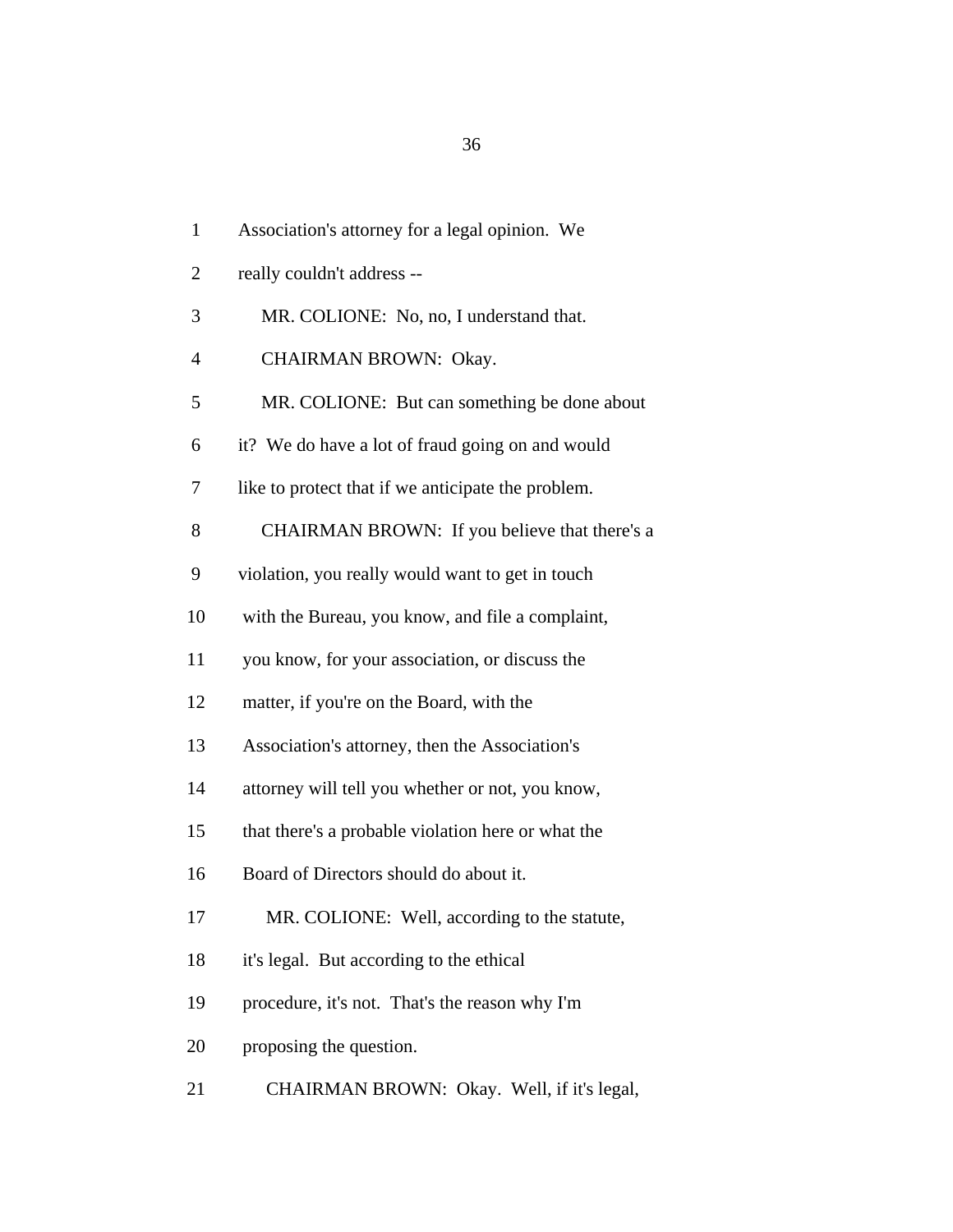- 22 the Bureau is probably going to tell you that it's
- 23 legal, and you really then would probably just need
- 24 to discuss it with the association's attorney and
- 25 see what the association's attorney advises.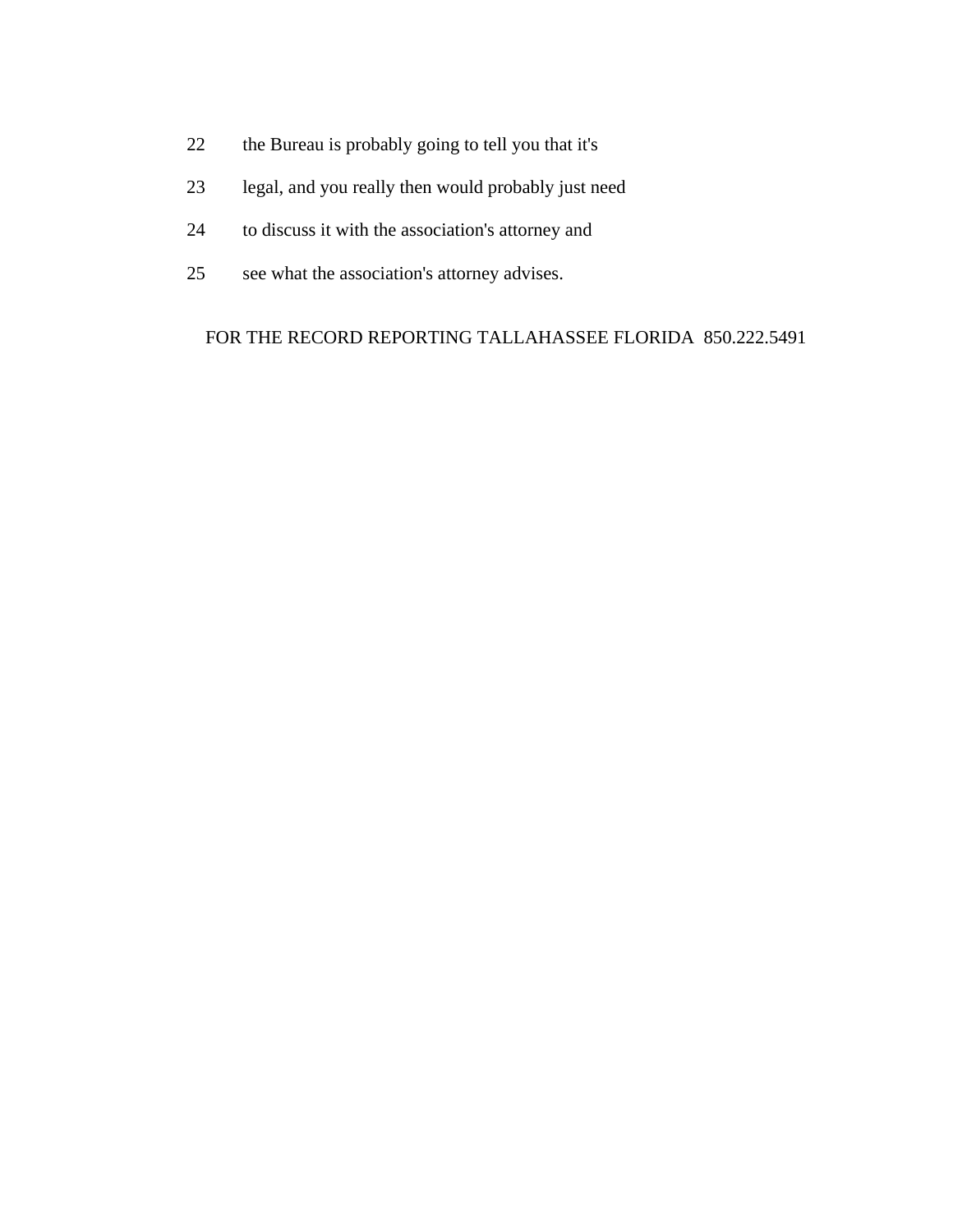| $\mathbf{1}$   | MR. COLIONE: Of course nobody is going to     |
|----------------|-----------------------------------------------|
| $\overline{2}$ | advise.                                       |
| 3              | CHAIRMAN BROWN: And I did want to give you    |
| $\overline{4}$ | your opportunity to talk. I mean, we really   |
| 5              | have --                                       |
| 6              | MR. COLIONE: No, no, that's fine. Thank you,  |
| 7              | you've answered my question.                  |
| 8              | CHAIRMAN BROWN: But I did want to give you    |
| 9              | your opportunity.                             |
| 10             | Did we have any other closing --              |
| 11             | MR. RICHARDS: Yes, Chairman Brown?            |
| 12             | <b>CHAIRMAN BROWN: Yes?</b>                   |
| 13             | MR. RICHARDS: David Richards, I'm one of the  |
| 14             | providers of both prelicensure and continuing |
| 15             | education for the CAMs.                       |
| 16             | CHAIRMAN BROWN: Uh-huh, go ahead.             |
| 17             | MR. RICHARDS: I have a comment as to the      |
| 18             | legislative suggestions.                      |
| 19             | CHAIRMAN BROWN: Okay.                         |
| 20             | MR. RICHARDS: My comment is that in reference |
| 21             | to the in-person instruction, it is my        |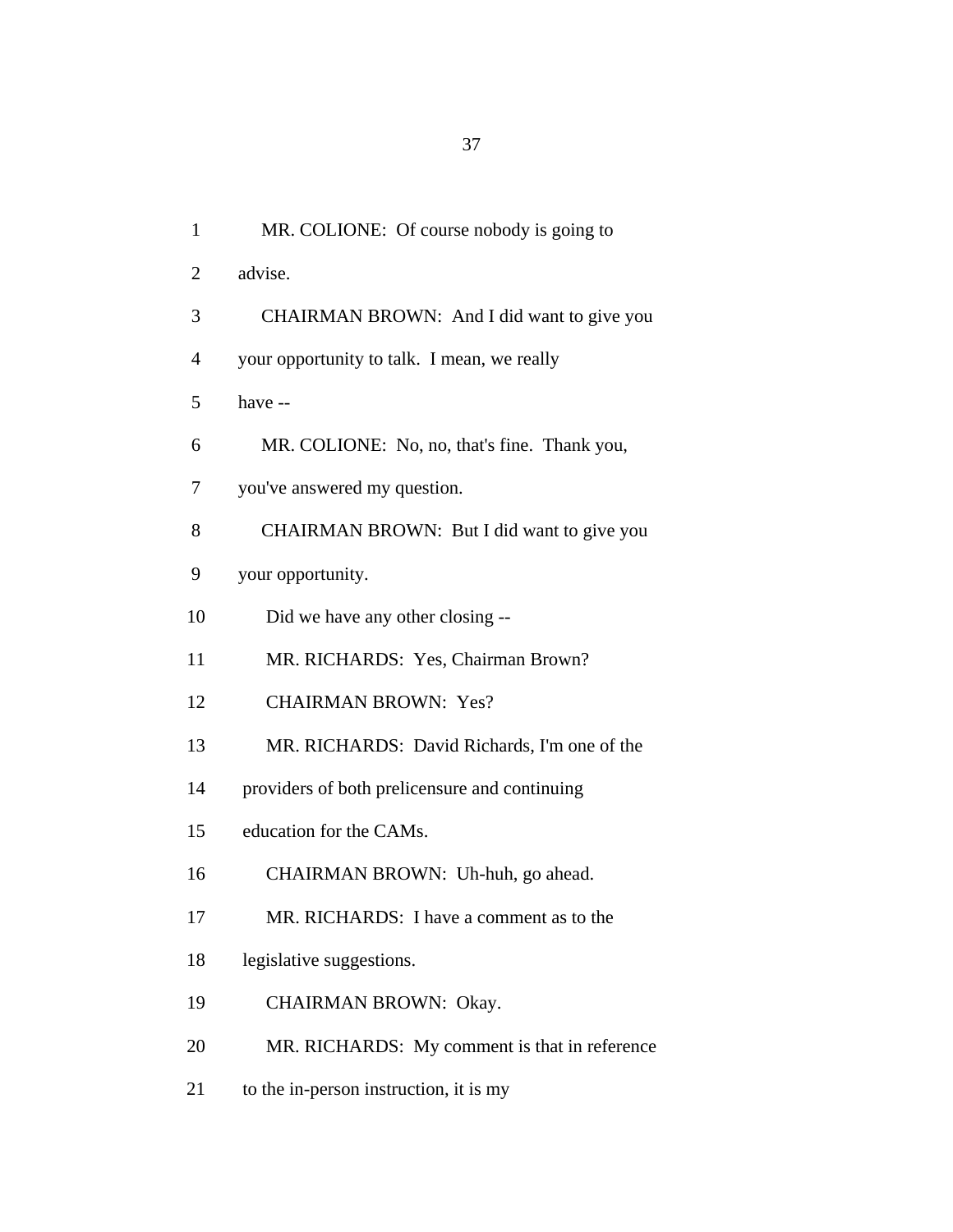- 22 recommendation that, in these hard economic times,
- 23 that's expected to continue for years, the
- 24 in-person instruction should be reworded to allow
- 25 candidates the choice of online distance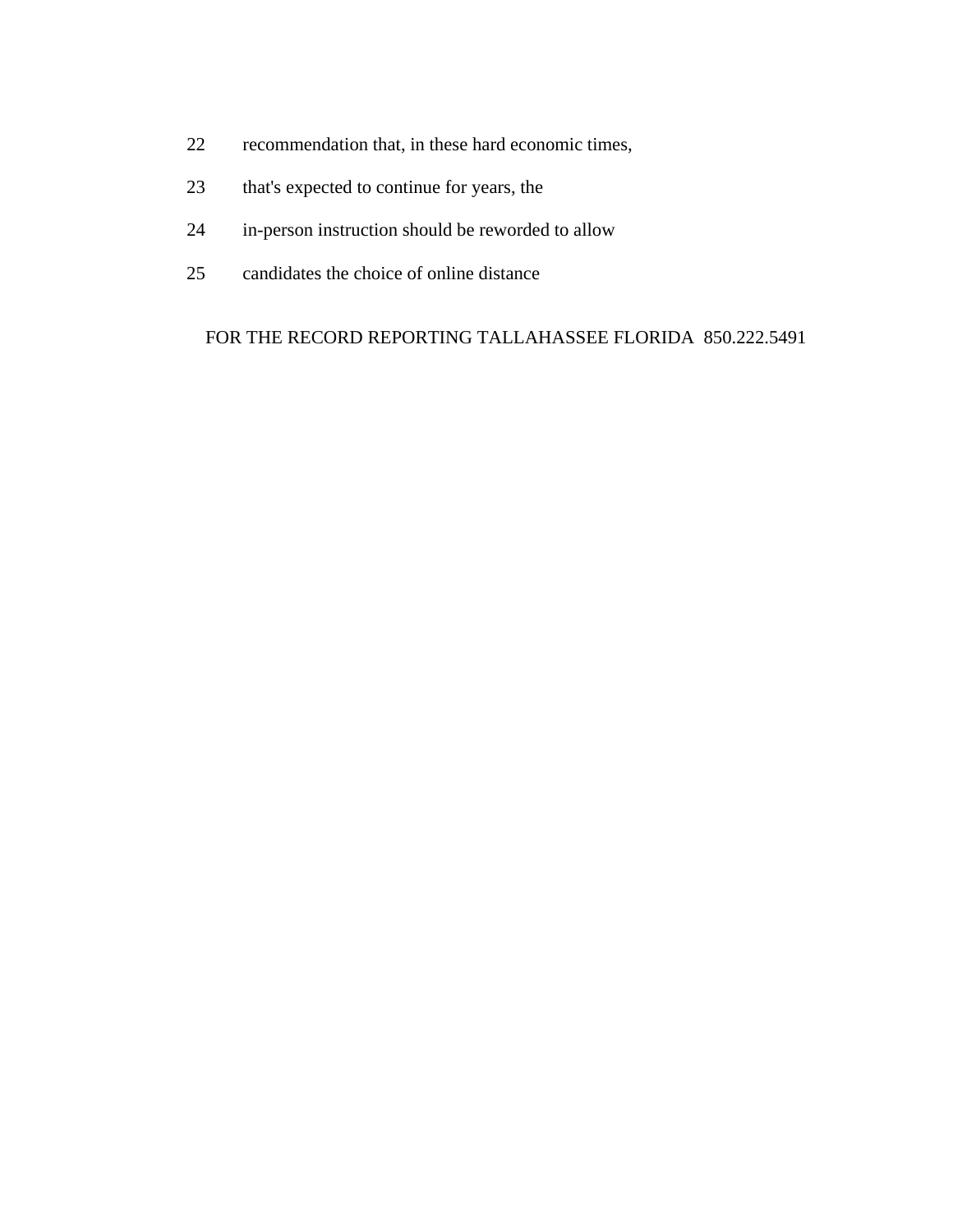1 correspondence, or, if they choose, in-person 2 prelicensure or education. 3 As to the comment of increasing the 4 prelicensure requirements to 40 hours, some of the 5 providers that have to rent space in hotels and 6 motels to present this course, it would be cost 7 prohibitive. 8 The other thing is within that same paragraph, 9 it's paragraph 23(d) states, "A licensee shall not 10 be required to comply with continuing education 11 requirements prior to the first licensing renewal." 12 Statistically, in 2007, there was 2,052 CAMs; 13 and in 2008, 2,185 CAMs; and currently this year, 14 1,182 new CAMs. That means that of the 13,000 15 currently licensed CAMs, approximately 40 percent 16 of those licensed are not taking the legal updates. 17 Therefore, they're at a disadvantage. 18 I get calls all the time from people that have 19 their license, "What do I do in this case?" I say, 20 "You need to take the legal update each year." 21 CHAIRMAN BROWN: Okay.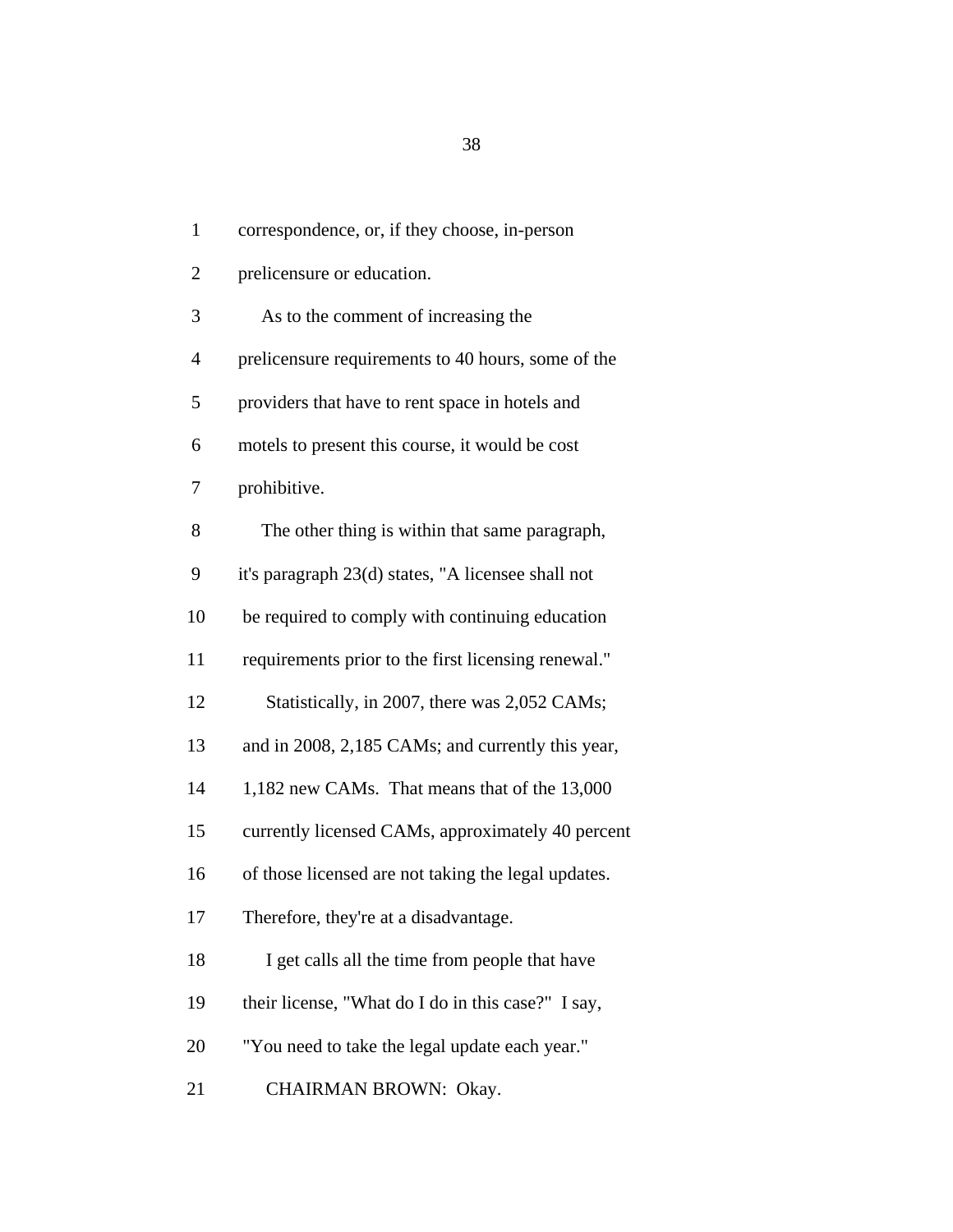- 22 MR. RICHARDS: So that would be my
- 23 recommendations as a provider and one of those
- 24 people that are also out there, you know, having to
- 25 teach these people to get their managers' license.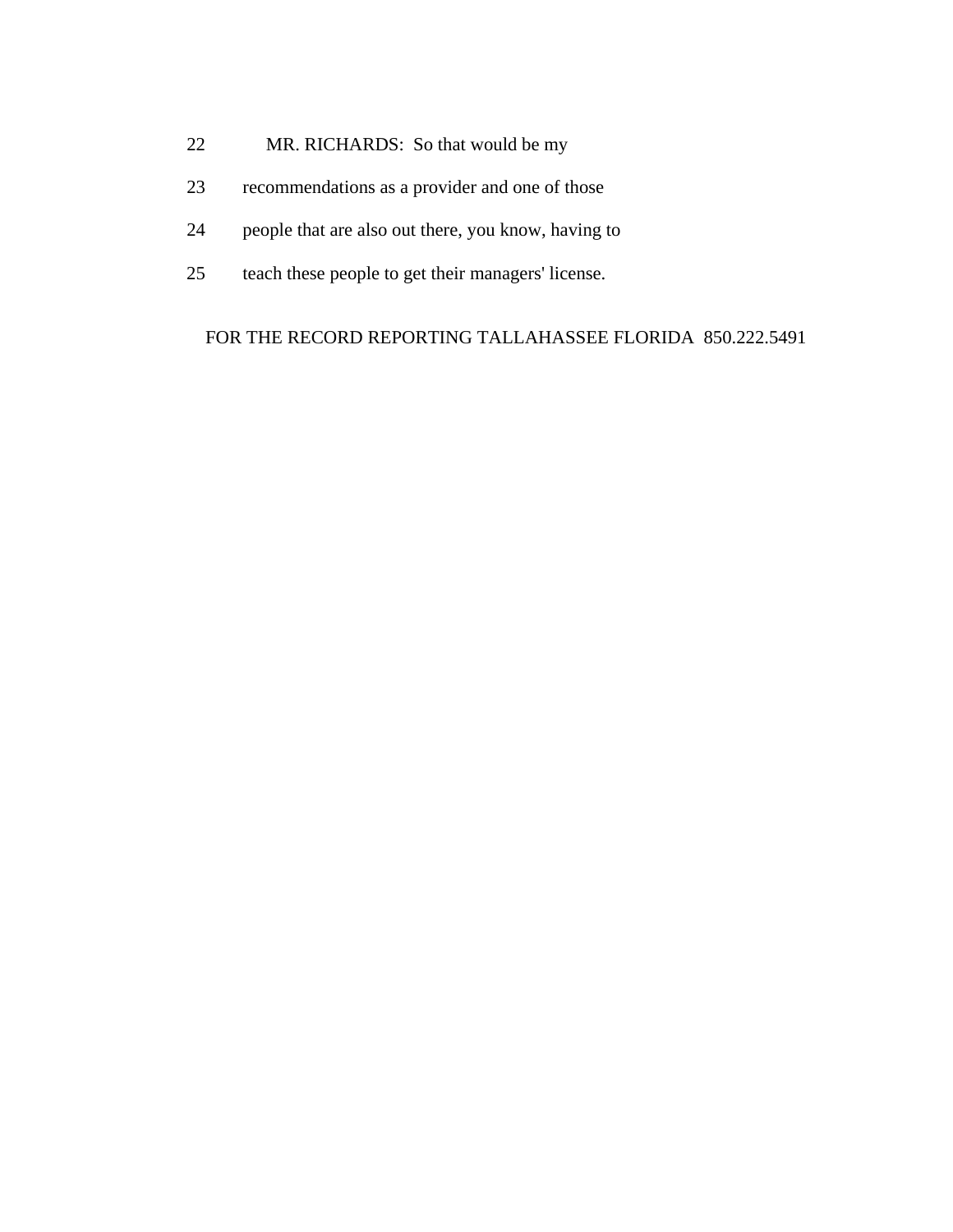| $\mathbf{1}$   | CHAIRMAN BROWN: Okay, thank you very much.          |
|----------------|-----------------------------------------------------|
| $\overline{2}$ | Did we have any other closing --                    |
| 3              | MR. ARMBRUSTER: Yes, this is --                     |
| $\overline{4}$ | MR. BRENNAN: Mr. Chairman?                          |
| 5              | <b>CHAIRMAN BROWN: Yes?</b>                         |
| 6              | MR. BRENNAN: I'm just returning to my request       |
| 7              | to kind of do at least one little -- one go around. |
| 8              | Is it -- might I make a motion that we take the     |
| 9              | census of the Board and see what the Board -- or    |
| 10             | the council members, excuse me, not board members,  |
| 11             | would like to do?                                   |
| 12             | CHAIRMAN BROWN: It was specific that we             |
| 13             | weren't going to do any notions. That was specific  |
| 14             | instructions that the Department had received, that |
| 15             | there wouldn't be any motions.                      |
| 16             | MR. BRENNAN: I see. Might I request then            |
| 17             | that you, as chairman, take the census of the       |
| 18             | council and see what the council members would like |
| 19             | to do on that?                                      |
| 20             | I doubt that it would take very much time and       |
| 21             | give some people an opportunity to express thoughts |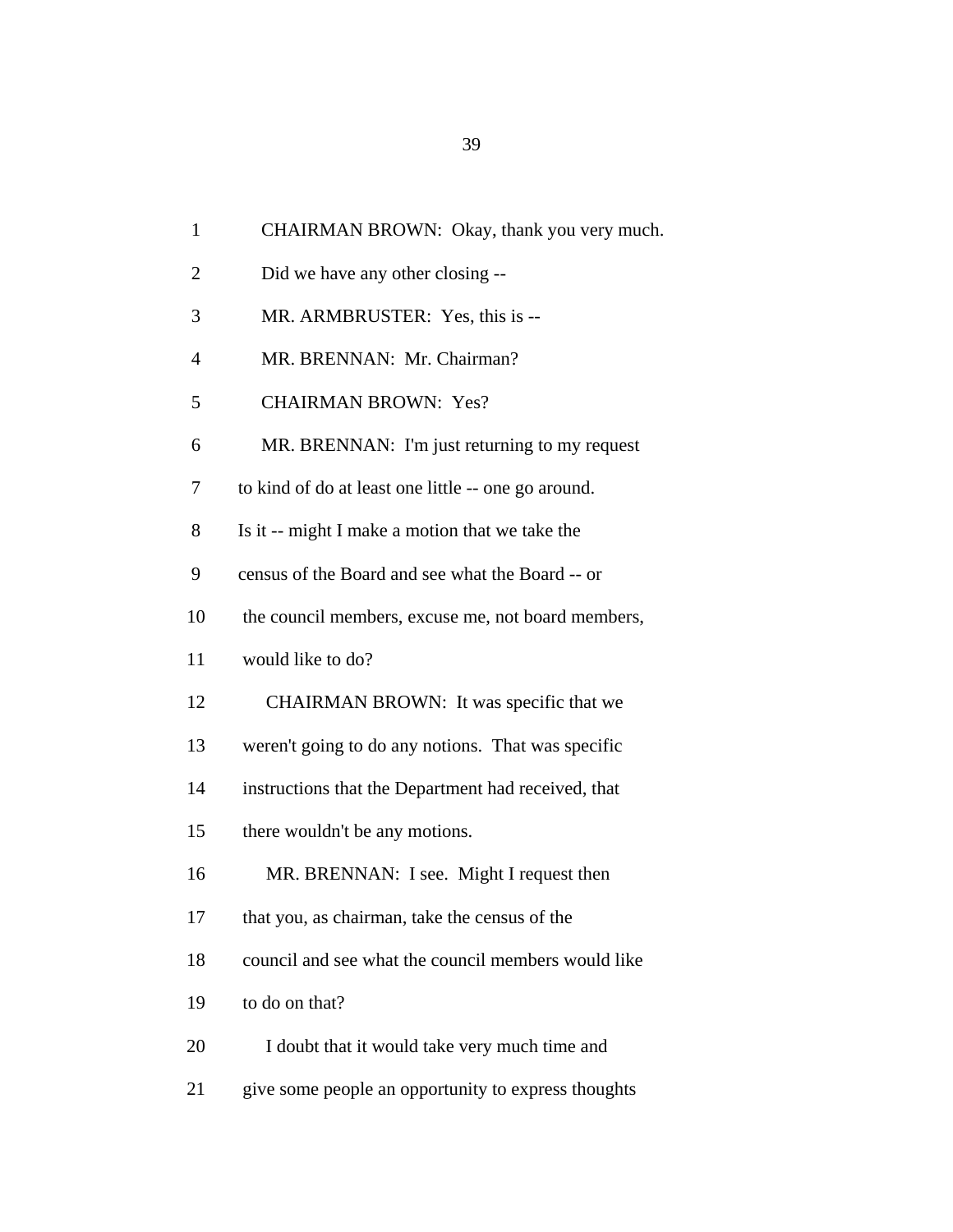- 22 that they had along the way.
- 23 MR. ARMBRUSTER: Before you do that, could I
- 24 make a real quick comment? This is Bill
- 25 Armbruster, and I'd like to see one thing, if it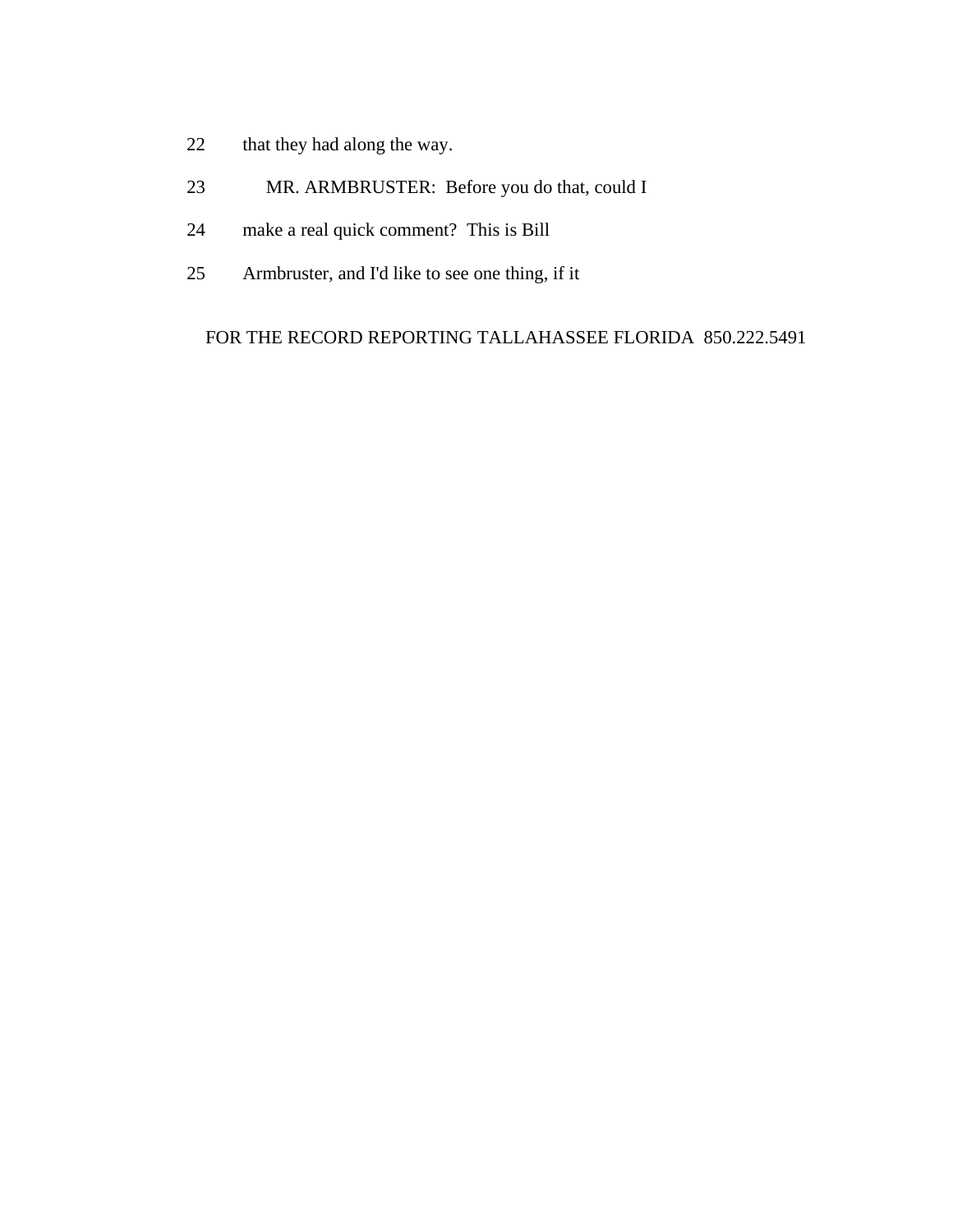| $\mathbf{1}$ | would be possible to add into the statute, under   |  |
|--------------|----------------------------------------------------|--|
| 2            | the definitions, it tells what a community         |  |
| 3            | association means. I would request that you add    |  |
| 4            | timeshare resort or timeshare association into     |  |
| 5            | that, even though it would certainly be covered    |  |
| 6            | under the other residential units, which are part  |  |
| 7            | of a residential development, and recognizing that |  |
| 8            | there is a provision specifically regarding        |  |
| 9            | timeshare.                                         |  |
| 10           | I have been in the situation where there has       |  |
| 11           | been a developer who said, "Well, that really      |  |
| 12           | doesn't apply to us because our timeshare is not a |  |
| 13           | condominium, and, therefore, it doesn't -- you     |  |
| 14           | don't need to have a manager that's CAM licensed." |  |
| 15           | And those folks need it as desperately as anybody  |  |
| 16           | out there.                                         |  |
| 17           | So I would request that that just be added in      |  |
| 18           | as part of the definitions of what a community     |  |
| 19           | association means as far as related to requiring a |  |
| 20           | CAM.                                               |  |
| 21           | CHAIRMAN BROWN: Okay, thank you.                   |  |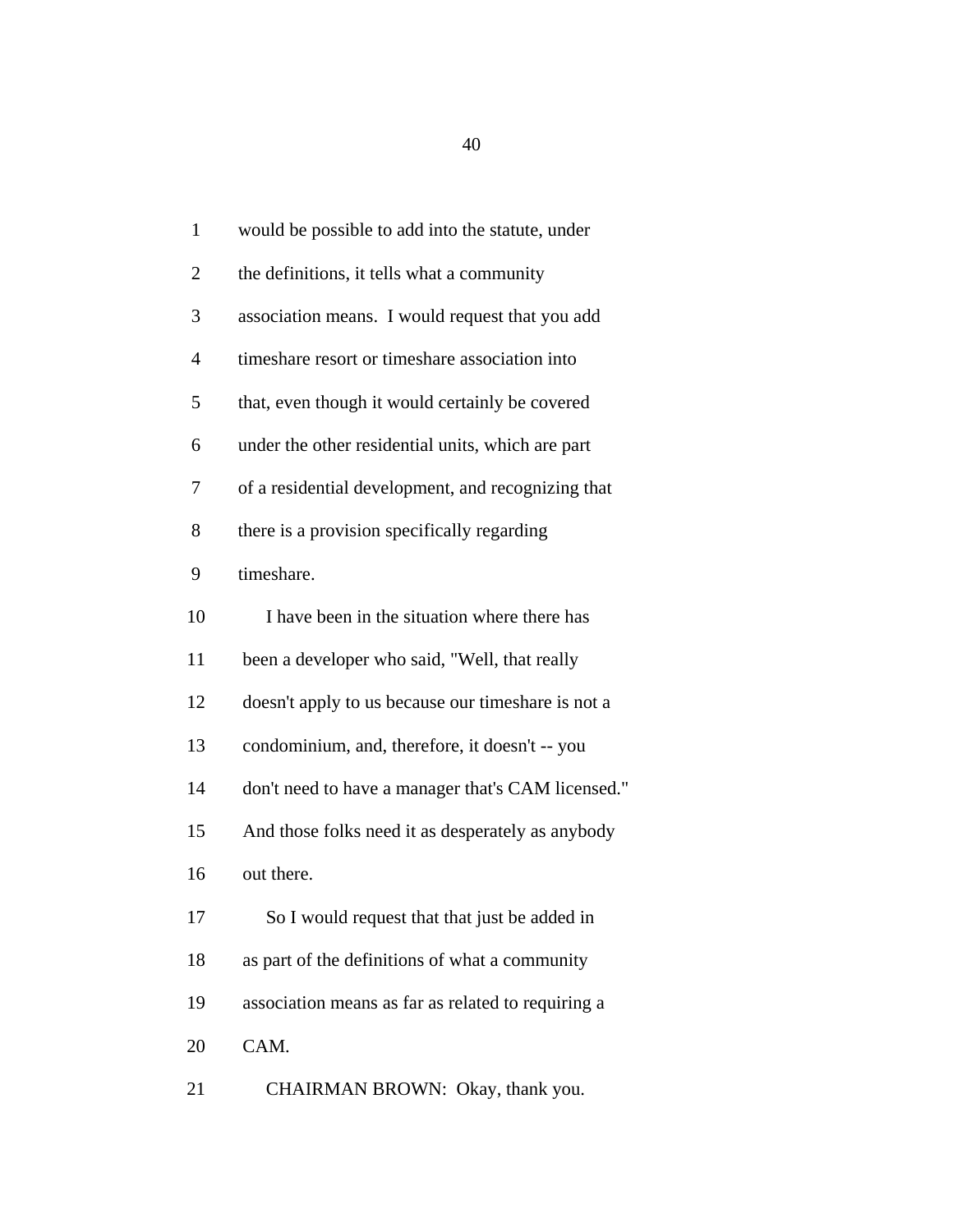- 22 And going back to Terence's suggestion, I'll
- 23 ask the other council members, do you want to go
- 24 around again?
- 25 I don't know that it's necessary, but if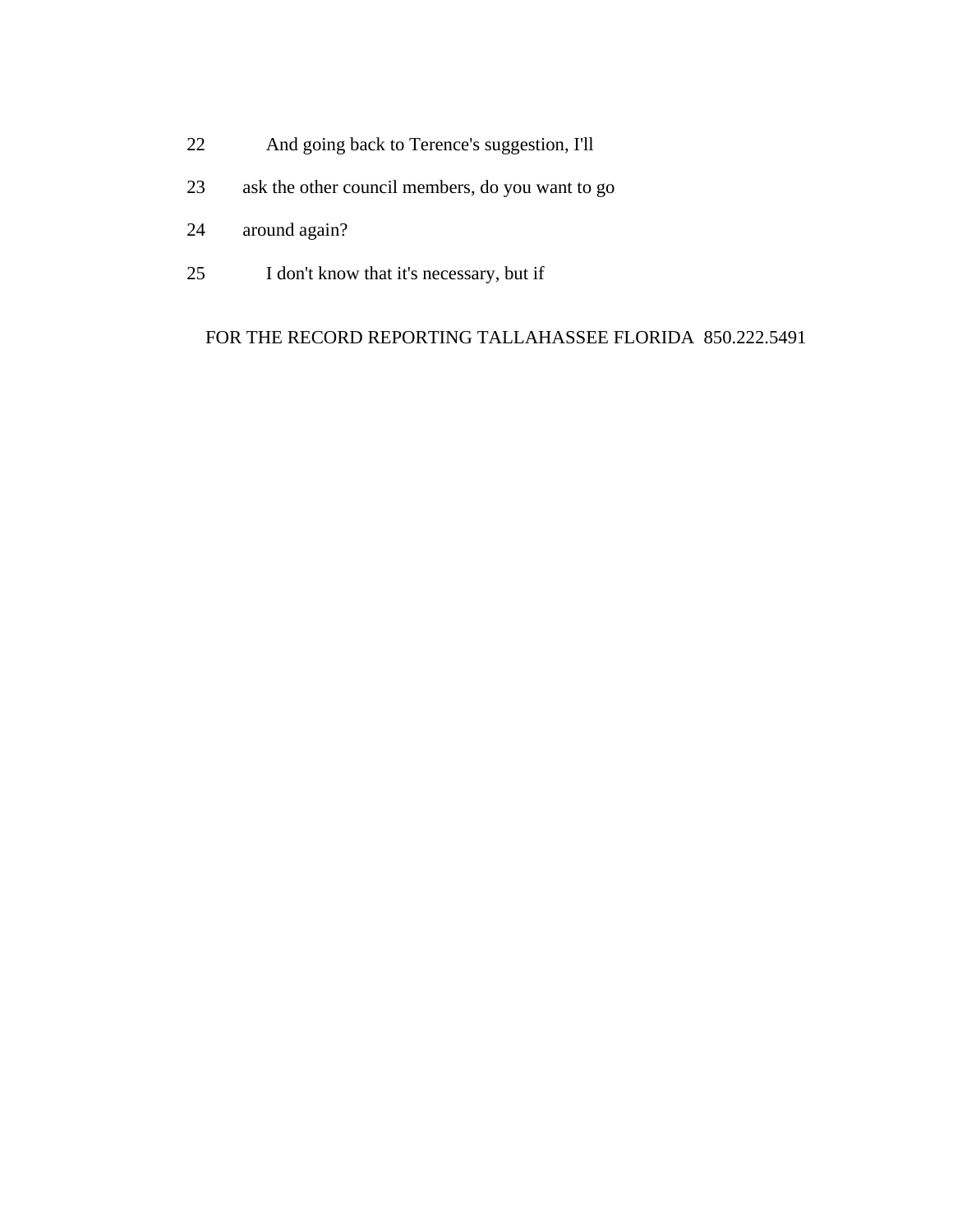| $\mathbf{1}$   | that's what all the council members would like to  |
|----------------|----------------------------------------------------|
| $\overline{2}$ | do, we can do that.                                |
| 3              | MS. MORAN: This is Kelley Moran. I have            |
| $\overline{4}$ | nothing further.                                   |
| 5              | MR. CZONSTKA: Steve Czonstka, I don't think        |
| 6              | it's necessary.                                    |
| 7              | MR. BRENNAN: Well, Terence Brennan, obviously      |
| 8              | I would prefer to do it.                           |
| 9              | MS. P. ROGERS: Patricia Rogers. I don't            |
| 10             | really have anything to add, but if Terence wanted |
| 11             | to comment, I would be certainly open to hearing   |
| 12             | it.                                                |
| 13             | CHAIRMAN BROWN: All right. Why don't we just       |
| 14             | do this, Terence, if you've got something, you     |
| 15             | know, some closing thought --                      |
| 16             | MR. BRENNAN: Yeah, okay. I just wanted to          |
| 17             | comment on getting a little closer to efficiency,  |
| 18             | that providing if the Department can provide       |
| 19             | feedback to complainants on what is going on with  |
| 20             | their complaints, it would perhaps save time and   |
| 21             | money by keeping a valid complaint on the right    |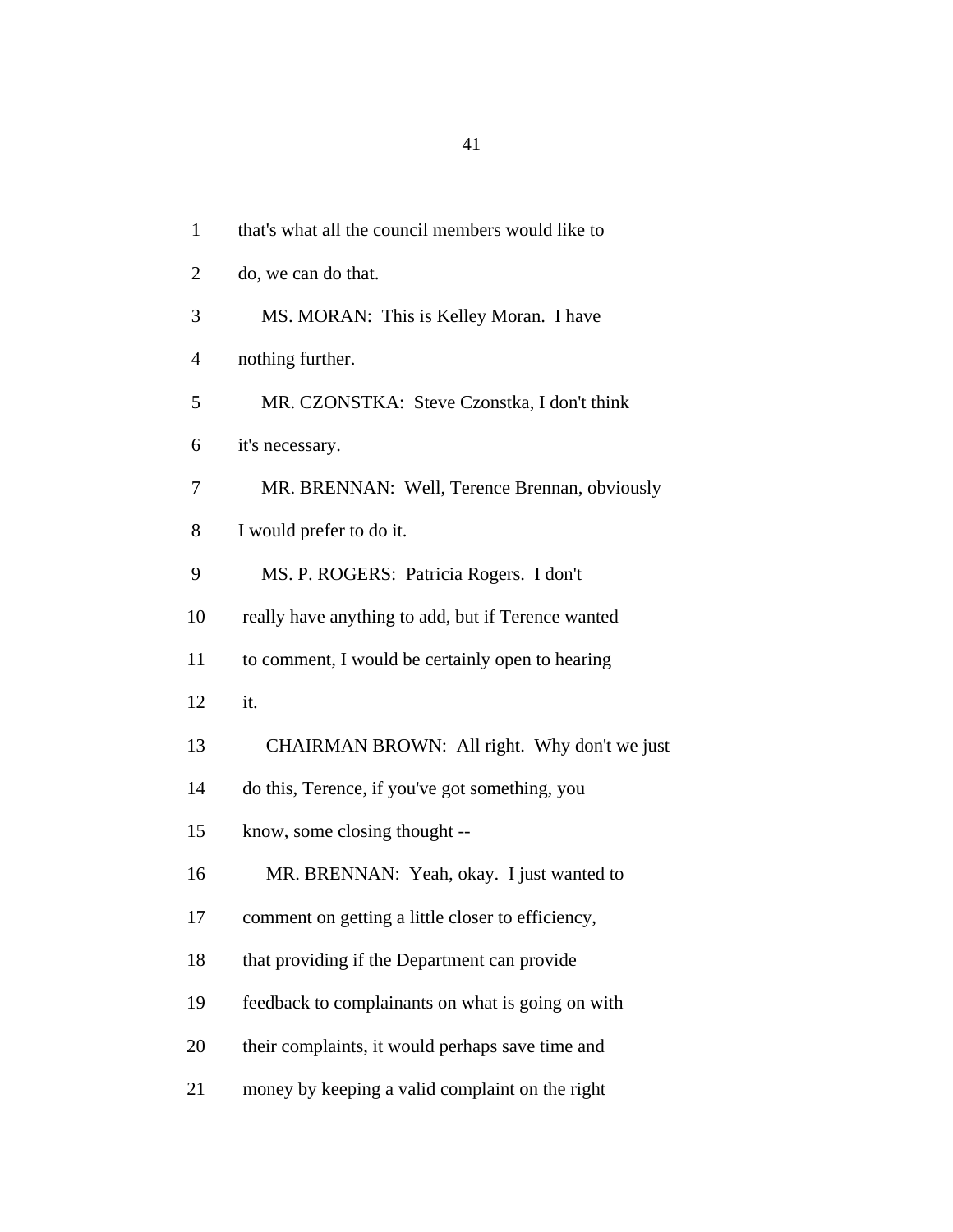- 22 track and taking care of complaints that are on the
- 23 wrong track.
- 24 I think, currently, there's kind of a wall in
- 25 between that prevents really an efficient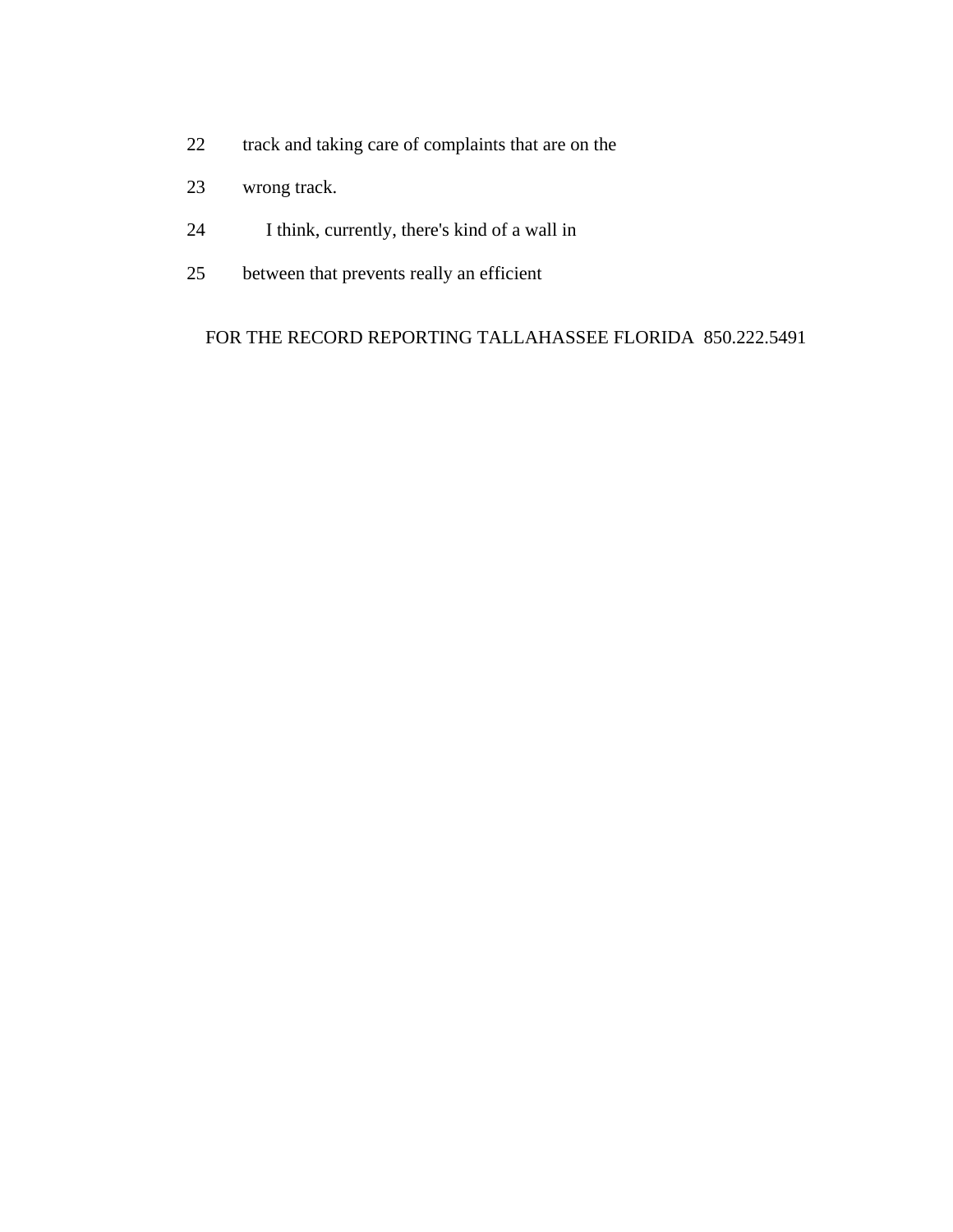1 processing of what's really being complained about,

2 sometimes.

| 3              | On the number of hours for education, I very        |
|----------------|-----------------------------------------------------|
| $\overline{4}$ | much agree with Patricia, that an omnibus bill      |
| 5              | would be a very good thing for improving the        |
| 6              | efficiency of education for CAMs, and I would       |
| 7              | certainly favor that as something to develop.       |
| 8              | Regarding CEUs, the comments a moment ago on        |
| 9              | CAMs not taking their legal updates and perhaps     |
| 10             | taking other things, you can't really force an      |
| 11             | education on somebody. I think that encouraging     |
| 12             | it, though, is a very good thing, and perhaps CAMs  |
| 13             | could be certified in selected areas when they took |
| 14             | courses but be required to take legal updates and   |
| 15             | stay updated with the law.                          |
| 16             | I would say on privatization that I strongly        |
| 17             | feel that regulatory operations, such as we have    |
| 18             | here, should be a State responsibility, and         |
| 19             | privatization, I think, is a bad economy. I think   |
| 20             | that this should stay firmly within the hands of    |
| 21             | the State and should be, of course, made as         |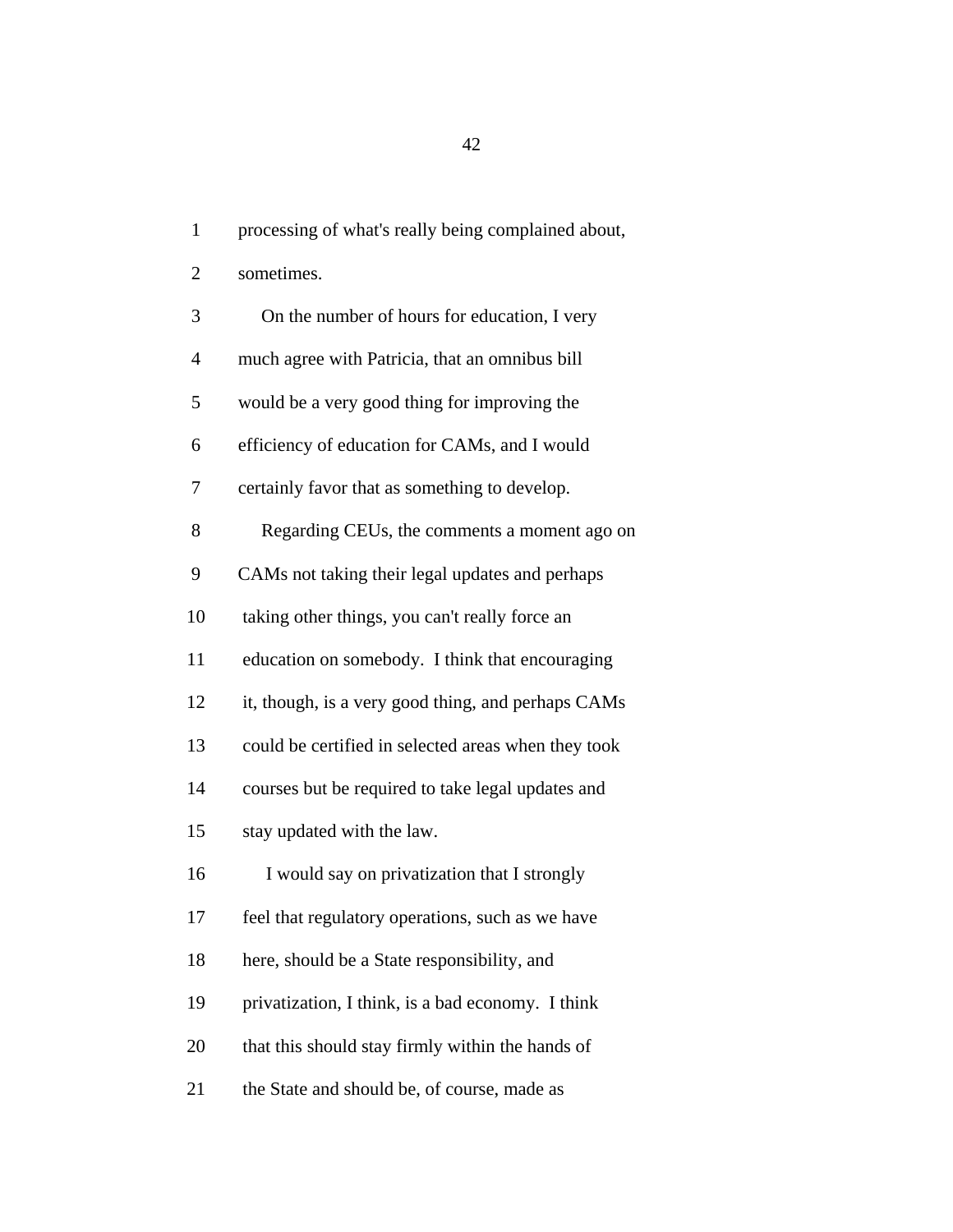- 22 efficient as possible. I don't think that
- 23 privatization is a good thing.
- 24 And let me see, that was about it I think on
- 25 what I had to comment on. Oh, on the removal of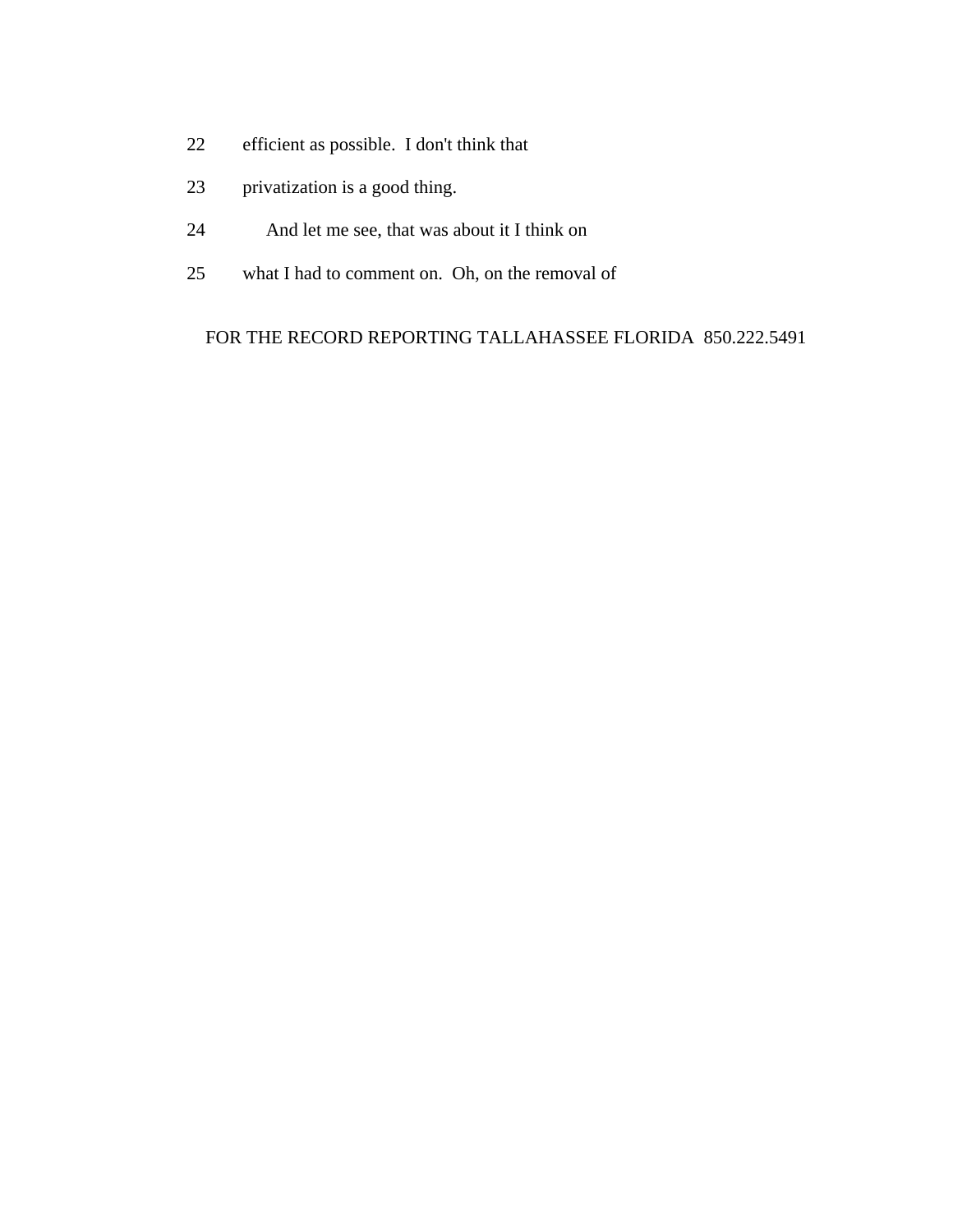| $\mathbf{1}$   | complaints, which is where I started out in the     |
|----------------|-----------------------------------------------------|
| $\overline{2}$ | first place, I could see removing complaints after  |
| 3              | a number of years, and that might be a compromise   |
| $\overline{4}$ | of sorts for -- to allow somebody's record to       |
| 5              | improve with time as opposed to getting             |
| 6              | contaminated.                                       |
| 7              | But I do think that providing the -- providing      |
| 8              | genuine information to the public without requiring |
| 9              | members of the public to go through the rigors of a |
| 10             | public records request and paying large amounts of  |
| 11             | money to get big piles of paper, doing as much of   |
| 12             | that as possible on the Internet would reduce the   |
| 13             | cost to the Department because people could do      |
| 14             | their own research and see what was going on and -- |
| 15             | both in understanding their own and other           |
| 16             | complaints.                                         |
| 17             | So, anyway, that's -- those are the further         |
| 18             | comments I had, and I appreciate the opportunity to |
| 19             | make them. Thank you.                               |
| 20             | CHAIRMAN BROWN: Okay, thank you. I think            |
| 21             | that concludes our business. Tony, Tim, did you     |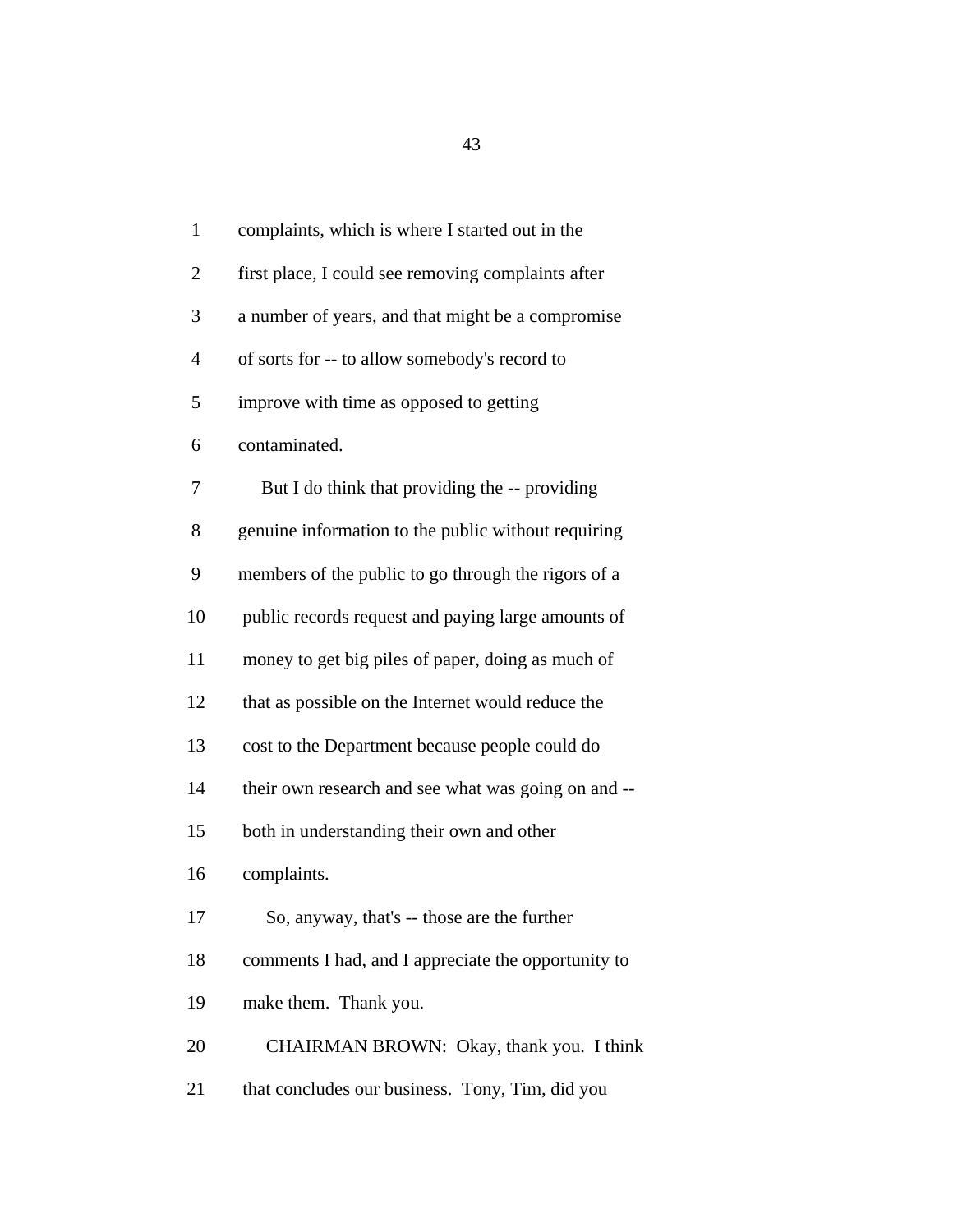- 22 have anything else?
- 23 MR. VACCARO: Nothing to add, other than if
- 24 the members have any individual suggestions that
- 25 they want to get back to us by August 7th, that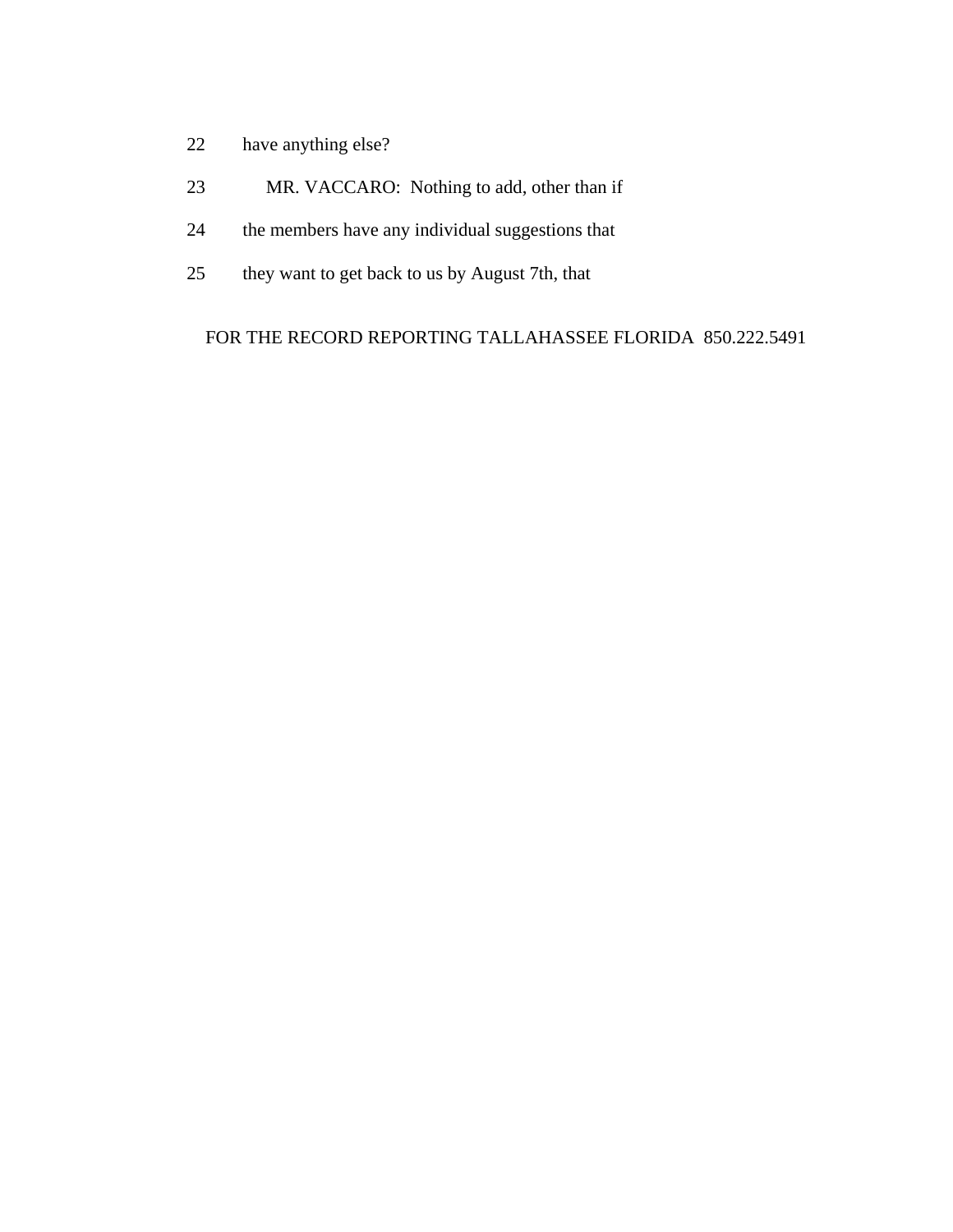| would be fine. |
|----------------|
|                |

| $\overline{2}$ | CHAIRMAN BROWN: Okay, very good.                    |
|----------------|-----------------------------------------------------|
| 3              | MR. DENNIS: Tony, this is Tim Dennis with the       |
| $\overline{4}$ | AG's office. I just wanted to make sure that I was  |
| 5              | noted on the role. I had said my name earlier, but  |
| 6              | I don't think it got caught at the beginning of the |
| 7              | meeting.                                            |
| 8              | MR. SPIVEY: This is Tony. Yes, we did, we           |
| 9              | got you.                                            |
| 10             | MR. DENNIS: Thank you.                              |
| 11             | MR. SPIVEY: You're welcome.                         |
| 12             | CHAIRMAN BROWN: All right. I thank everyone         |
| 13             | for coming, and thank you for your participation,   |
| 14             | and we will let the Department work this matter     |
| 15             | through from here.                                  |
| 16             | MR. SPIVEY: Yeah, thank you all for your            |
| 17             | participation. This is Tony Spivey.                 |
| 18             | MS. M. ROGERS: Thank you.                           |
| 19             | MS. P. ROGERS: Thank you.                           |
| 20             | <b>CHAIRMAN BROWN: Thanks.</b>                      |
| 21             | (Whereupon, the digitally recorded meeting was      |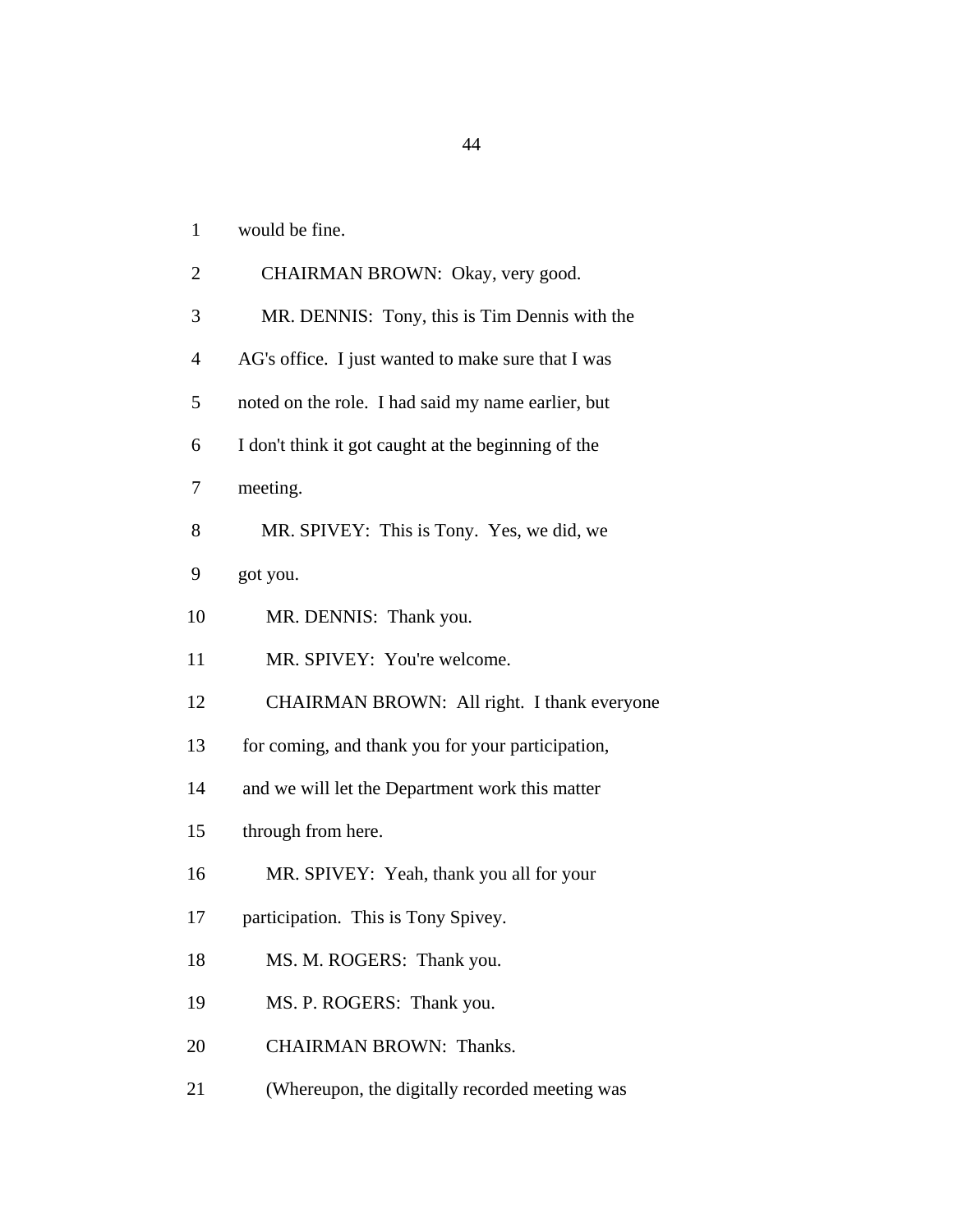22 concluded.)

23

24

25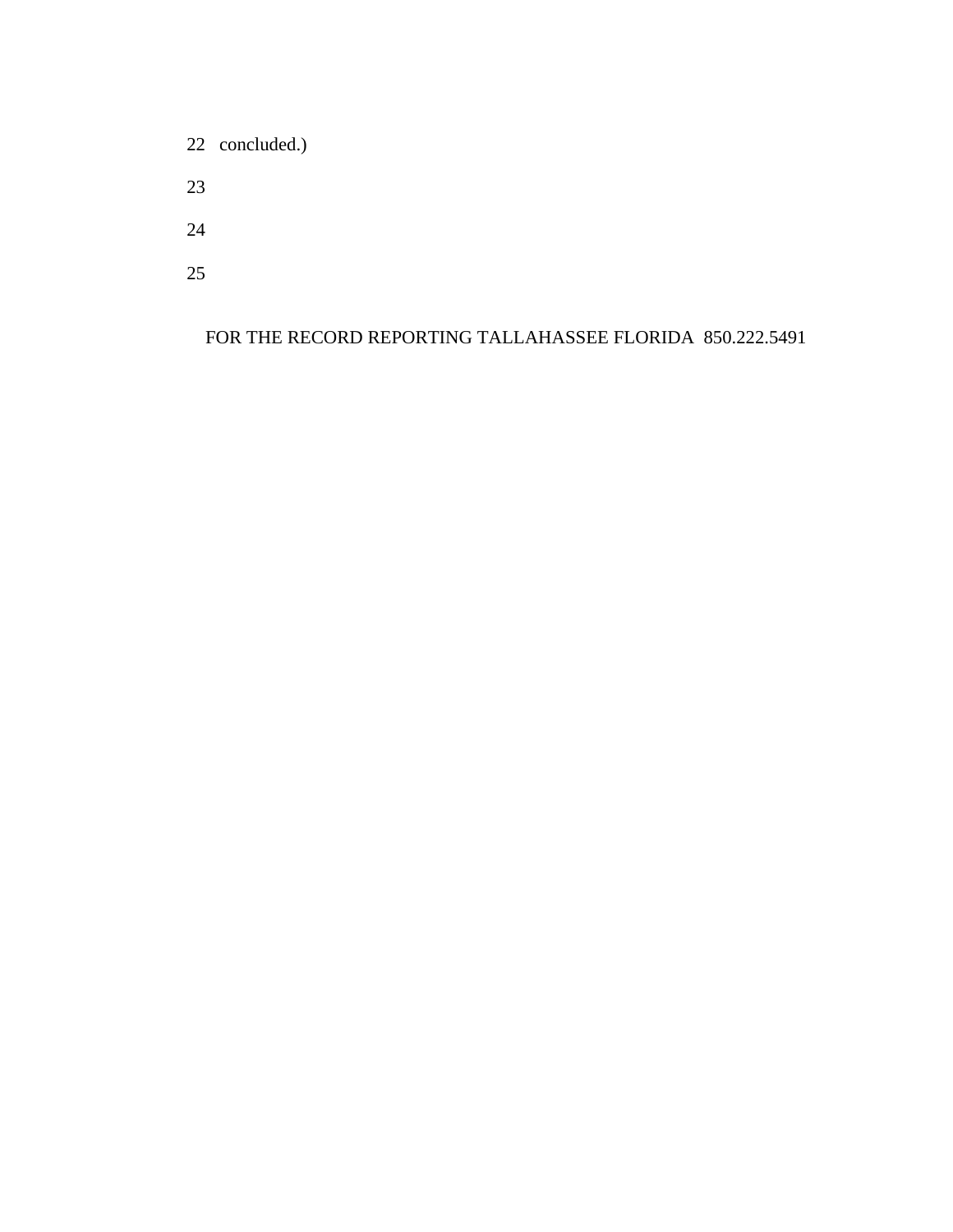1 CERTIFICATE

2 STATE OF FLORIDA )

3 COUNTY OF LEON )

4 I hereby certify that the foregoing transcript

5 is of a digital recording taken down by the

6 undersigned, and the contents thereof were reduced to

7 typewriting under my direction;

8 That the foregoing pages 3 through 44

9 represent a true, correct, and complete transcript of

10 the digital recording;

11 And I further certify that I am not of kin or

12 counsel to the parties in the case; am not in the

13 regular employ of counsel for any of said parties; nor

14 am I in anywise interested in the result of said case.

15 Dated this 20th day of October, 2009.

16

17

18

19 \_\_\_\_\_\_\_\_\_\_\_\_\_\_\_\_\_\_\_\_

20 MARLO D. FARNSWORTH

21 Certified Shorthand Reporter